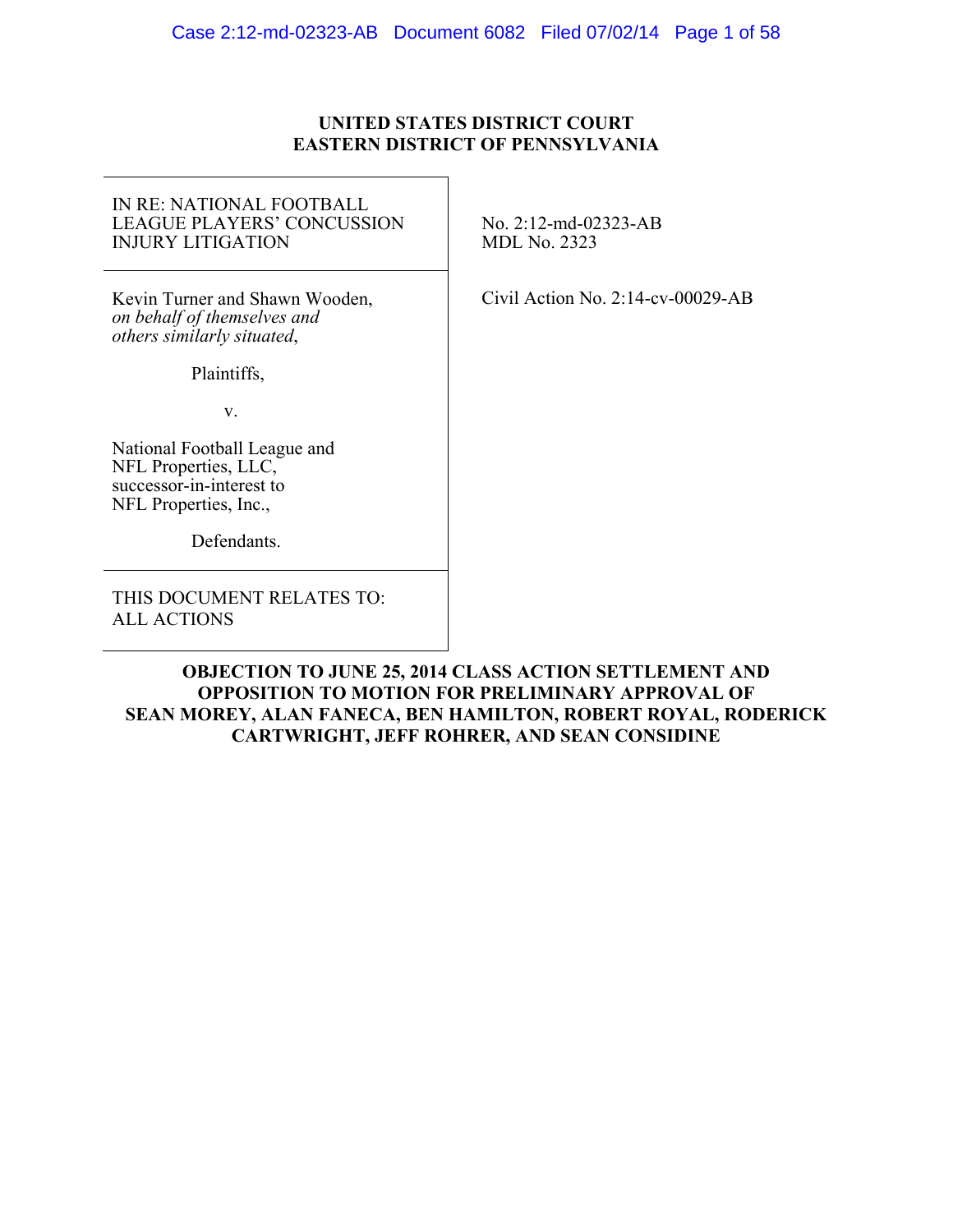# **TABLE OF CONTENTS**

# Page

| $I_{\cdot}$    |           |    |                                                                                  |  |
|----------------|-----------|----|----------------------------------------------------------------------------------|--|
| II.            |           |    |                                                                                  |  |
| III.           |           |    |                                                                                  |  |
| IV.            |           |    |                                                                                  |  |
|                |           |    |                                                                                  |  |
| $\mathbf{I}$ . |           |    | The Proposed Class Contains Internal Conflicts Rendering It Uncertifiable  19    |  |
|                | A.        |    | The Revised Settlement Leaves Many Injured Class Members                         |  |
|                | <b>B.</b> |    |                                                                                  |  |
|                | $C$ .     |    | Class Members Who Played in NFL Europe Are Not Given Credit for                  |  |
| II.            |           |    | Other Factors Call Into Question Whether the Settlement Can Be Approved as Fair, |  |
|                | A.        |    |                                                                                  |  |
|                | <b>B.</b> |    | The Settlement Establishes Unduly Burdensome Procedural Requirements             |  |
|                | C.        |    | The Proposed Settlement Is Not the Product of Arm's Length Negotiation 35        |  |
|                |           | 1. | Intra-Class Conflict Suggests the Absence of an Arm's Length                     |  |
|                |           | 2. | The Attorneys' Fee Provision Raises Concerns That Class Counsel                  |  |
|                |           | 3. | The Role of Sub-Class Counsel and Representative Plaintiffs Is                   |  |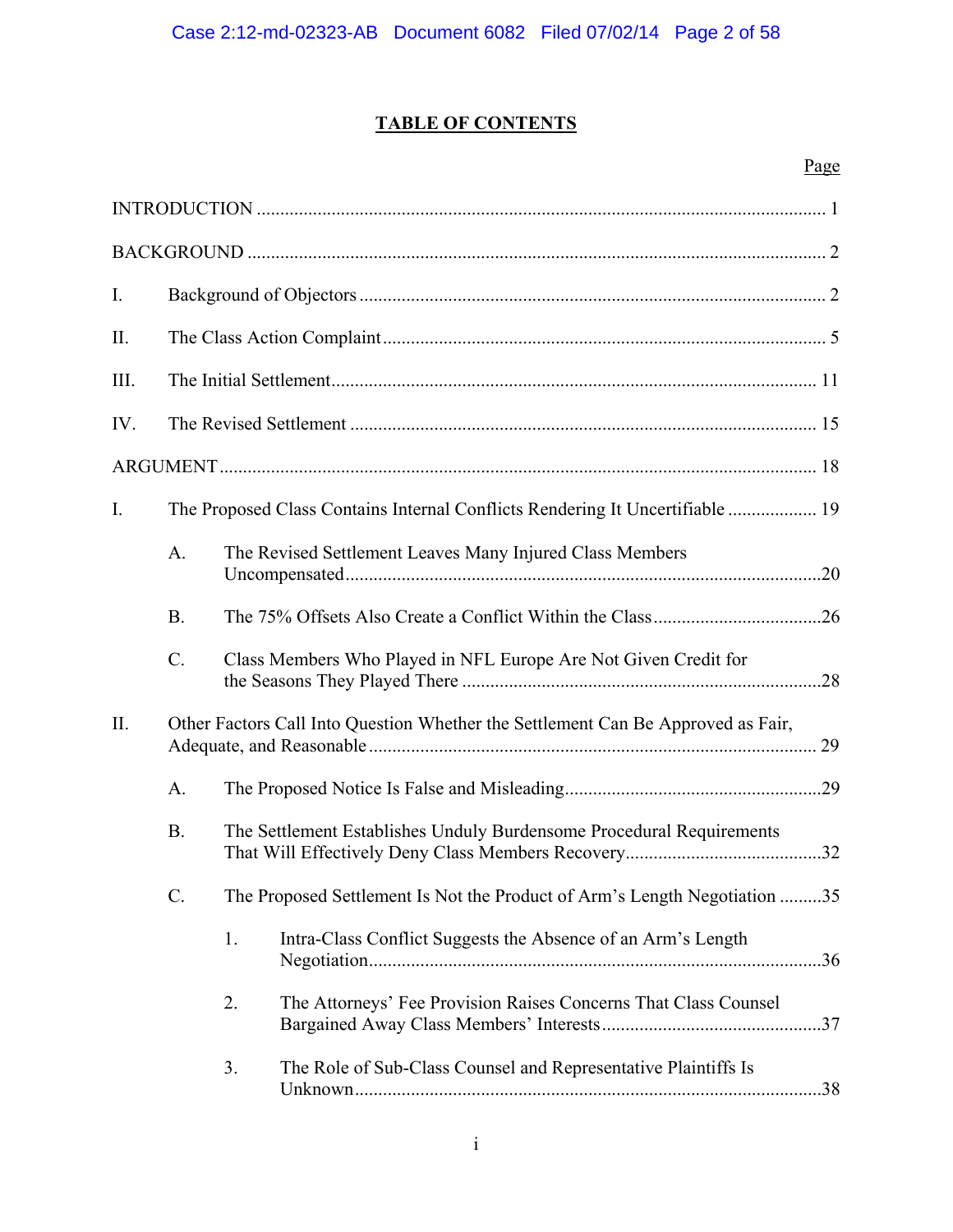|    | 4. | The Settlement Negotiation Process Has Lacked Transparency 39                                                                        |     |
|----|----|--------------------------------------------------------------------------------------------------------------------------------------|-----|
| D. |    | The Lack of Discovery Precludes Preliminary Approval of the Proposed                                                                 |     |
|    | 1. | Class Counsel Could Not Possibly Have Fulfilled Their Duties to the                                                                  |     |
|    | 2. | Without Discovery, Neither the Court Nor the Class Members Can                                                                       | .42 |
|    | 3. | Discovery Would Have Allowed Class Counsel To Overcome – or at<br>Least Understand – What They Claim Are "Significant Challenges and |     |
|    |    |                                                                                                                                      | 47  |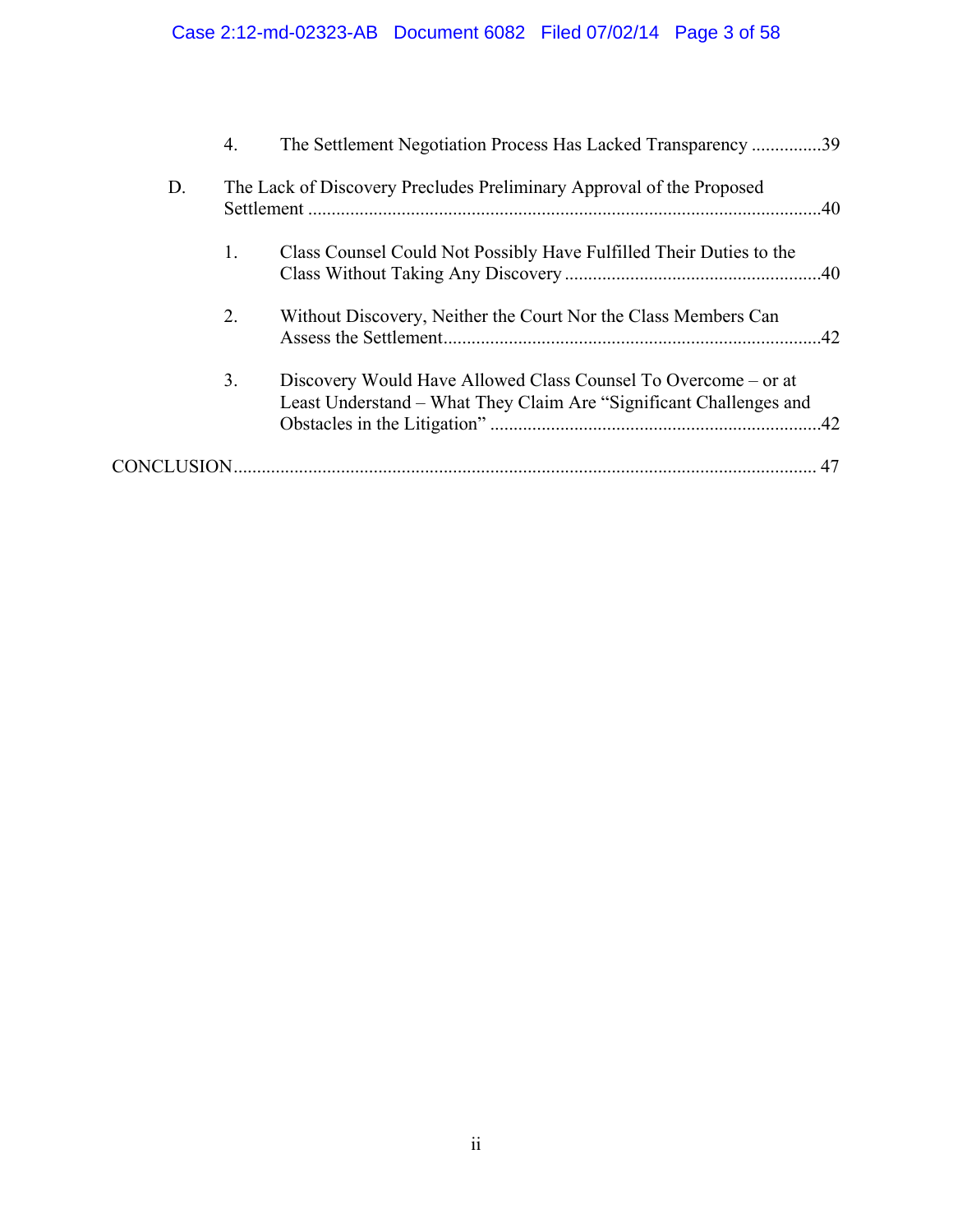# **TABLE OF AUTHORITIES**

# Page(s)

# **CASES**

| Air Lines Stewards & Stewardesses Ass'n, Local 550 v. Am. Airlines, Inc.,   |  |
|-----------------------------------------------------------------------------|--|
|                                                                             |  |
|                                                                             |  |
| Barani v. Wells Fargo Bank, N.A. 2014 WL 1389329                            |  |
|                                                                             |  |
| In re Bluetooth Headset Prods. Liab. Litig., 654 F.3d 935 (9th Cir. 2011)37 |  |
|                                                                             |  |
|                                                                             |  |
|                                                                             |  |
|                                                                             |  |
|                                                                             |  |
| Childers v. Power Line Equip. Rentals, Inc.,                                |  |
|                                                                             |  |
|                                                                             |  |
|                                                                             |  |
|                                                                             |  |
| Eubank v. Pella Corp., _ F.3d _ 2014 WL 2444388                             |  |
|                                                                             |  |
| In re Gen. Motors Corp. Pick-Up Truck Fuel Tank Prods. Liab. Litig.,        |  |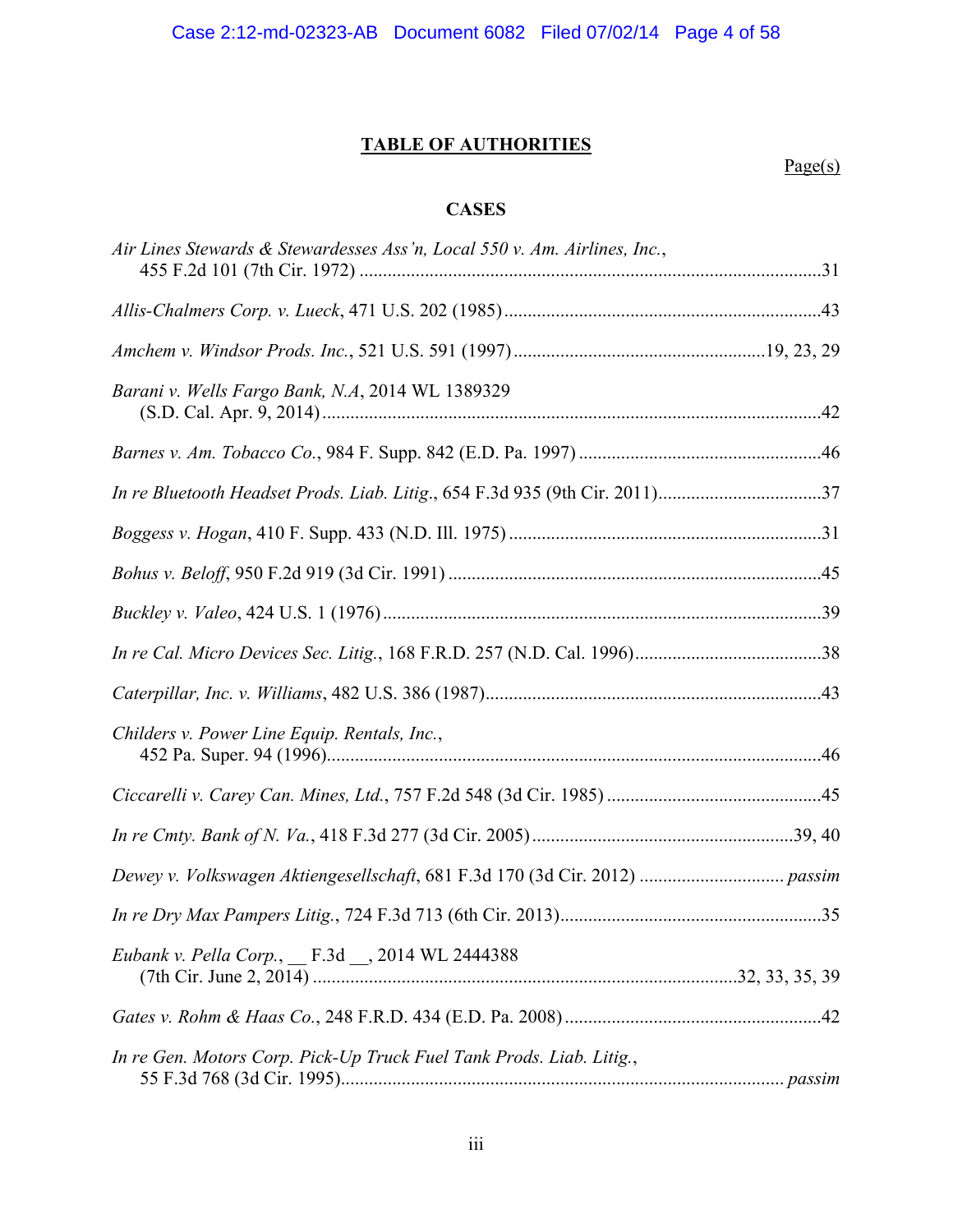| Green v. Ariz. Cardinals Football Club, LLC, No. 14-CV-461,      |  |
|------------------------------------------------------------------|--|
|                                                                  |  |
|                                                                  |  |
|                                                                  |  |
|                                                                  |  |
|                                                                  |  |
|                                                                  |  |
|                                                                  |  |
| In re Nat'l Football League Players' Concussion Injury Litig.,   |  |
| Nichols v. SmithKline Beecham Corp., No. 00-6222, 2005 WL 950616 |  |
|                                                                  |  |
|                                                                  |  |
|                                                                  |  |
|                                                                  |  |
|                                                                  |  |
| In re Processed Egg Prods. Antitrust Litig., 284 F.R.D. 249      |  |
|                                                                  |  |
|                                                                  |  |
|                                                                  |  |
|                                                                  |  |
| Walter v. Hughes Commc'ns, Inc., No. 09-2136, 2011 WL 2650711    |  |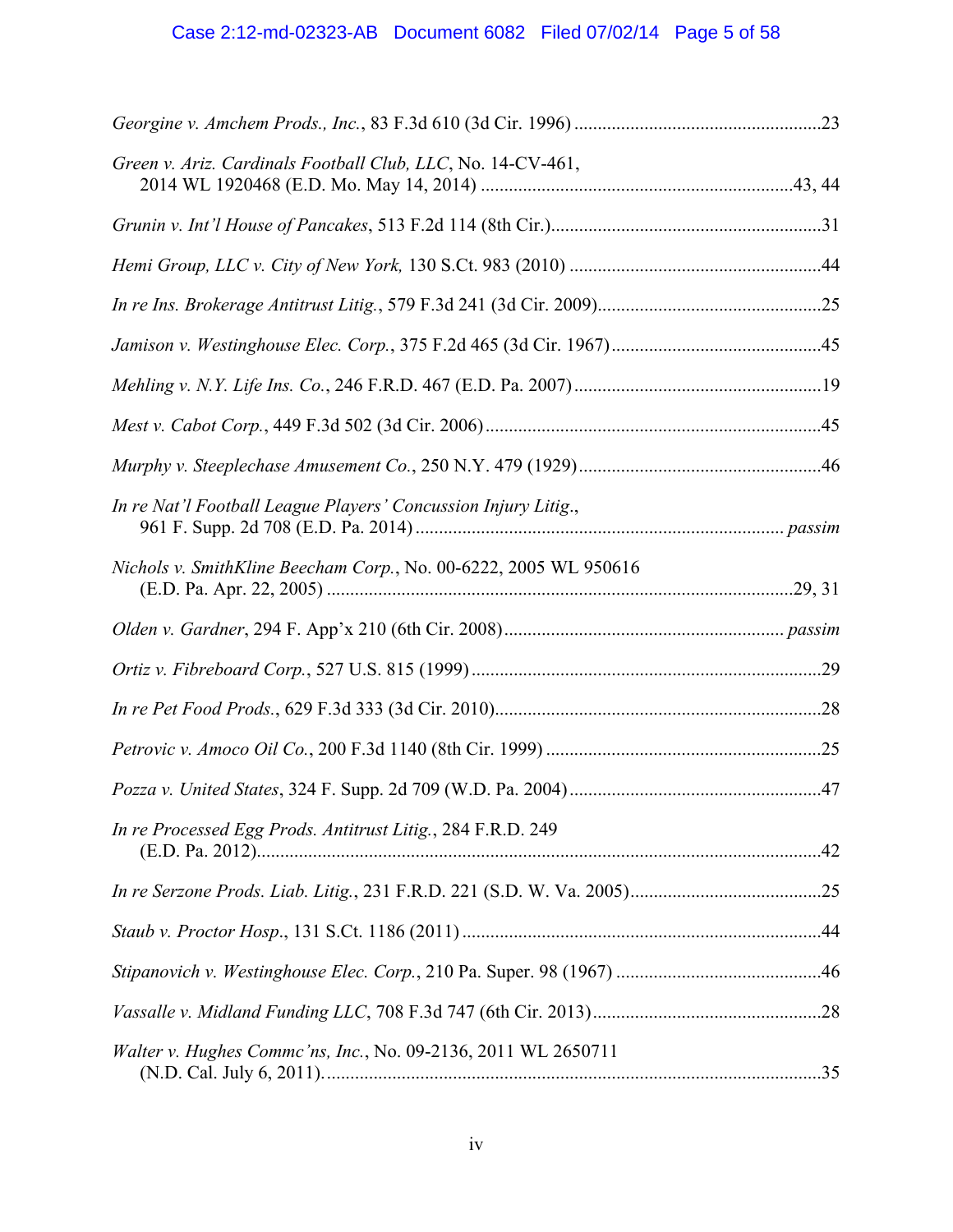# Case 2:12-md-02323-AB Document 6082 Filed 07/02/14 Page 6 of 58

# **STATUTES AND RULES**

# **CONSTITUTIONAL PROVISIONS**

| U.S. Const. amend. |  |  |  |  |
|--------------------|--|--|--|--|
|--------------------|--|--|--|--|

# **OTHER AUTHORITIES**

| A.C. McKee et al., The Spectrum of Disease in Chronic Traumatic                                                                                                                                  |     |
|--------------------------------------------------------------------------------------------------------------------------------------------------------------------------------------------------|-----|
| Ann C. McKee et al., Chronic Traumatic Encephalopathy in Athletes:<br>Progressive Tauopathy After Repetitive Head Injury, 68 J. Neuropathology &                                                 |     |
| Associated Press, NFL, Ex-Players Agree to \$765M Settlement in Concussions<br>Suit, NFL.com (Aug. 29, 2013 12:42 PM),<br>http://www.nfl.com/news/story/0ap1000000235494/ article/nfl-explayers- |     |
|                                                                                                                                                                                                  |     |
| Barry D. Jordan, The Clinical Spectrum of Sport-Related Traumatic Brain Injury,                                                                                                                  |     |
| Brent Schrotenboer, NFL Takes Aim at \$25 Billion, but at What Price?,<br>USA Today (Feb. 5, 2014 1:42 PM EST),                                                                                  |     |
| http://www.usatoday.com/story/sports/nfl/super/2014/01/30/super-bowl-nfl-                                                                                                                        | .35 |
| Christine M. Baugh et al., Chronic Traumatic Encephalopathy:                                                                                                                                     |     |
| Neurodegeneration Following Repetitive Concussive and Subconcussive                                                                                                                              |     |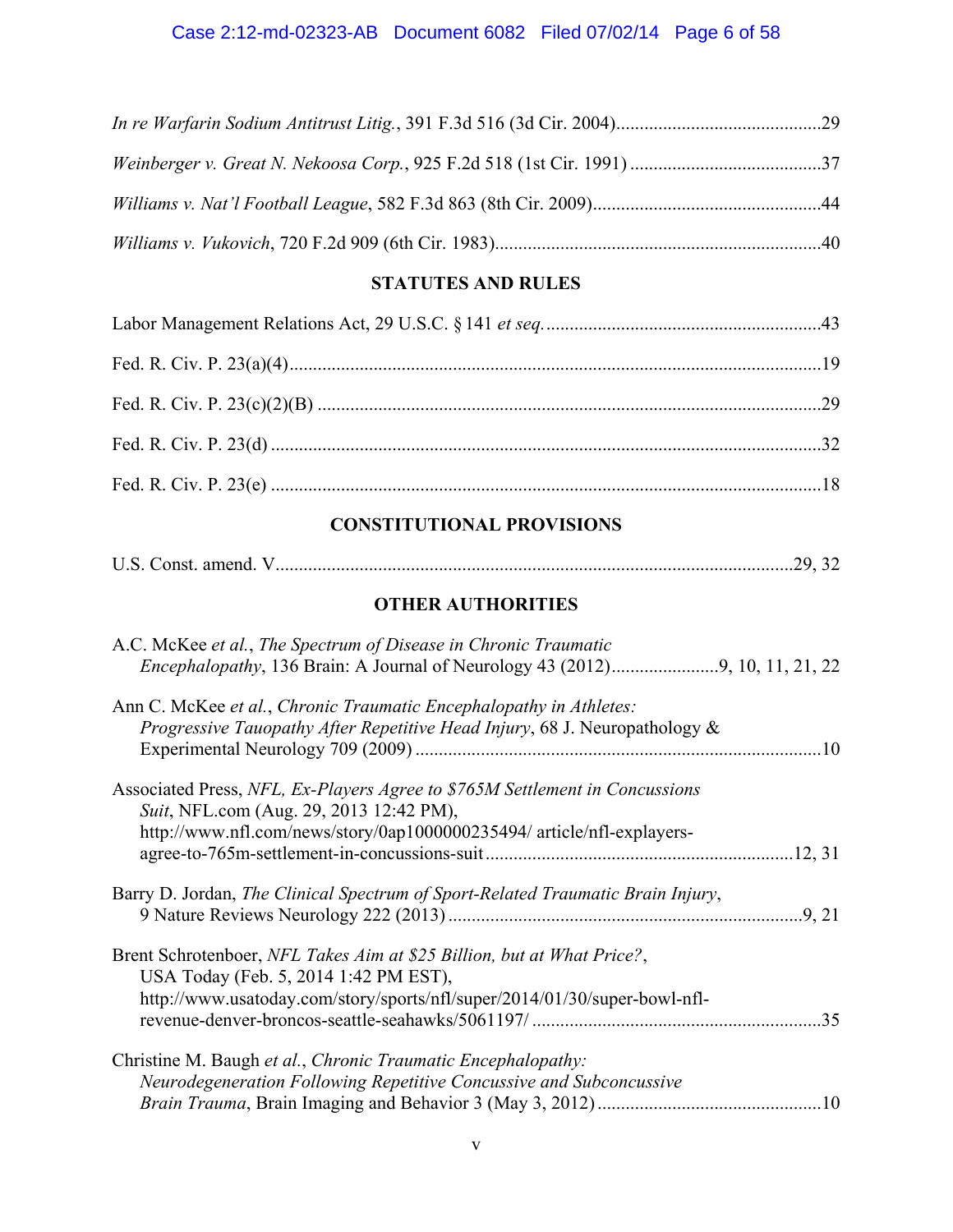| Dan McGrath, Illinois Eye Institute Project Aims to Identify CTE in the Living,<br>Chicago Sun-Times (June 14, 2014 4:35 PM),<br>http://www.suntimes.com/sports/28048920-419/illinois-eye-institute-project- |     |
|--------------------------------------------------------------------------------------------------------------------------------------------------------------------------------------------------------------|-----|
| Daniel Kaplan, Goodell Sets Revenue Goal of \$25 Billion by 2027 for NFL,<br>Sports Business Journal (Apr. 5, 2010),<br>http://www.sportsbusinessdaily.com/Journal/Issues/2010/04/20100405/This-             |     |
| Weeks-News/Goodell-Sets-Revenue-Goal-Of-\$25B-By-2027-For-NFL.aspx35                                                                                                                                         |     |
| Des Toups, How Many Times Will You Crash Your Car?, Forbes (July 27, 2011<br>6:50 PM), http://www.forbes.com/sites/moneybuilder/2011/07/27/how-many-                                                         | .26 |
| Don Banks, Former Players: Devil Is in the Details with NFL Concussion                                                                                                                                       |     |
| Settlement, Sports Illustrated (Aug. 23, 2013), http://www.si.com                                                                                                                                            |     |
| /nfl/2013/08/29/nfl-concussion-lawsuit-settlement-player-reaction-kevin-                                                                                                                                     | .15 |
| Eddie Matz, Stick Route, ESPN The Magazine (Nov. 28, 2011),                                                                                                                                                  |     |
| http://espn.go.com/nfl/story/_/id/7243606/nfl-players-tony-romo-ronde-                                                                                                                                       | .27 |
| Erin D. Bigler, Neuropsychology and Clinical Neuroscience of Persistent Post-                                                                                                                                |     |
| Frontline, Transcript of League of Denial: The NFL's Concussion Crisis,                                                                                                                                      |     |
| http://www.pbs.org/wgbh/pages/frontline/sports/league-of-denial/transcript-                                                                                                                                  | 22  |
| James F. Burke et al., Traumatic Brain Injury May Be an Independent Risk                                                                                                                                     |     |
|                                                                                                                                                                                                              | .27 |
| Jason M. Breslow, Judge Rejects \$765 Million NFL Concussion Settlement,<br>Frontline (Jan. 14, 2014 3:59 PM),                                                                                               |     |
| http://www.pbs.org/wgbh/pages/frontline/sports/league-of-denial/judge-                                                                                                                                       |     |
| Kyle Wagner, Can Science See Inside an NFL Player's Skull Before It's Too<br>Late?, Deadspin (June 21, 2012 9:00 AM),                                                                                        |     |
| http://regressing.deadspin.com/5920006/can-science-see-inside-an-nfl-                                                                                                                                        |     |
| L. Brandeis, Other People's Money (Nat'l Home Library Found. Ed. 1933) 39                                                                                                                                    |     |
|                                                                                                                                                                                                              |     |
| L. Elaine Halchin, Former NFL Players: Disabilities, Benefits, and Related                                                                                                                                   |     |
|                                                                                                                                                                                                              |     |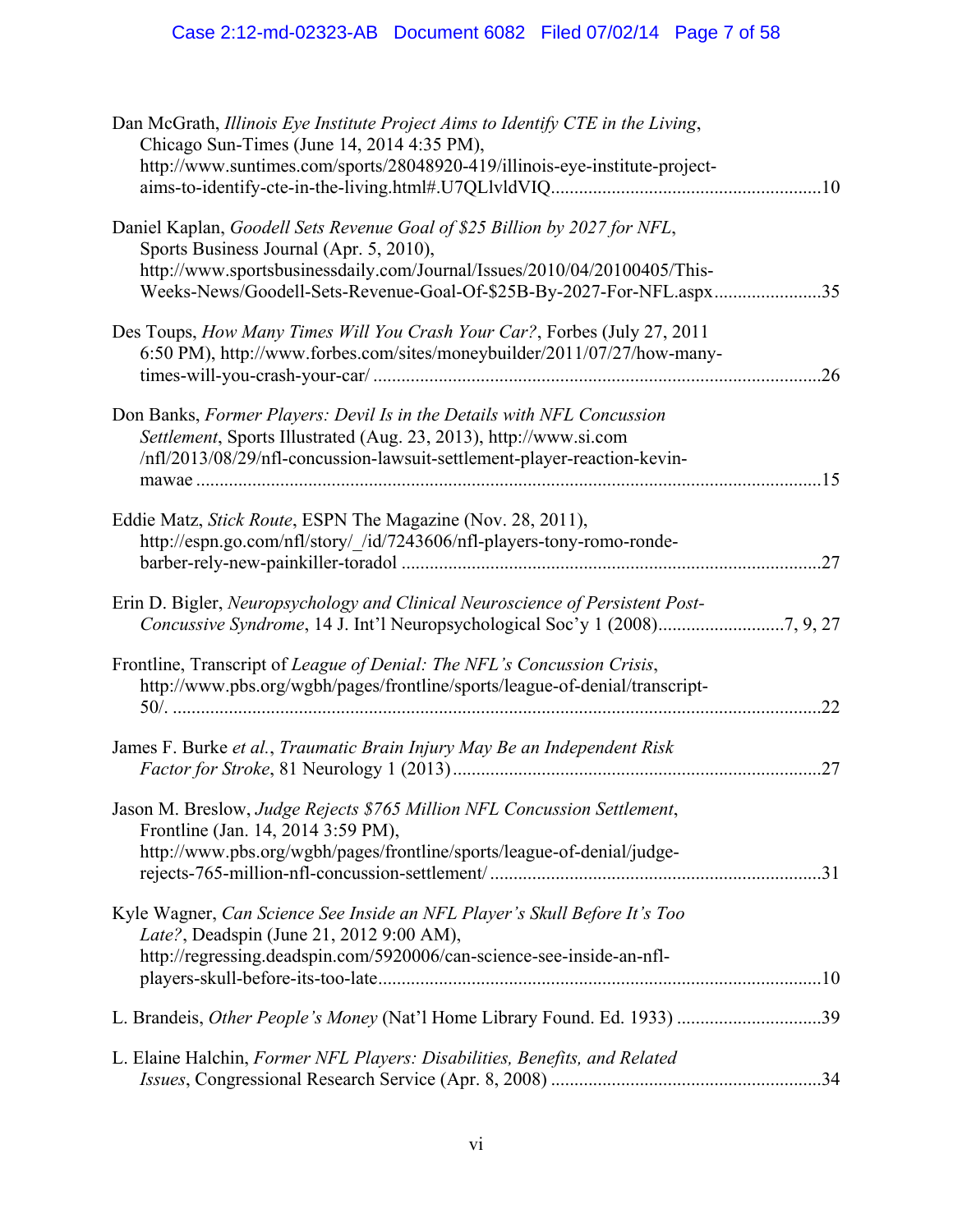| M. Maruyama et al., Imaging of Tau Pathology in a Tauopathy Mouse Model and<br>in Alzheimer Patients Compared to Normal Controls, 79 Neuron 1094 (2013) 10                                                           |     |
|----------------------------------------------------------------------------------------------------------------------------------------------------------------------------------------------------------------------|-----|
|                                                                                                                                                                                                                      |     |
| Mark Hollmer, Alzheimer's Diagnosis May Gain from PET Imaging of Tau<br>Proteins, FierceDiagnostics (Sept. 20, 2013),<br>http://www.fiercediagnostics.com/story/alzheimers-diagnosis-may-                            |     |
| Michael Leahy, The Pain Game, Washington Post Magazine (Feb. 3, 2008)34                                                                                                                                              |     |
| Michael O'Keefe, Still Plenty of Skeptics After NFL Reaches New Deal with<br>Players to Settle Concussion-Related Lawsuit, New York Daily News<br>(June 28, 2014 11:40 AM), http://www.nydailynews.com/sports/       | .34 |
| Michael Rosenberg, "Permanently Disabled," Harrison Fighting for Benefits<br>NFL Took Away, Sports Illustrated (Jan. 29, 2014),                                                                                      |     |
| Nathaniel Penn, The Violent Life and Sudden Death of Junior Seau, GQ Magazine<br>(Sept. 2003), http://www.gq.com/entertainment/sports/201309/junior-seau-nfl-                                                        |     |
| National Institute for Occupational Safety and Health, Brain and Nervous System<br>Disorders Among NFL Players (Jan. 2013),<br>http://www.cdc.gov/niosh/pgms/worknotify/pdfs/NFL_Notification_02.pdf22               |     |
| Neal Emery, How to Diagnose a Battered Brain Before It's Too Late,<br>The Atlantic (May 8, 2012), http://www.theatlantic.com/health/archive/<br>2012/05/how-to-diagnose-a-battered-brain-before-its-too-late/256877/ | 9   |
| NFL Concussion Class Settlement (May 1, 2014),                                                                                                                                                                       |     |
| Pablo S. Torre, How (and Why) Athletes Go Broke, Sports Illustrated<br>(Mar. 23, 2009), http://sportsillustrated.cnn.com/vault/2009/03/23/                                                                           |     |
| Patrick Hruby, Show Us Some Math, Sportsonearth.com (Jan. 20, 2014),<br>http://www.sportsonearth.com/article/66858180/the-nfls-concussion-deal-                                                                      |     |
| Patrick Hruby, Raw Deal, Sportsonearth.com (Jan. 10, 2014),<br>http://www.sportsonearth.com/article/66471614/nfl-concussion-settlement-                                                                              |     |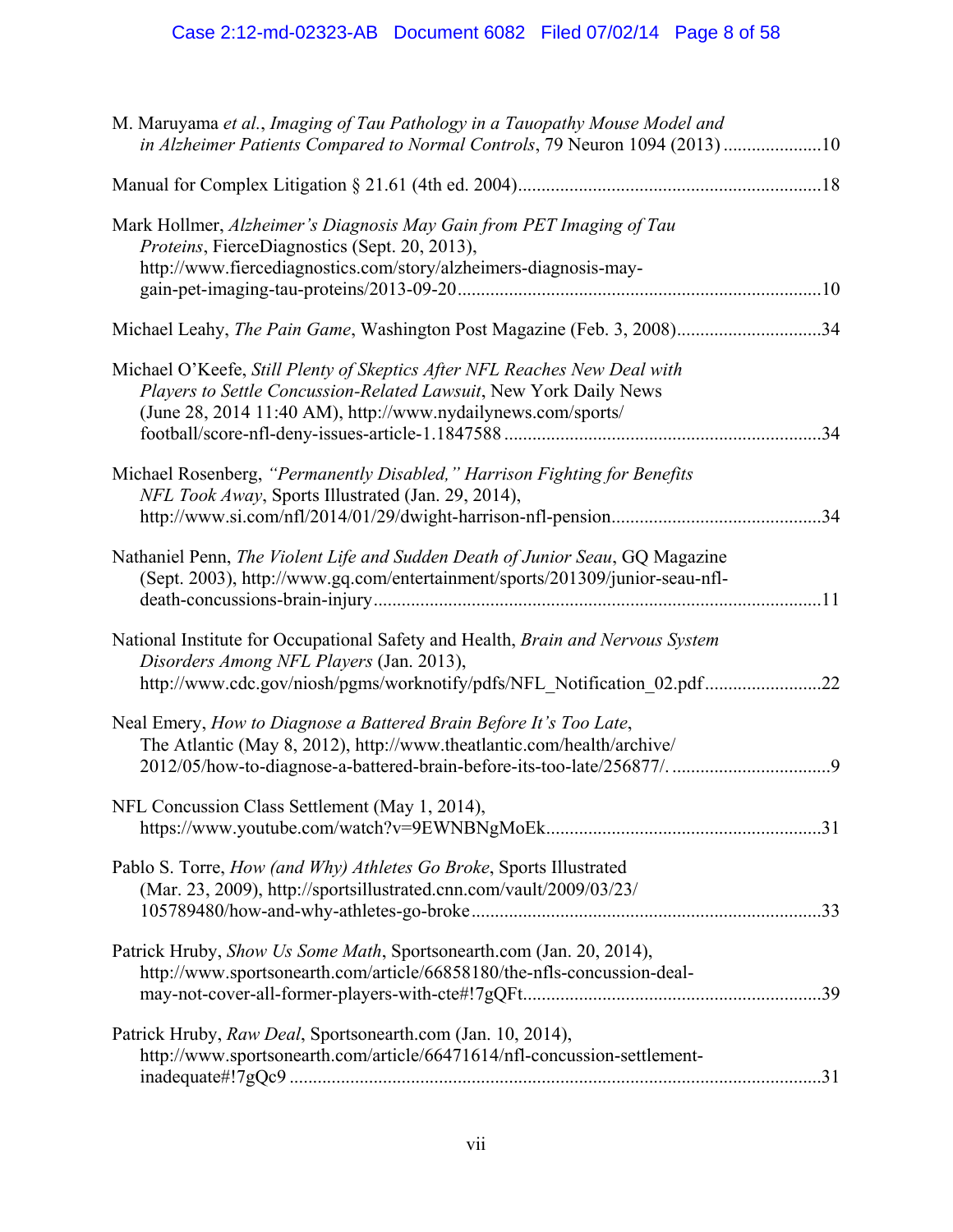| Paul Solotaroff, Dave Duerson: The Ferocious Life and Tragic Death of a Super<br>Bowl Star, Men's Journal (May 2011),<br>http://www.mensjournal.com/magazine/dave-duerson-the-ferocious-life-and-                                                                                          |
|--------------------------------------------------------------------------------------------------------------------------------------------------------------------------------------------------------------------------------------------------------------------------------------------|
|                                                                                                                                                                                                                                                                                            |
| Press Release, NFL, Retired Players Resolve Concussion Litigation, Irell &<br>Manella LLP, http://static.nfl.com/static/content/public/photo/2013/08/29/                                                                                                                                   |
|                                                                                                                                                                                                                                                                                            |
| Robert A. Stern et al., Clinical Presentation of Chronic Traumatic                                                                                                                                                                                                                         |
| Roche, FDA-Mandated Warning Label for Toradol,<br>http://www.accessdata.fda.gov/drugsatfda_docs/label/2013/019645s019lbl.pdf8, 27                                                                                                                                                          |
| Ryan Wilson, NFL Paid Roger Goodell \$35.1 Million Last Year, CBSSports.com<br>(Feb. 14, 2014 3:25 PM), http://www.cbssports.com/nfl/eye-on-football                                                                                                                                       |
| Sally Jenkins & Rick Maese, Pain and Pain Management in NFL Spawn a<br>Culture of Prescription Drug Use and Abuse, The Washington Post<br>(Apr. 13, 2013), http://www.washingtonpost.com/sports/redskins/pain-and-<br>pain-management-in-nfl-spawn-a-culture-of-prescription-drug-use-and- |
| Scott Fujita, Mixed Feelings Over N.F.L. Concussion Settlement, N.Y. Times<br>(Sept. 2, 2013), http://www.nytimes.com/2013/09/03/sports/football/mixed-<br>feelings-over-nfl-concussions-settlement.html?pagewanted=all&r=0;15                                                             |
| Sophia Pearson & Jeff Feeley, NFL's \$914 Million Concussion Deal Submitted to<br>Federal Court, The Morning Journal (Jan. 18, 2014 9:23 AM),<br>http://www.morningjournal.com/sports/<br>20140108/nfls-914-million-concussion-deal-submitted-to-federal-court31                           |
| Steve Almond, The NFL Gets Off Easy in Concussion Settlement, The Boston<br>Globe (June 27, 2014), http://www.bostonglobe.com/opinion /2014/06/26/the-<br>nfl-gets-off-easy-concussion-                                                                                                    |
| Steve Fainaru & Mark Fainaru-Wada, Lawyers Fight Over Settlement Details,<br>ESPN.com (Jan. 24, 2014, 8:18 PM),<br>http://espn.go.com/espn/otl/story/_/id/10346091/lead-negotiator-facing-                                                                                                 |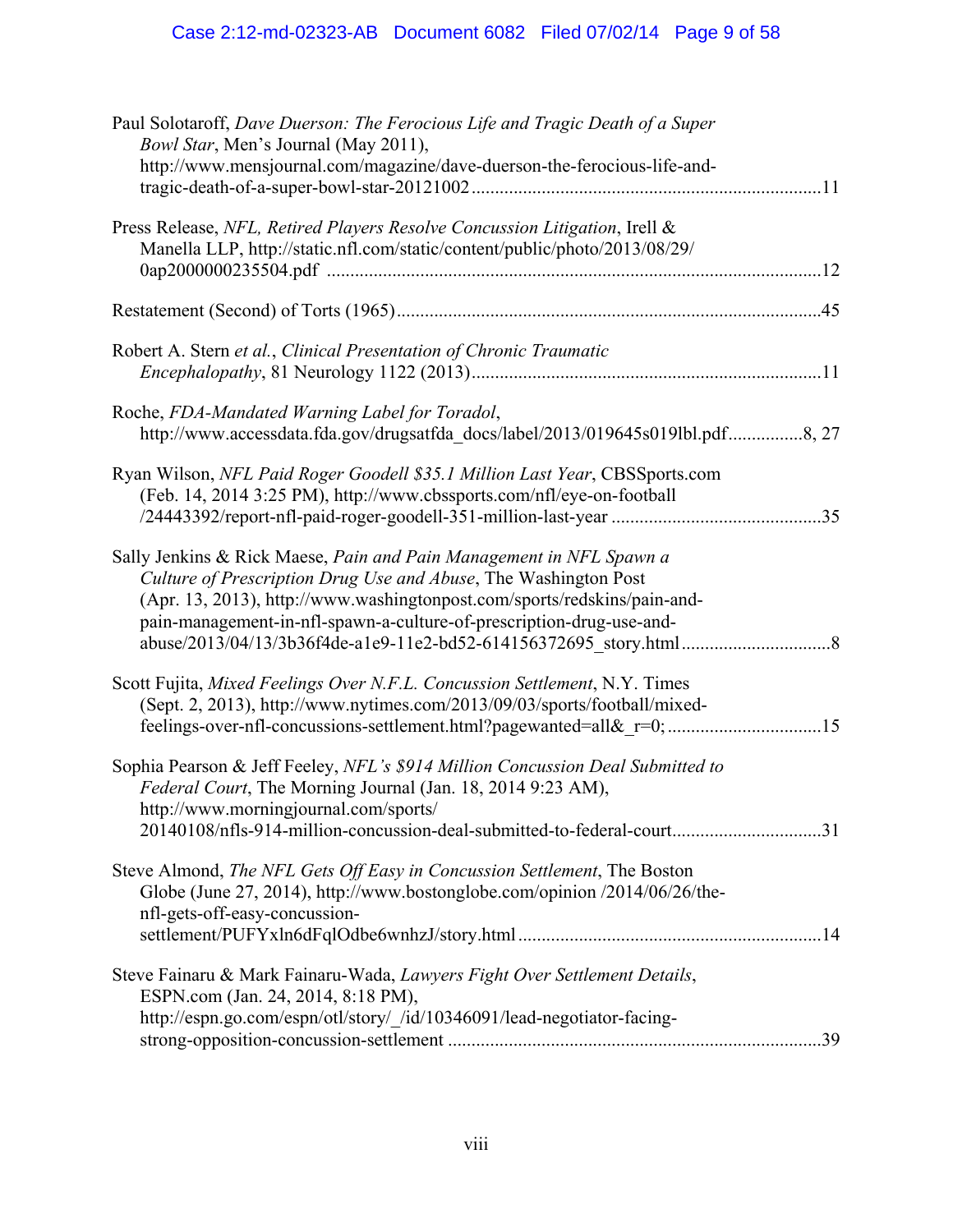| Steve Fainaru & Mark Fainaru-Wada, Some Players May Be Out of NFL Deal,<br>ESPN.com (Sept. 20, 2013 1:04 PM),                                         |     |
|-------------------------------------------------------------------------------------------------------------------------------------------------------|-----|
| http://espn.go.com/chicago/story/ /id/9690036/older-players-cut-nfl-                                                                                  |     |
| Steven T. DeKosky et al., Traumatic Brain Injury - Football, Warfare, and Long-                                                                       | .23 |
| United Nations Department of Economic and Social Affairs, Consolidated List of<br>Products Whose Consumption and/or Sale Have Been Banned, Withdrawn, |     |
|                                                                                                                                                       |     |
| Written Testimony of Dr. Robert Stern before the Senate Special Committee<br>on Aging (June 25, 2014), http://www.aging.senate.gov/imo/media/         |     |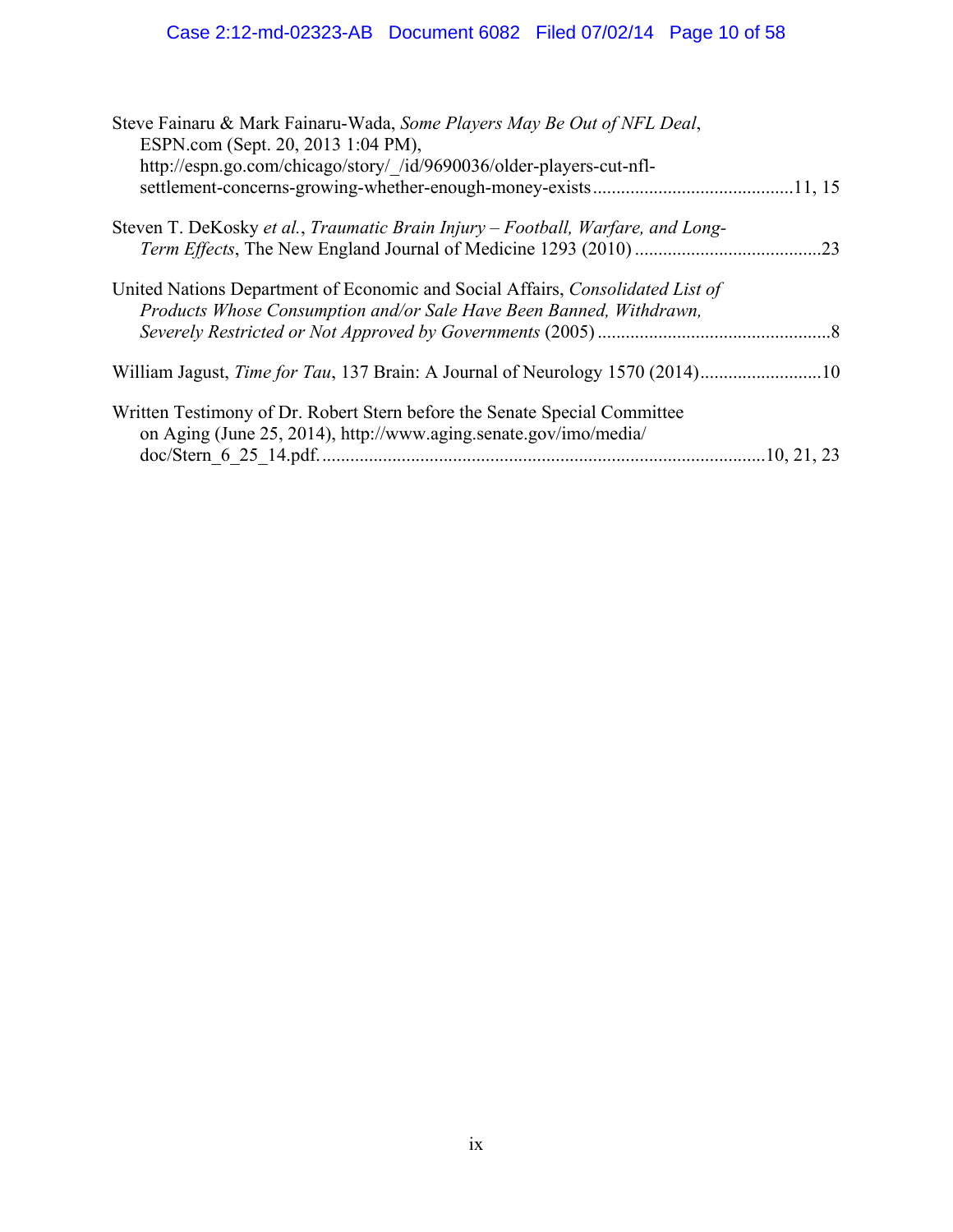### **INTRODUCTION**

The Revised Settlement is a great deal – for the NFL and Class Counsel. It is a lousy deal for the retired players, whose rights have been bargained away without adequate or independent representation.

Class Counsel bear the burden of demonstrating that their Revised Settlement presents a certifiable class and appears to fall within the range of possible approval. Demonstrating the latter means the proposed settlement must not disclose grounds to doubt its fairness. The Revised Settlement proposes a class with significant conflicts that render it uncertifiable and it suffers other defects that render it anything but fair.

Its fatal defects include:

- The rights of at least three groups of class members those suffering from, or displaying symptoms consistent with, CTE who do not die before preliminary approval; those who have suffered or are at risk of suffering a stroke or nonfootball traumatic brain injury; and those who played in NFL Europe – were bargained away without adequate representation;
- The proposed notice is false and misleading;
- The claims process is so onerous and confusing that it raises due process as well as fairness concerns;
- It was not the product of arm's length negotiation as evidenced by the intraclass conflicts, the lack of transparency, and the \$112.5 million fee award to Class Counsel; and
- Class Counsel conducted no discovery thus there is no factual record on which to evaluate the strength of the claims and defenses.

With much fanfare, Class Counsel proclaim they "have lifted the cap" and thereby addressed any concern about the settlement fund's adequacy. Thus, they contend, this Court should grant preliminary approval. But cap or no cap, the Revised Settlement comes nowhere near being fair, adequate, and reasonable.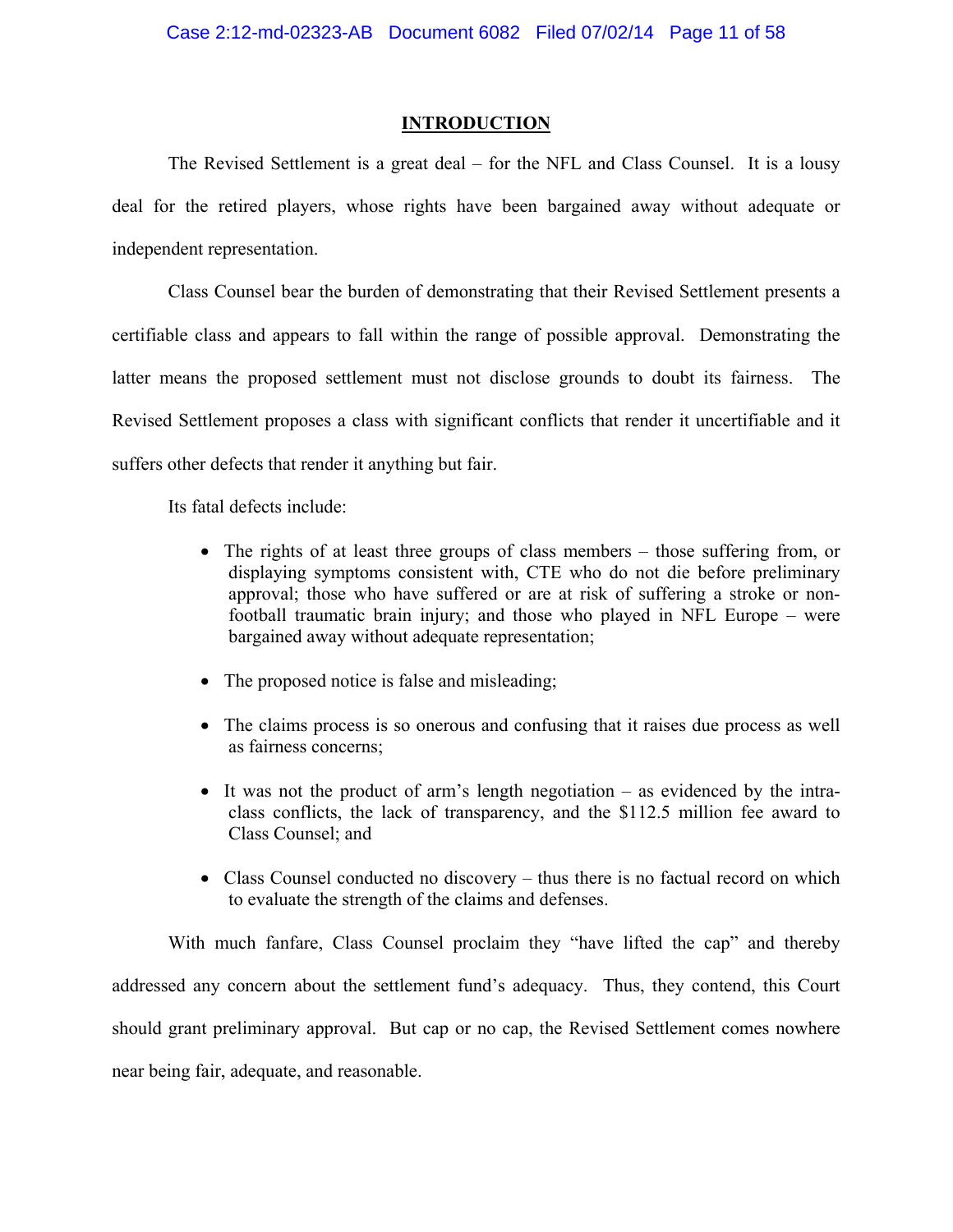#### Case 2:12-md-02323-AB Document 6082 Filed 07/02/14 Page 12 of 58

Every former player surrenders his right to sue the NFL for cognitive injuries – including CTE, which science shows a significant number may have. In exchange, those former players – often operating with cognitive challenges – get the right to navigate a procedural labyrinth designed to limit the number and the amount of settlement payouts.

Significantly, Class Counsel have boasted that in lifting the cap, they have not really increased the financial exposure to the  $NFL<sup>1</sup>$  It is clear now why. Given the limitations on who qualifies for compensation and the complex, one-sided process for determining that, it is likely the settlement will cost the NFL less than \$765 million.

Preliminary approval should be denied.

### **BACKGROUND**

### **I. Background of Objectors**

 $\overline{a}$ 

Objectors are seven former players who each had a significant career in the NFL, having played, on average, nine seasons. They include linemen, as well as so-called "skill position" and special teams players. The most senior began his NFL career in 1982 and the most junior retired in 2012. Three of them played on Super Bowl championship teams. $<sup>2</sup>$ </sup>

*Sean Morey* played nine seasons with the New England Patriots, Philadelphia Eagles, Pittsburgh Steelers, Arizona Cardinals, and Barcelona Dragons, an NFL Europe team. An Ivy League stand-out at Brown University, Mr. Morey set multiple collegiate records and graduated with academic honors. In 1999, the New England Patriots selected him as a seventh round draft pick. In 2003, Mr. Morey won the Special Teams MVP award while playing with the

<sup>1</sup> *See* Mem. 1 ("[T]he Settling Parties became so confident in the prior actuarial assumptions and projections that an agreement to uncap the amount of the Monetary Award Fund was reached.").

<sup>&</sup>lt;sup>2</sup> As described in greater detail *infra* at page 14, Objectors are the same group of players who moved to intervene on May 5, 2014.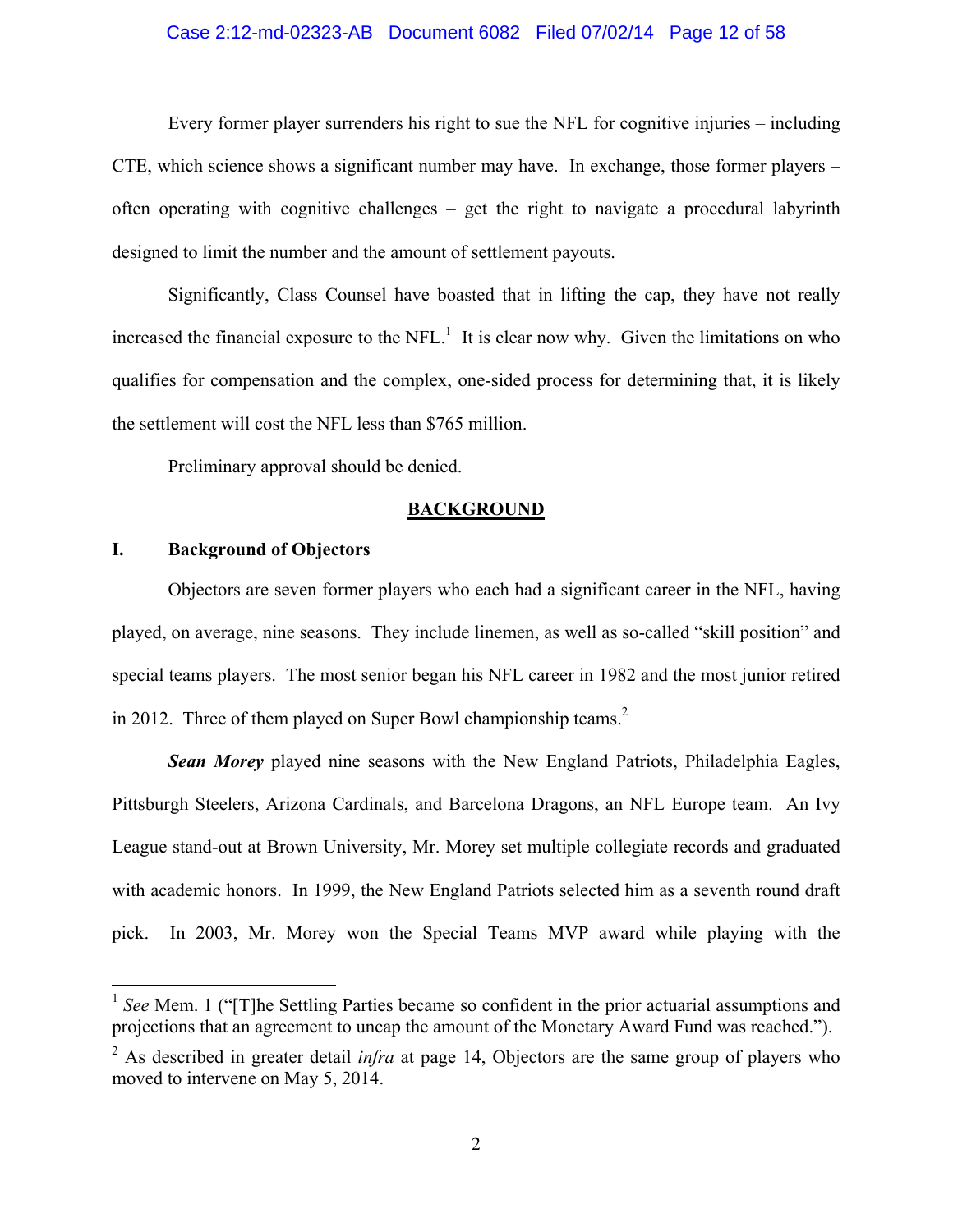#### Case 2:12-md-02323-AB Document 6082 Filed 07/02/14 Page 13 of 58

Philadelphia Eagles. In 2004, Mr. Morey moved to the Pittsburgh Steelers, where he was captain of the special teams and earned a Super Bowl ring. He eventually moved to the Arizona Cardinals and was named to the 2008 Pro Bowl. Mr. Morey retired just before the 2010 season. While an active player, Mr. Morey co-chaired the NFLPA Mackey White Traumatic Brain Injury Committee and served as a representative in collective bargaining negotiations with the NFL. He is currently head coach of the sprint football team at Princeton University.

*Alan Faneca* played 13 seasons in the NFL as an offensive lineman. A star at Louisiana State University, Mr. Faneca received consensus All-American honors as a junior and was named a finalist for the prestigious Outland Trophy, which recognizes the best interior lineman in college football. Selected by the Pittsburgh Steelers in the first round of the 1998 NFL draft, Mr. Faneca was named the team's rookie of the year. A fixture on the Steelers' offensive line for ten seasons, Mr. Faneca earned a Super Bowl ring in 2006. In 2007, Steeler fans elected him to the Steelers' 75th Anniversary All Time Team. Mr. Faneca left the Steelers in 2008 for two seasons with the New York Jets and joined the Arizona Cardinals for his final season in 2010. He was named to the Pro Bowl every year from 2001 through 2009. Since retiring from professional football, Mr. Faneca has been a tireless advocate for epilepsy research.

*Ben Hamilton* played ten seasons in the NFL as an offensive lineman for the Denver Broncos from 2001 until 2009, and for the Seattle Seahawks in 2010. He was a fourth-round draft pick out of the University of Minnesota. He is currently a high school math teacher at a private Christian high school in Colorado.

*Robert Royal* played nine seasons in the NFL from 2002 until 2010 with the Washington Redskins, Buffalo Bills, and Cleveland Browns. An All-SEC tight end at Louisiana State University, Mr. Royal averaged nearly ten yards per reception over the course of his NFL career.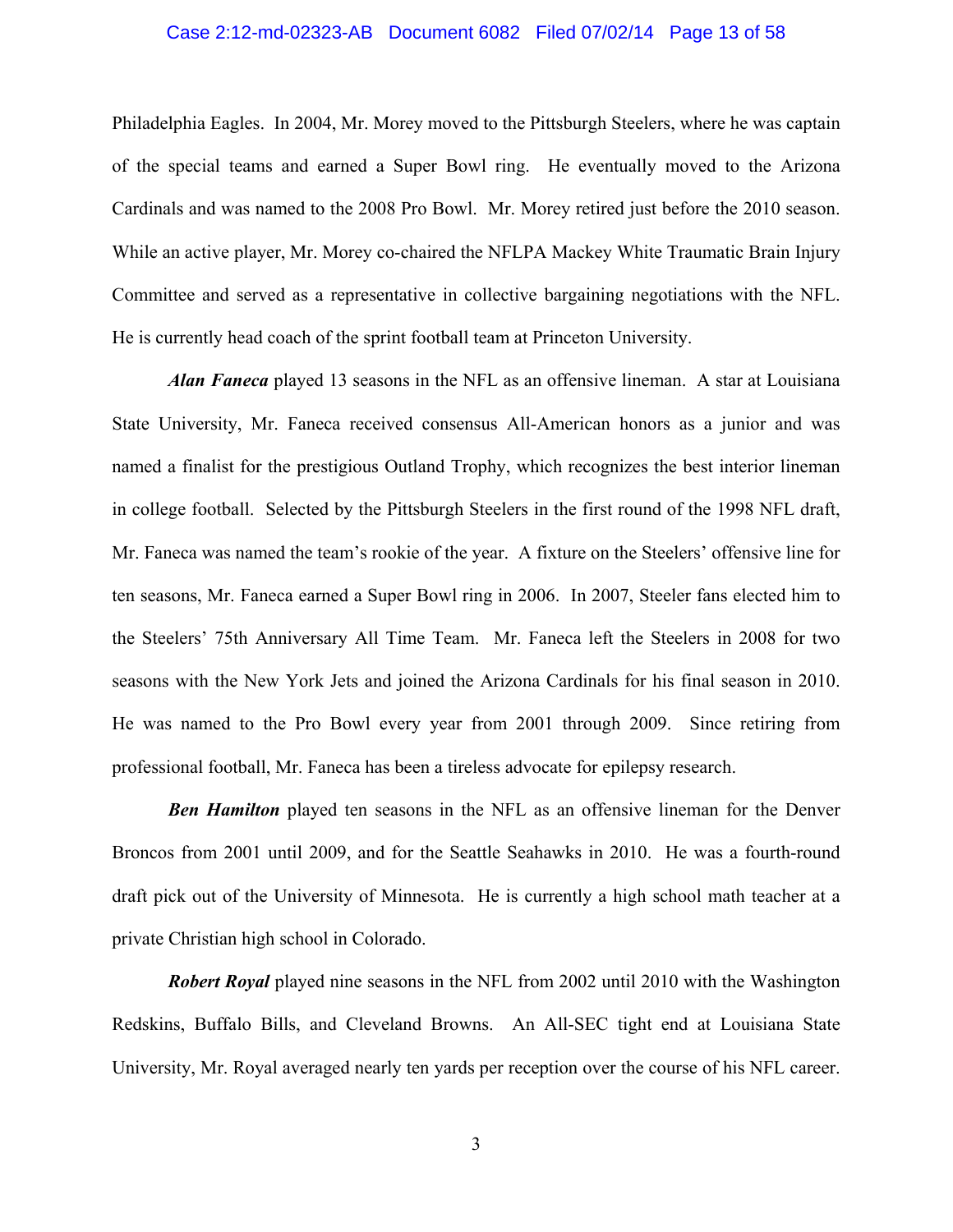#### Case 2:12-md-02323-AB Document 6082 Filed 07/02/14 Page 14 of 58

Mr. Royal now serves as CEO of the Robert Royal Foundation, an organization he founded to promote childhood health, fitness, and education and to combat youth violence. Mr. Royal is also involved in several private equity ventures.

*Roderick "Rock" Cartwright* played ten seasons in the NFL after a stellar collegiate career at Kansas State University. A fullback and kick return specialist, Mr. Cartwright played with the Washington Redskins from 2002 until 2009 and the Oakland Raiders from 2010 until 2011. In 2006, Mr. Cartwright amassed 1,541 kick-off return yards, setting a Redskins record. Since retiring from the NFL, Mr. Cartwright has actively involved himself in charity work, volunteering at a summer sports camp hosted by the Robert Royal Foundation, among others. Mr. Cartwright is also a manager with Cartwright Energy Partners LLC, an oil production development firm.

*Jeff Rohrer*, a second-round draft pick out of Yale University, played seven seasons in the NFL with the Dallas Cowboys from 1982 until 1989. An outside linebacker, Mr. Rohrer received All-Ivy League honors and was the Cowboys' second- and third-leading tackler in 1986 and 1987, respectively. Since retiring from the NFL, Mr. Rohrer has worked in the film industry. He is currently a partner and executive producer at Recommended, a Los Angelesbased production company.

*Sean Considine* played eight seasons in the NFL as a strong safety and on special teams from 2005 until 2012. After attending the University of Iowa, Mr. Considine was drafted by the Philadelphia Eagles and played four seasons with them and then two seasons with the Jacksonville Jaguars. In 2011, he signed with the Carolina Panthers, finishing that season with the Arizona Cardinals. Mr. Considine joined the Baltimore Ravens in 2012, earning a Super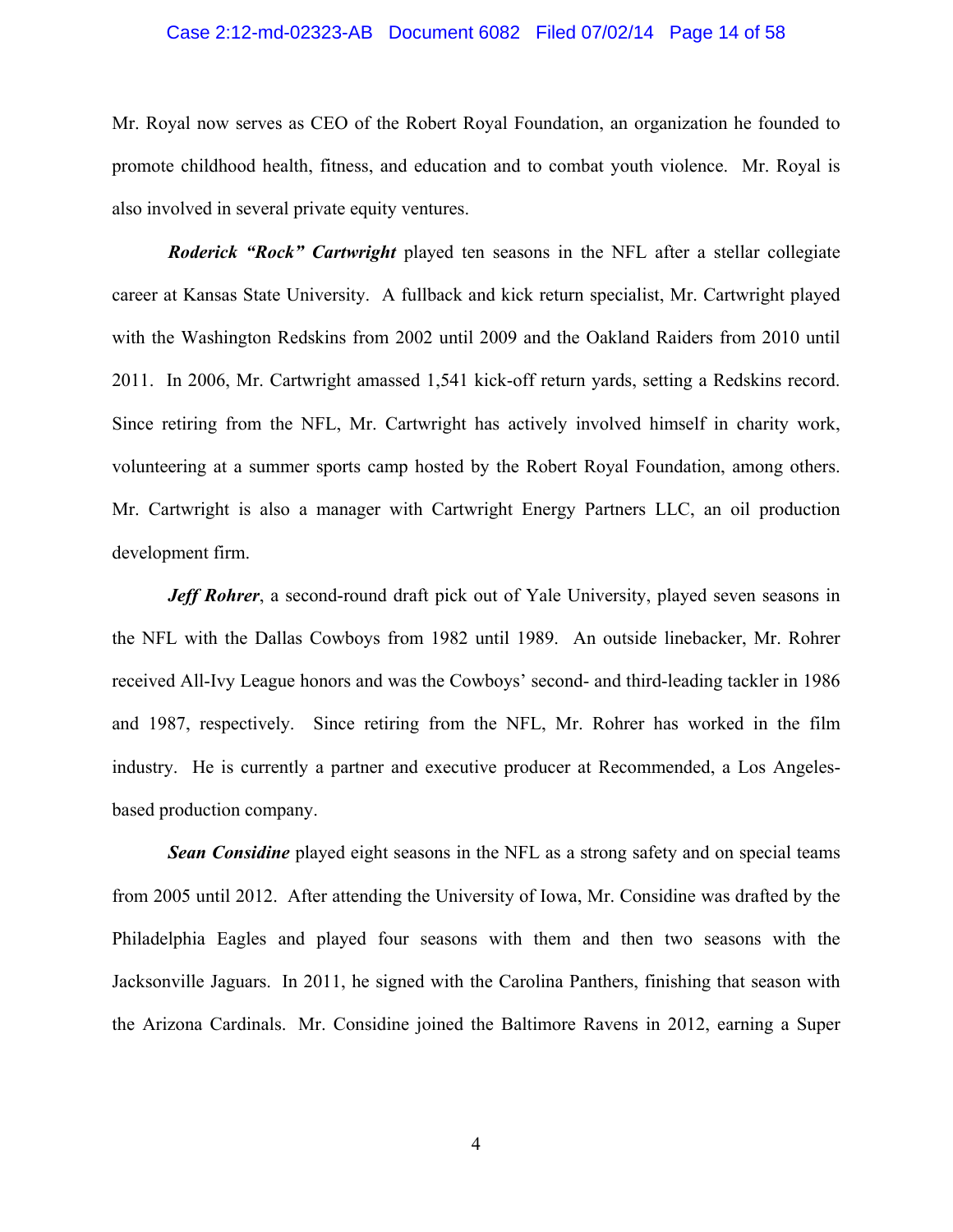# Case 2:12-md-02323-AB Document 6082 Filed 07/02/14 Page 15 of 58

Bowl ring. Since retiring from professional football, Mr. Considine has been active with numerous charities in his hometown and recently became a small business owner.

Since leaving the NFL, Objectors each have experienced one or more of a wide range of symptoms linked to repetitive mild traumatic brain injury ("MTBI"), including a sensitivity to noise, visuospatial issues, visual impairment, chronic pain, executive function deficit, episodic depression, mood and personality changes, chronic headaches, dysnomia, a decreased ability to multi-task, peripheral nerve dysfunction (numbness, burning, and/or tingling), cervical spinal disorders, sleep dysfunction, attention and concentration deficits, short- and long-term memory deficits, and somatic disorders. Additionally, under certain circumstances some of the Objectors also have experienced a decreased ability to interpret, regulate, express, or control complex emotions. These precise conditions have been associated with CTE and may broaden or intensify.

Although the Objectors' claims for their injuries would be released by the Revised Settlement, none would qualify for any relief under the settlement beyond participation in the Baseline Assessment Program ("BAP"). And the BAP – which measures cognitive deficits such as memory impairment and loss of attention – does not even screen for many of the Objectors' neurobehavioral conditions or neuropsychiatric presentations.

### **II. The Class Action Complaint**

The Class Action Complaint defines a class consisting of all living, retired NFL Football Players who have retired from the NFL before preliminary approval of the proposed settlement agreement as well as representatives of retired NFL players who have died or become legally incapacitated. *Turner v. Nat'l Football League*, Civ. A. No. 2:14-cv-29-AB, Dkt. No. 1 ¶¶ 1, 16 (E.D. Pa. Jan. 6, 2014) ("Complaint"). It further defines NFL Football Players to include not just players in the NFL and its member clubs but also players in the American Football League,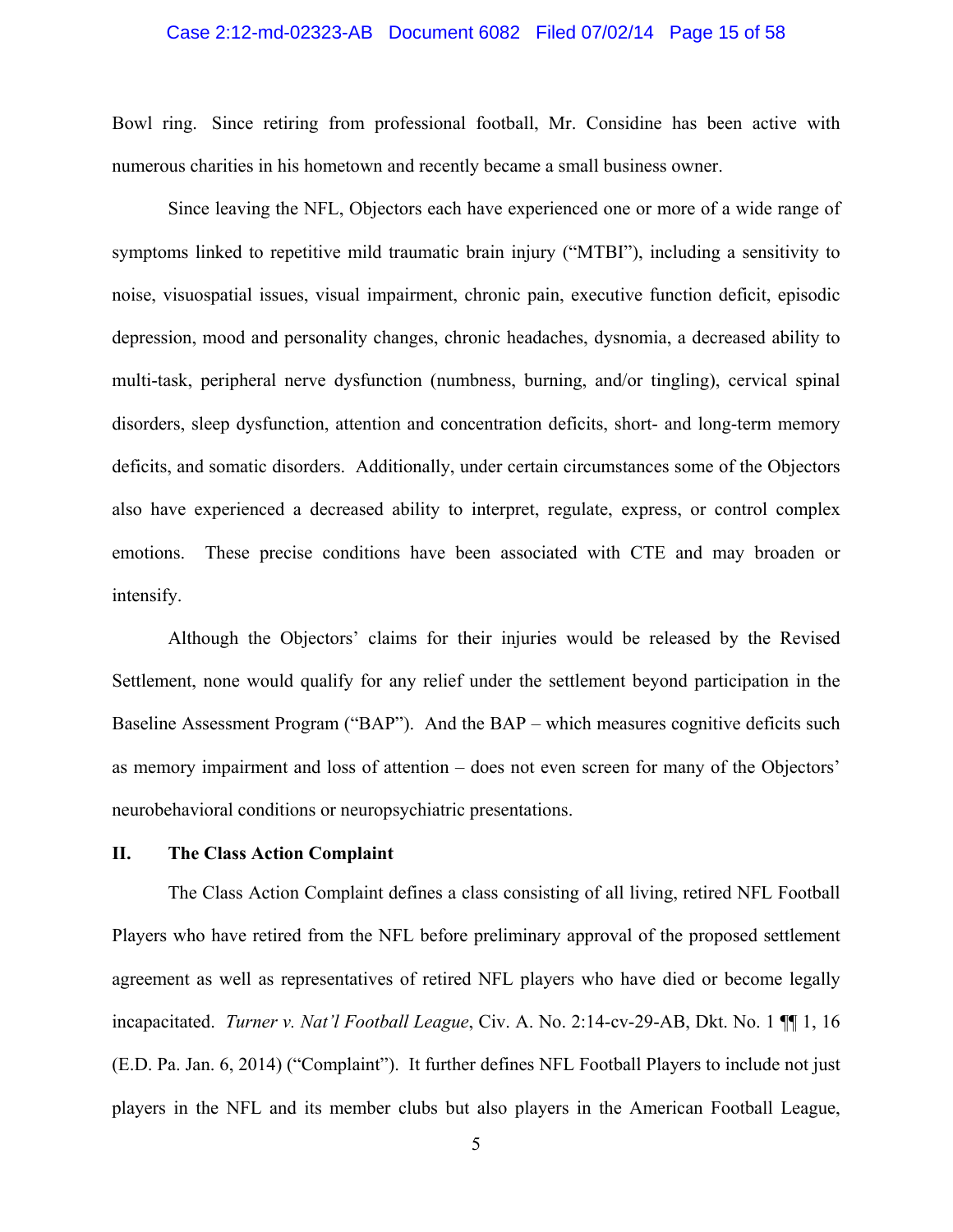#### Case 2:12-md-02323-AB Document 6082 Filed 07/02/14 Page 16 of 58

which merged with the NFL, and the NFL Europa League. *Id*.  $\parallel$  1.<sup>3</sup> The class also includes spouses, parents, dependent children, and any other person who under state law may sue the NFL by virtue of his or her relationship with the retired player. *Id.*

The Complaint divides the class into two sub-classes. Subclass 1 consists of all retired players (and their representative and derivative claimants) who "were not diagnosed with dementia, Alzheimer's Disease, Parkinson's Disease, ALS and/or Death with CTE prior to the date of the Preliminary Approval and Class Certification Order." *Id*. ¶ 17(a). Subclass 2 consists of all retired players (and their representative and derivative claimants) who "were diagnosed with dementia, Alzheimer's Disease, Parkinson's Disease, ALS and/or Death with CTE prior to the date of the Preliminary Approval and Class Certification Order." *Id.* ¶ 17(b). Subclass 2 also includes the representative and derivative claimants of retired players "who died before Preliminary Approval" of the settlement and who "received a post-mortem diagnosis" of Death with CTE. *Id.*

The Complaint names Shawn Wooden and Kevin Turner as the Representative Plaintiffs for the class. Mr. Wooden represents Subclass 1. Compl. ¶ 17(a). A safety, Mr. Wooden played in the NFL from 1996 until 2004 with the Miami Dolphins and the Chicago Bears. *Id.* ¶ 4. He is alleged to have "experienced" unspecified "neurological symptoms" but "has not been diagnosed with any neurocognitive impairment." *Id.* The Complaint states that Mr. Wooden has an "increased risk of developing dementia, Alzheimer's, Parkinson's, or ALS." *Id. Mr. Wooden does not plead an increased risk of developing CTE*. *Id.* Mr. Turner represents Subclass 2. *Id.* ¶ 17(b). A running back, Mr. Turner played in the NFL from 1992 until 1999

 $3$  The settlement class also includes players in the World League of American Football and the NFL Europe League, both predecessors to NFL Europa. Compl. ¶ 1.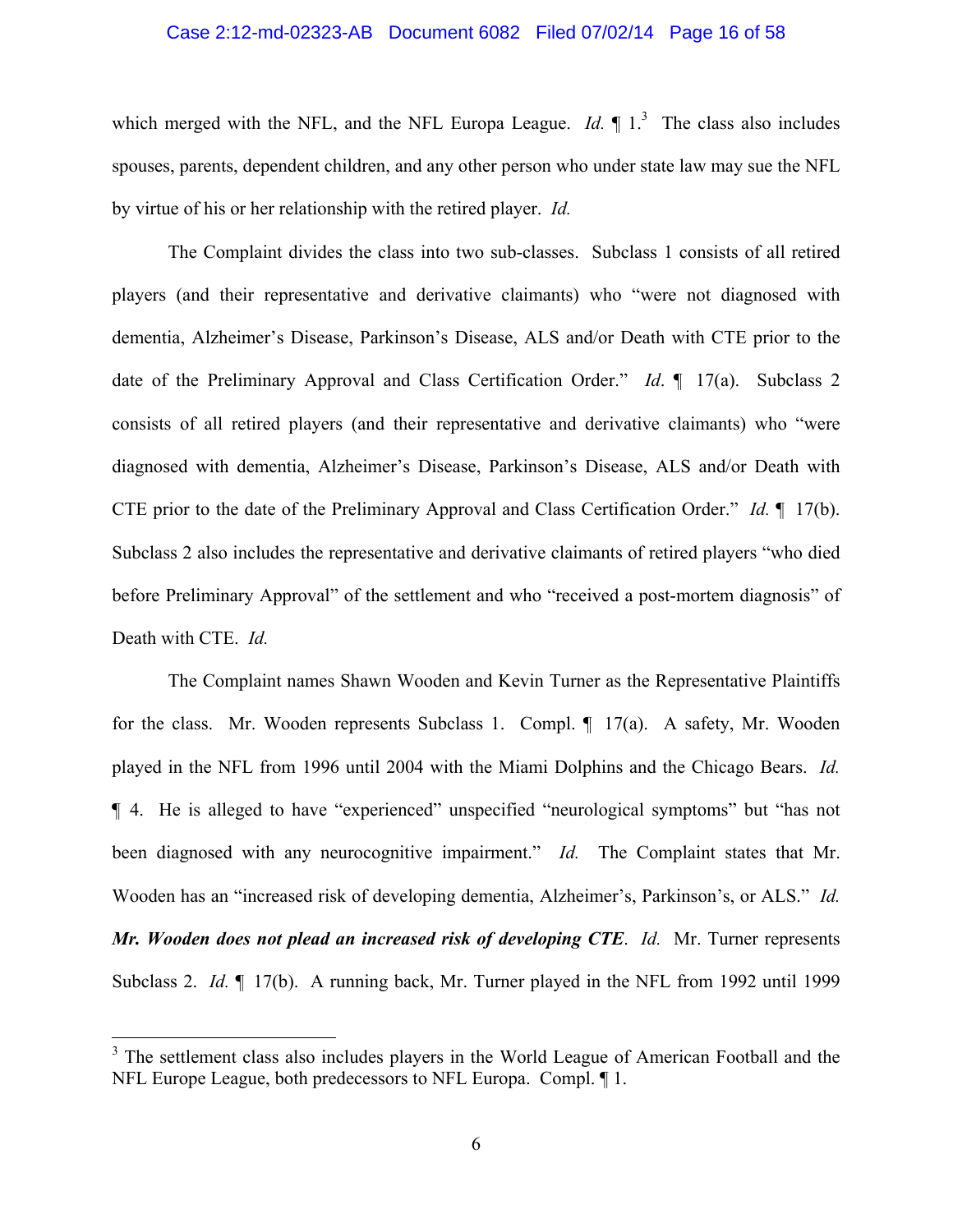#### Case 2:12-md-02323-AB Document 6082 Filed 07/02/14 Page 17 of 58

with the New England Patriots and the Philadelphia Eagles. *Id.* ¶ 7. He was diagnosed with ALS in 2010. *Id.*

The Complaint alleges that the NFL voluntarily undertook a duty to inform its players of the risks resulting from repeated concussive and sub-concussive head impacts and to provide its players with advice concerning the treatment and prevention of head injuries. Compl. ¶¶ 128- 199. It alleges that the NFL not only performed this task negligently, but also purposefully spread misinformation to conceal from its players the risks of repetitive head trauma. *Id.* Not only did the NFL's concealment delay players from seeking and receiving adequate medical treatment for the injuries they sustained while playing, *id*. ¶ 285, the NFL's behavior caused players to incur an increased, additional incremental risk of permanent brain damage with every mismanaged concussion, *id.* ¶ 384.

The Complaint also pleads a causal connection between football and neurodegenerative disease. Compl. ¶¶ 54-88. It identifies several studies demonstrating that the repeated head injuries or concussions sustained during an NFL player's career cause severe neurological problems such as depression, dementia, and other neurodegenerative diseases. *Id*.<sup>4</sup> It alleges the NFL's knowledge of these studies and the link between MTBI and neurodegenerative disease, describing the NFL's efforts to intentionally conceal and cover up these dangers. *Id.* ¶¶ 89-199. Specifically, the Complaint alleges that in 1994 the NFL established a committee of experts to study brain injury in football (the MTBI Committee), which published reports and reached

<u>.</u>

<sup>&</sup>lt;sup>4</sup> Indeed, at least one study has "confirm[ed] the presence of acute pathological changes in the brain that can occur from . . . blows to the head that are below the threshold for producing what behaviorally would be classified as a concussion." Erin D. Bigler, *Neuropsychology and Clinical Neuroscience of Persistent Post-Concussive Syndrome*, 14 J. Int'l Neuropsychological Soc'y 1, 7 (2008).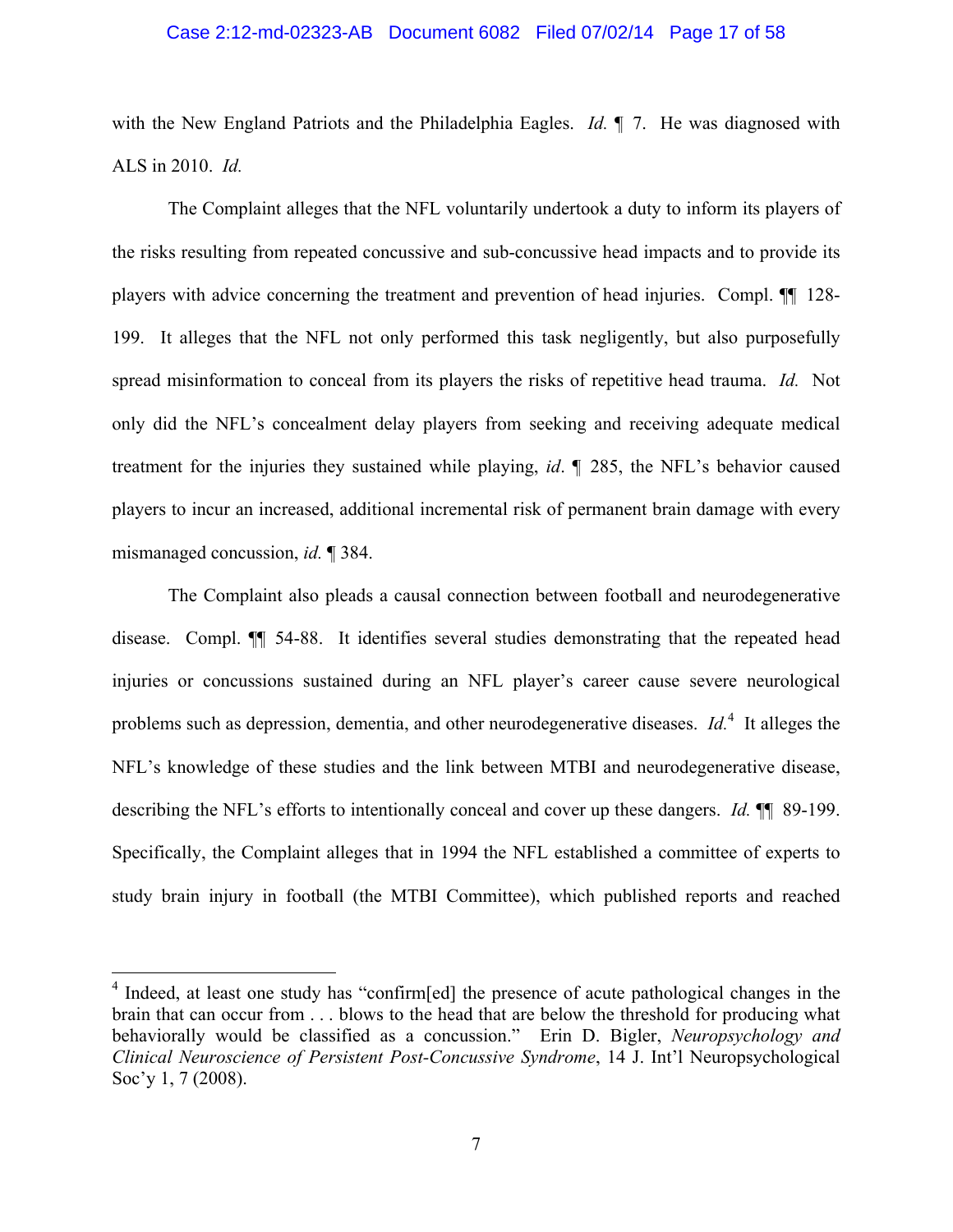#### Case 2:12-md-02323-AB Document 6082 Filed 07/02/14 Page 18 of 58

conclusions inconsistent with the weight of scientific evidence and which concealed from players the true risks of continued head trauma. *Id.* ¶¶ 128-199.

Complaints filed against the NFL in other courts have also alleged that the NFL's actions exacerbated the injuries that players sustained while playing football. For example, the complaint in *Finn v. National Football League* describes the routine pre-game mass administration of Toradol, a blood-thinning pain-killer, to players without their informed consent regarding the health risks of the drug. Complaint, *Finn v. Nat'l Football League*, No. 2:11-cv-07067-JLL-MAH, ¶¶ 135-143 (D.N.J. Dec. 8, 2011) (Dkt. 4) ("Finn Compl."). Toradol's use typically is limited to the surgical setting, and several European countries have banned it. Sally Jenkins & Rick Maese, *Pain and Pain Management in NFL Spawn a Culture of Prescription Drug Use and Abuse*, The Washington Post (Apr. 13, 2013);<sup>5</sup> *see also* United Nations Department of Economic and Social Affairs, *Consolidated List of Products Whose Consumption and/or Sale Have Been Banned, Withdrawn, Severely Restricted or Not Approved by Governments* 156-57 (2005) (entry for ketorolac).6

Because Toradol has blood-thinning properties, it is *contraindicated* for "patients . . . at high risk of bleeding" and presents an increased risk of stroke. *Finn* Compl. ¶ 137; *see also*  Roche, FDA-Mandated Warning Label for Toradol, at  $1-2$ .<sup>7</sup> On top of those risks, Toradol "mask[s] pain" and "prevent[s] the feeling of injury," *Finn* Compl. ¶¶ 135, 140, which makes it more likely that a player will report that he feels no or little pain from a precise trauma and then

<u>.</u>

<sup>5</sup> *Available at* http://www.washingtonpost.com/sports/redskins/pain-and-pain-management-innfl-spawn-a-culture-of-prescription-drug-use-and-abuse/2013/04/13/3b36f4de-a1e9-11e2-bd52- 614156372695\_story.html.

<sup>6</sup> *Available at* http://www.un.org/esa/coordination/CL12.pdf.

<sup>&</sup>lt;sup>7</sup> Available at http://www.accessdata.fda.gov/drugsatfda\_docs/label/2013/019645s019lbl.pdf.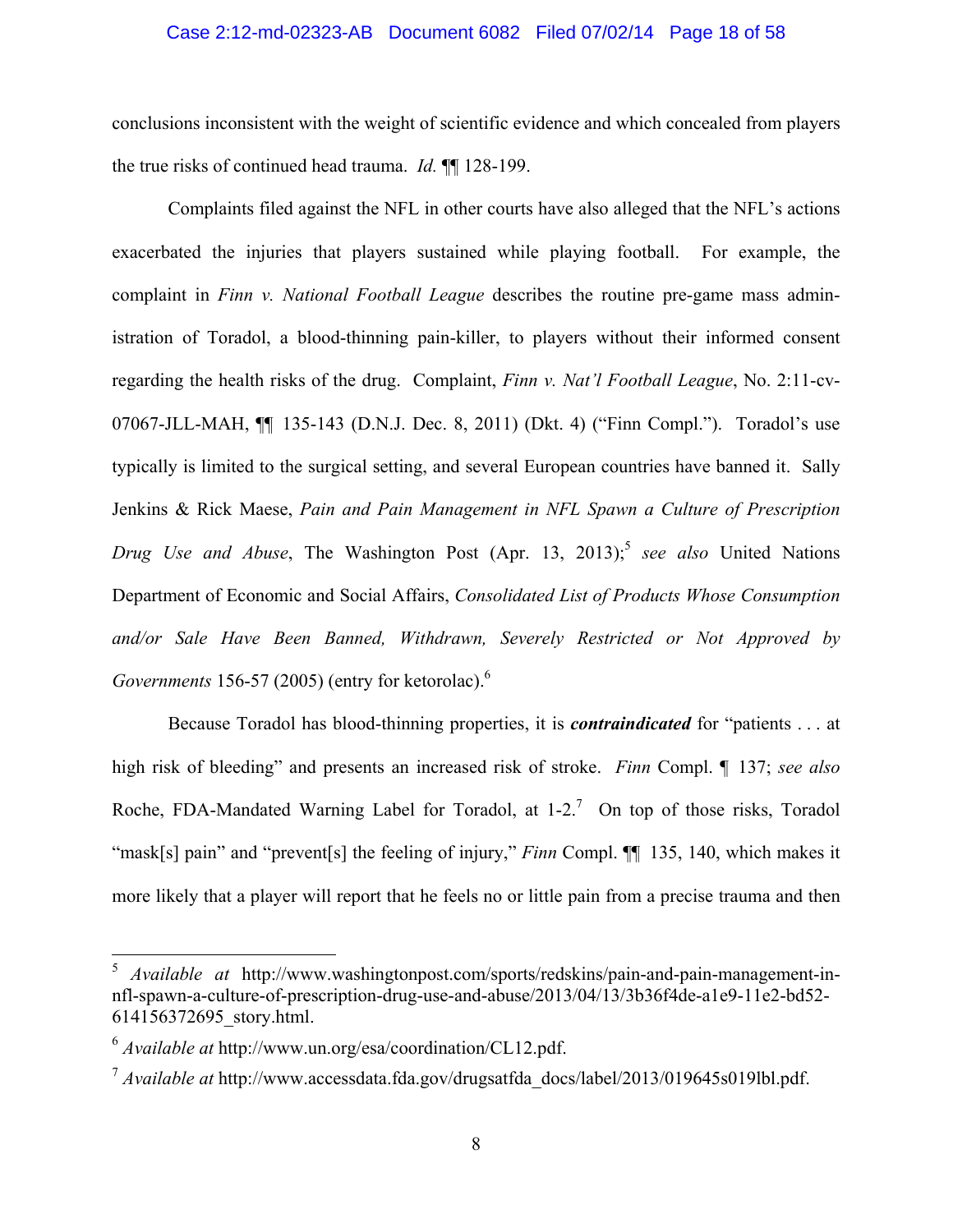#### Case 2:12-md-02323-AB Document 6082 Filed 07/02/14 Page 19 of 58

return to play. Because "a prior concussion increases the likelihood of a second concussion," Bigler, *supra*, at 8, the routine administration of Toradol compounded the risk that players would suffer multiple instances of head trauma in a single game or practice. $\delta$  The Objectors include players who have received those Toradol injections.

The Complaint specifically identifies several long-term injuries arising from MTBI, "including, *but not limited to* memory loss, dementia, Alzheimer's Disease, Parkinson's Disease, ALS, depression, and CTE and its related symptoms." Compl. ¶ 127 (emphasis added). "CTE is the long-term neurological consequence of repetitive mild TBI." Barry D. Jordan, *The Clinical Spectrum of Sport-Related Traumatic Brain Injury*, 9 Nature Reviews Neurology 222, 225 (2013). The condition results from the build-up in the brain of mis-folded tau protein. Neal Emery, *How to Diagnose a Battered Brain Before It's Too Late*, The Atlantic (May 8, 2012);<sup>9</sup> A.C. McKee *et al.*, *The Spectrum of Disease in Chronic Traumatic Encephalopathy*, 136 Brain: A Journal of Neurology 43, 45 (2012) ("McKee 2012"). More extensive tau build-up indicates a more advanced stage of CTE. Jordan, *supra*, at 227 (Box 5).

While a devastating medical condition, CTE is not readily diagnosed absent a postmortem brain autopsy. Jordan, *supra*, at 226. Scientific advances, however, are making it possible to detect CTE earlier.<sup>10</sup> Researchers in Chicago, for example, are developing a CTE screening test that relies on irregularities in vision, eye movements, and retinal/optic nerve

<sup>&</sup>lt;sup>8</sup> A prior concussion also results in a "greater morbidity of the second concussion." Bigler, *supra*, at 8.

<sup>9</sup> *Available at* http://www.theatlantic.com/health/archive/2012/05/how-to-diagnose-a-batteredbrain-before-its-too-late/256877/.

<sup>&</sup>lt;sup>10</sup> *See* Emery, *supra* (noting "pilot studies show promise for [using] diagnostic MRI and MRS scans [to diagnose CTE] as brain imaging technology improves").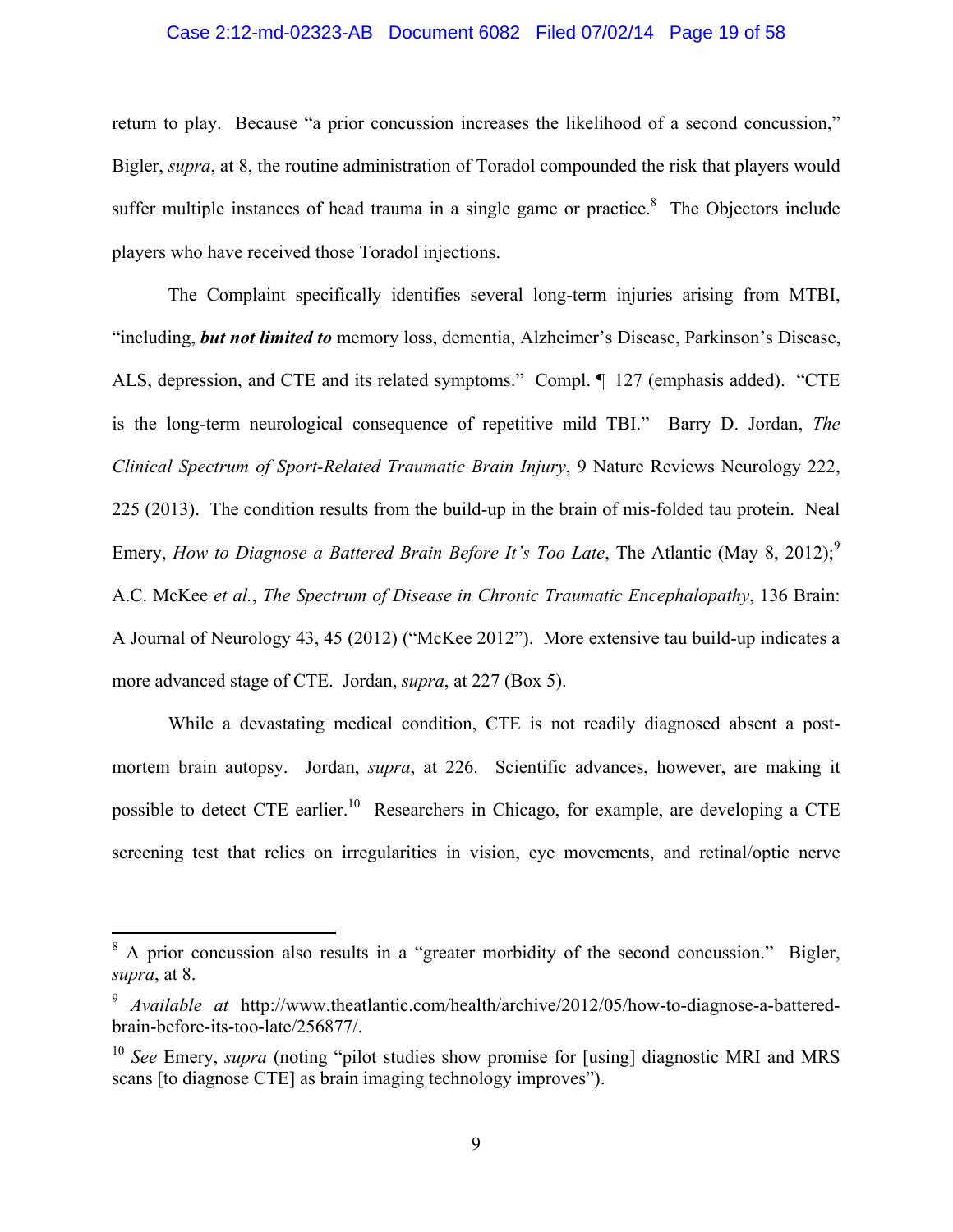### Case 2:12-md-02323-AB Document 6082 Filed 07/02/14 Page 20 of 58

structure as indicators of  $CTE<sup>11</sup>$  And a number of different research teams are developing biomarkers that highlight the tau protein tangles responsible for CTE using conventional diagnostic imaging technology.<sup>12</sup> Thus, long before the Revised Settlement concludes its 65-year term, it is likely that a large number of class members will have received a diagnosis of CTE before they die. That diagnosis will not entitle them to any compensation under the Revised Settlement.

Even with current technology, doctors can identify likely cases of CTE based on other neurocognitive symptoms that display during an individual's lifetime and that correlate with a post-mortem diagnosis of CTE. Among others, these presentations include: aggression, agitation, impulsivity, depression, suicidality, impaired attention or concentration, memory problems, executive dysfunction, dementia, and language impairment. Written Testimony of Dr. Robert Stern before the Senate Special Committee on Aging, at 4-5 (June 25, 2014) ("Stern Testimony");13 Jordan, *supra*, at 226; McKee 2012, *supra*, at 52, 55-56, 58-59; Ann C. McKee *et al.*, *Chronic Traumatic Encephalopathy in Athletes: Progressive Tauopathy After Repetitive Head Injury*, 68 J. Neuropathology & Experimental Neurology 709, 710 (2009) ("McKee 2009); Christine M. Baugh *et al.*, *Chronic Traumatic Encephalopathy: Neurodegeneration Following Repetitive Concussive and Subconcussive Brain Trauma*, Brain Imaging and Behavior, 3 (May 3,

1

<sup>&</sup>lt;sup>11</sup> Dan McGrath, *Illinois Eye Institute Project Aims to Identify CTE in the Living*, Chicago Sun-Times (June 14, 2014 4:35 PM), http://www.suntimes.com/sports/28048920-419/illinois-eyeinstitute-project-aims-to-identify-cte-in-the-living.html#.U6CR0fldV8E.

<sup>12</sup> *E.g.*, Kyle Wagner, *Can Science See Inside an NFL Player's Skull Before It's Too Late?*, Deadspin (June 21, 2012 9:00 AM), http://regressing.deadspin.com/5920006/can-science-seeinside-an-nfl-players-skull-before-its-too-late; M. Maruyama *et al.*, *Imaging of Tau Pathology in a Tauopathy Mouse Model and in Alzheimer Patients Compared to Normal Controls*, 79 Neuron 1094 (2013); Mark Hollmer, *Alzheimer's Diagnosis May Gain from PET Imaging of Tau Proteins*, FierceDiagnostics (Sept. 20, 2013), http://www.fiercediagnostics.com/story/ alzheimers-diagnosis-may-gain-pet-imaging-tau-proteins/2013-09-20; William Jagust, *Time for Tau*, 137 Brain: A Journal of Neurology 1570 (2014).

<sup>&</sup>lt;sup>13</sup>*Available at* http://www.aging.senate.gov/imo/media/doc/Stern 6 25 14.pdf.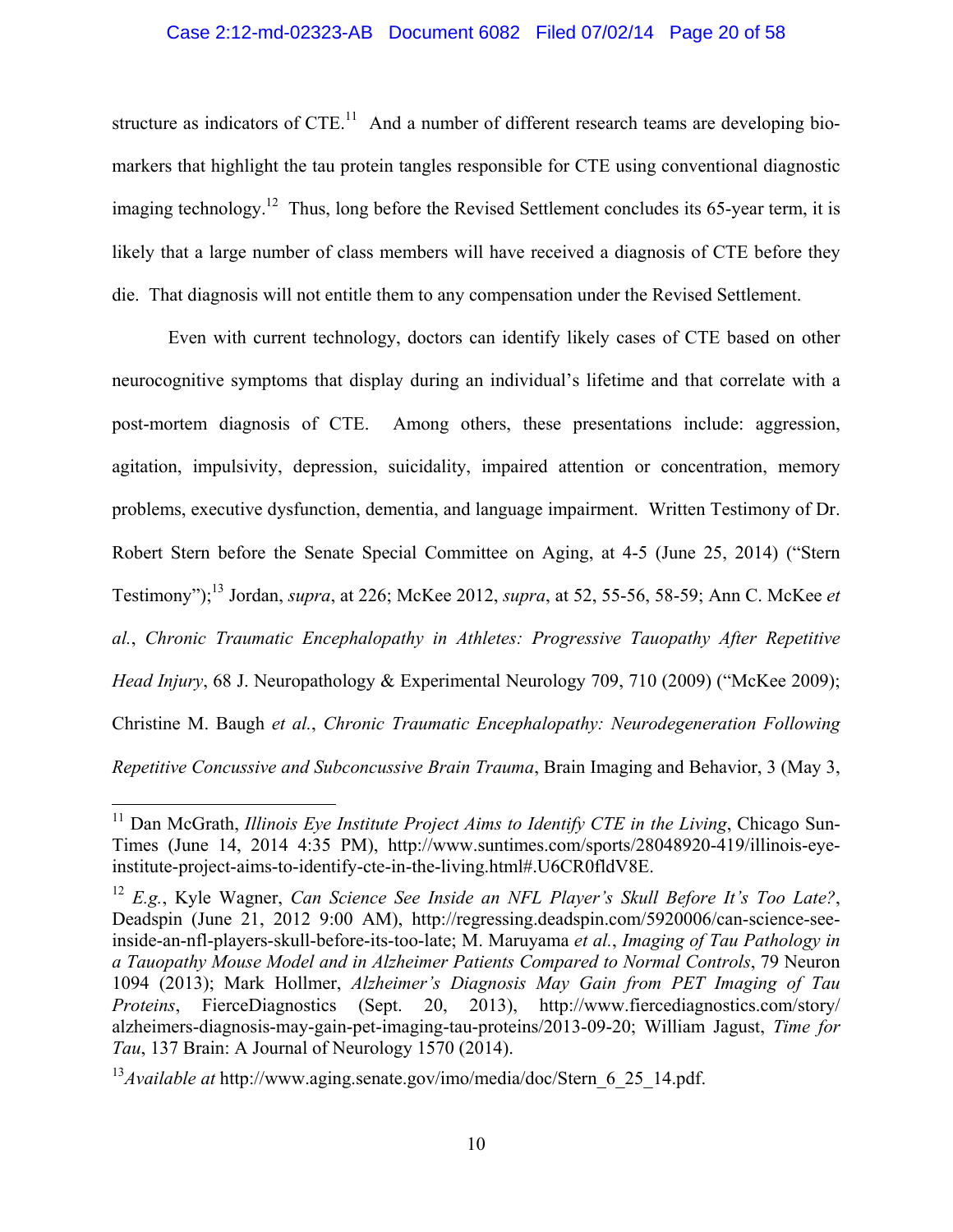### Case 2:12-md-02323-AB Document 6082 Filed 07/02/14 Page 21 of 58

2012); Robert A. Stern *et al.*, *Clinical Presentation of Chronic Traumatic Encephalopathy*, 81 Neurology 1122, 1126 (2013). While some of those conditions appear more pronounced in advanced Stage III and Stage IV CTE, suicidality presents at all stages. McKee 2012, *supra*, at 49-51 (Table 2), 55-56, 58-59.<sup>14</sup>

Studies to date have suggested an alarming number of NFL players will be afflicted with CTE. Of the 34 deceased NFL retirees whose brains have been tested for CTE, 33 had the disease. McKee 2012, *supra*, at 59.<sup>15</sup> Of those 33, nearly half showed signs of Stage III or Stage IV CTE – CTE's two most severe stages. *Id.* And almost all of these players – 94% – were symptomatic during their lifetimes. *Id.* The most common symptoms were short-term memory loss, executive dysfunction, and attention and concentration problems. *Id.*

### **III. The Initial Settlement**

 $\overline{a}$ 

In August 2013, the court-appointed mediator informed the Court that Class Counsel and NFL Defendants would globally settle all claims arising from the NFL's fraudulent and misleading conduct relating to the effects of MTBI. *See* Dkt. No. 5235. In a press release announcing the settlement, the mediator explained that the settlement called for a \$675 million

<sup>&</sup>lt;sup>14</sup> Junior Seau and Dave Duerson – two prominent former NFL players – committed suicide by shooting themselves in the heart to preserve their brains for study. *See* Nathaniel Penn, *The Violent Life and Sudden Death of Junior Seau*, GQ Magazine (Sept. 2003), http://www.gq.com/entertainment/sports/201309/junior-seau-nfl-death-concussions-brain-injury; Paul Solotaroff, *Dave Duerson: The Ferocious Life and Tragic Death of a Super Bowl Star*, Men's Journal (May 2011), *available at* http://www.mensjournal.com/magazine/dave-duersonthe-ferocious-life-and-tragic-death-of-a-super-bowl-star-20121002. Before committing suicide, Seau battled insomnia, headaches, dizziness, and other conditions linked to CTE. Penn, *supra*. Like Seau, Duerson also showed signs of CTE before his suicide, which manifested as "starburst headaches," blurred vision, and short-term memory deficits. Solotaroff, *supra*.

<sup>&</sup>lt;sup>15</sup> Media reports suggest that 54 brains of retired NFL players have been examined for CTE. Of those, 52 showed signs of the disease. Steve Fainaru & Mark Fainaru-Wada, *Some Players May Be Out of NFL Deal*, ESPN.com (Sept. 20, 2013 1:04 PM), http://espn.go.com/chicago/story/\_/id/9690036/older-players-cut-nfl-settlement-concernsgrowing-whether-enough-money-exists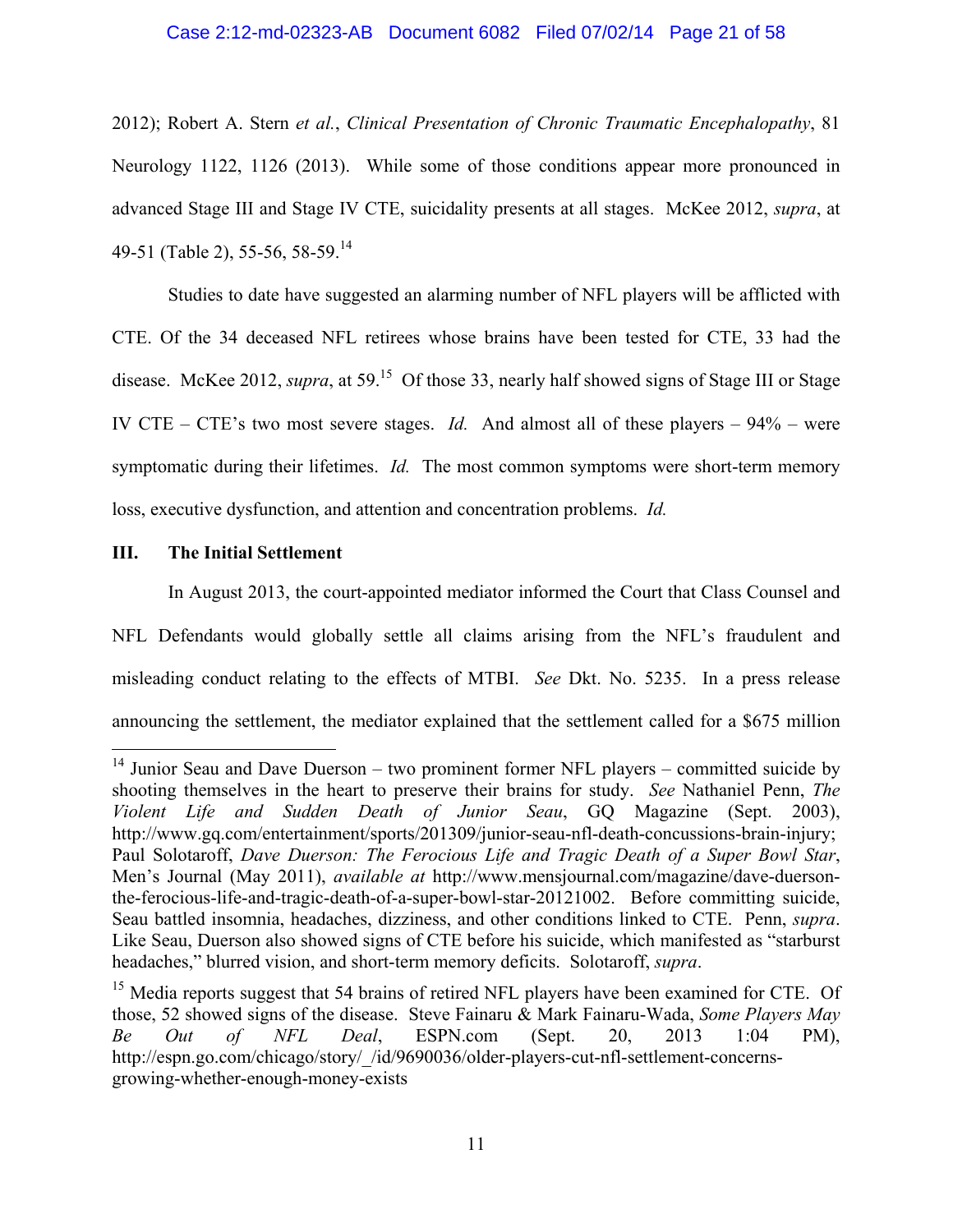### Case 2:12-md-02323-AB Document 6082 Filed 07/02/14 Page 22 of 58

fund to "compensate former players who have suffered cognitive injury or their families," among other terms.<sup>16</sup> The fund was to compensate "severe cognitive impairment, dementia, Alzheimer's, [and]  $ALS.^{17}$  "The precise amount of compensation," the mediator stated, "will be based upon the specific diagnosis, as well as other factors including age, number of seasons played in the NFL, and other relevant medical conditions."18 Neither Class Counsel nor the mediator ever suggested that the settlement would compensate only those few cases of CTE detected before preliminary approval of the settlement, to the exclusion of all future cases.<sup>19</sup>

Five months later, on January 6, 2014, Class Counsel for the first time publicly revealed the specific terms of the settlement when they filed their first motion for preliminary approval. *See* Dkt. No. 5634. Notwithstanding the breadth of afflictions linked to MTBI, that settlement compensated only a limited number of diseases and limited total class-wide compensation for those injuries to  $$675$  million.<sup>20</sup> *See Dkt. No.* 5634-2  $§$ § 23.1-23.5. ALS claimants were to receive a maximum award of \$5 million. *See id.* at Ex. 3. Retired players diagnosed with Parkinson's Disease or Alzheimer's Disease were to receive a maximum \$3.5 million award. *Id.* And class members exhibiting Level 2 or Level 1.5 dementia were to receive at most \$3 million or \$1.5 million, respectively. *Id.* The full written initial settlement also revealed that – contrary to previous public statements from Class Counsel – it would compensate cases of CTE with a

1

 $^{18}$  *Id.* 

<sup>16</sup> Press Release, *NFL, Retired Players Resolve Concussion Litigation*, Irell & Manella LLP, http://static.nfl.com/static/content/public/photo/2013/08/29/0ap2000000235504.pdf.

 $^{17}$  *Id.* 

<sup>19</sup> *Id.*; Associated Press, *NFL, Ex-Players Agree to \$765M Settlement in Concussions Suit*, NFL.com (Aug. 29, 2013 12:42 PM), http://www.nfl.com/news/story/0ap1000000235494/article/ nfl-explayers-agree-to-765m-settlement-in-concussions-suit

 $20$  Calling it a \$675 million fund was not, in fact, accurate. It was a \$300 million fund paid over two years, with another \$375 million paid over 17 years. *See* Dkt. No. 5634-2 §§ 23.1-23.5.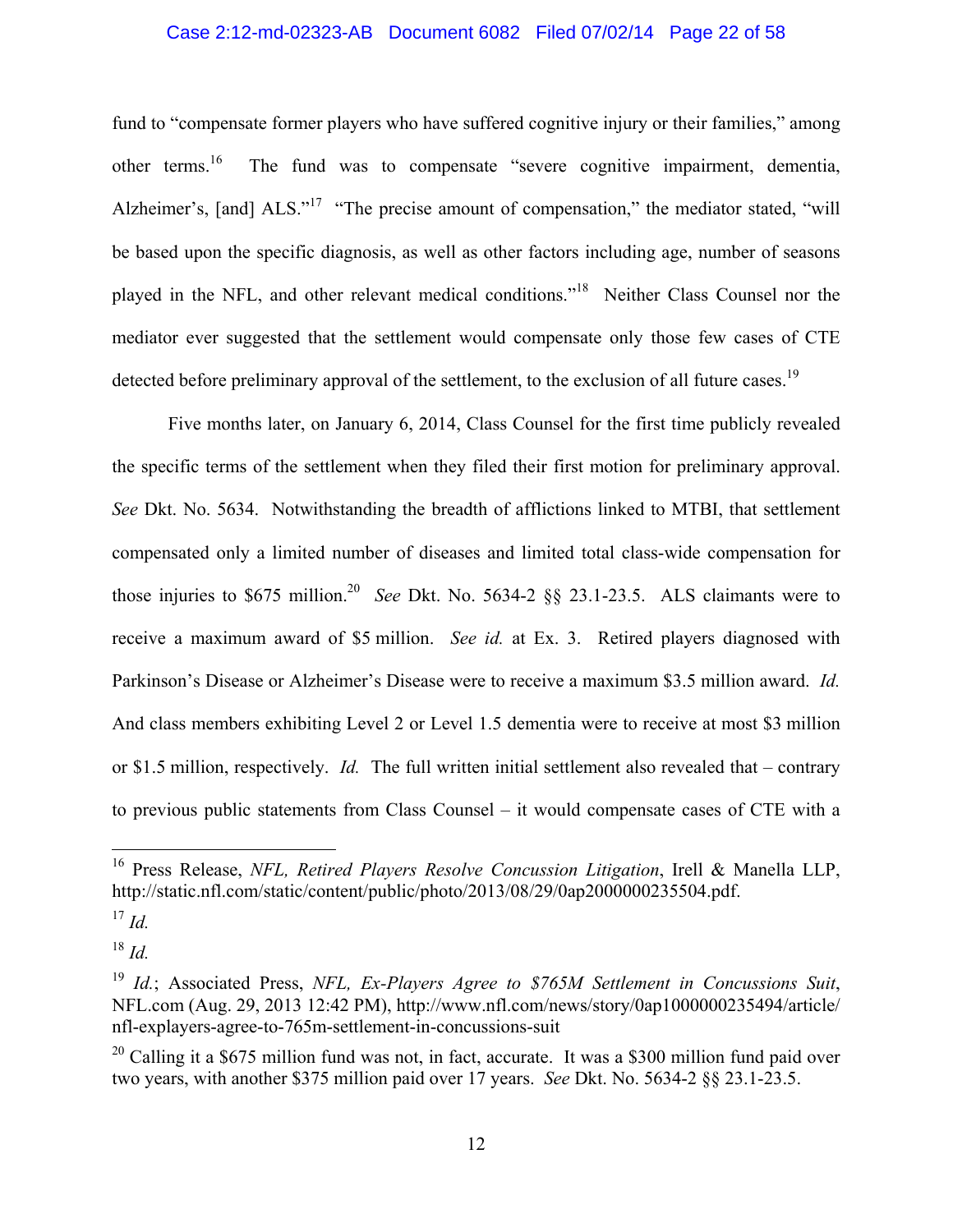#### Case 2:12-md-02323-AB Document 6082 Filed 07/02/14 Page 23 of 58

maximum \$4 million award *only if the retired player died before preliminary approval* of the settlement. *See* Dkt. No. 5634-2  $\S 2.1(xxx)$ , 6.3 & Ex. 1 ¶ 5.<sup>21</sup> Players suffering from CTE who would be diagnosed or who died after that date were to receive nothing. Moreover, players suffering from the clinical presentations of CTE were to receive no compensation under the settlement unless they independently qualified for compensation through one of the other specified diseases. *Id.* §6.3.

The initial settlement also created a Baseline Assessment Program ("BAP") that would have provided class members the opportunity to undergo a baseline assessment examination, which would establish the class member's baseline neurocognitive functioning and screen for dementia and neurocognitive impairment. Dkt.  $5634-2 \tS 5.2$ . Class members who were diagnosed with Level 1 dementia in the baseline assessment examination would be entitled to supplemental benefits that would cover the costs of medical treatments related to the dementia. *Id.* §§ 5.2, 5.11. The term of the BAP was to last ten years, but class members receiving supplemental benefits would continue to do so for up to five years beyond that ten-year term. *Id.* §§ 5.5, 5.11. The initial settlement capped the BAP Fund at \$75 million. *Id.* §23.3(g).

On January 14, 2014, this Court, *sua sponte*, denied Class Counsel's motion for preliminary approval of the settlement, declining to find that the settlement "has no obvious deficiencies, grants no preferential treatment to segments of the class, and falls within the range of possible approval." *In re Nat'l Football League Players' Concussion Injury Litig.*, 961 F. Supp. 2d 708, 715 (E.D. Pa. 2014) ("NFL Concussion") (quotation marks omitted). Instead, the Court recognized that the "Monetary Award Fund may lack the necessary funds to pay Monetary

<sup>21</sup> 21 Compensation for CTE is further limited by the Revised Settlement's exclusion of compensation for most class members who died before 2006. Revised Settlement § 6.2(b).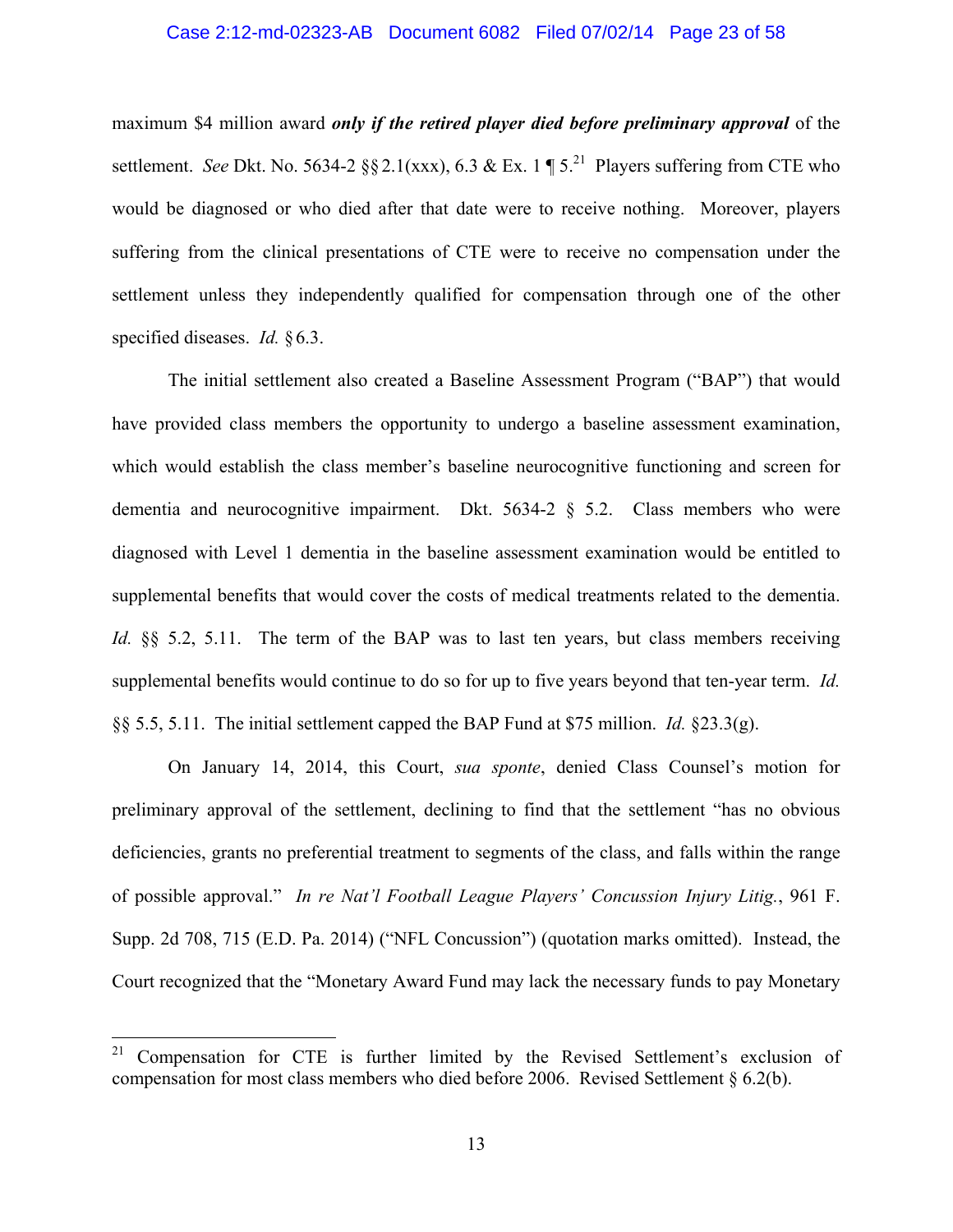#### Case 2:12-md-02323-AB Document 6082 Filed 07/02/14 Page 24 of 58

Awards for Qualifying Diagnoses" and "[a]s a first step toward preliminary approval" "order[ed] the parties to share the [actuarial and economic] documentation" relied upon during settlement "with the Court through the Special Master." *Id.* at 715-16 (emphasis added).<sup>22</sup>

Following the Court's denial of preliminary approval, Objectors moved to intervene. *See*  Dkt. No. 6019. They explained that their interests were not adequately represented during the negotiation of the initial settlement, in part, because that settlement arbitrarily denied compensation to individuals whose CTE went undetected until after preliminary approval. Because each Objector exhibits MTBI-related conditions that are also symptoms of CTE, each is at risk of developing CTE but – even though the settlement awarded \$4 million to the families of players who died with CTE before final approval of the settlement – they and their families would receive nothing. *Id.* at 13-18. In opposing the motion to intervene, Class Counsel ignored this fact entirely, offering no explanation for the disparate treatment of CTE claimants. *See* Dkt. No. 6046. Objectors also criticized the 75% offset imposed on any player who suffers a *single* stroke or a *single* instance of non-football related traumatic brain injury ("TBI"). Dkt. 5634-2 § 6.5(b)(ii)-(iii). Such a player would recover only 25% of what he is otherwise entitled to receive under the settlement. Again, Class Counsel's opposition was devoid of any explanation for this offset. *See* Dkt. No. 6046. Objectors noted other defects in the initial settlement and other class members voiced criticism as well.<sup>23</sup>

 $22$  Class Counsel never fully informed the class about whether they complied. The most assurance they have given to this effect is that they have "made concerted efforts to evaluate this Court's directives and address them in a fruitful and productive manner." Dkt. 6046 at 10.

<sup>23</sup> *See, e.g.*, Dkt. Nos. 5686, 5771; Steve Almond, *The NFL Gets Off Easy in Concussion Settlement*, The Boston Globe (June 27, 2014), *available at* http://www.bostonglobe.com/opinion /2014/06/26/the-nfl-gets-off-easy-concussion-settlement/PUFYxln6dFqlOdbe6wnhzJ/story.html; Steve Fainaru & Mark Fainaru-Wada, *Some Players May Be Out of NFL Deal*, ESPN Outside the Lines (Sept. 20, 2013 1:04 pm), *available at* http://espn.go.com/espn/otl/story/\_/id/9690036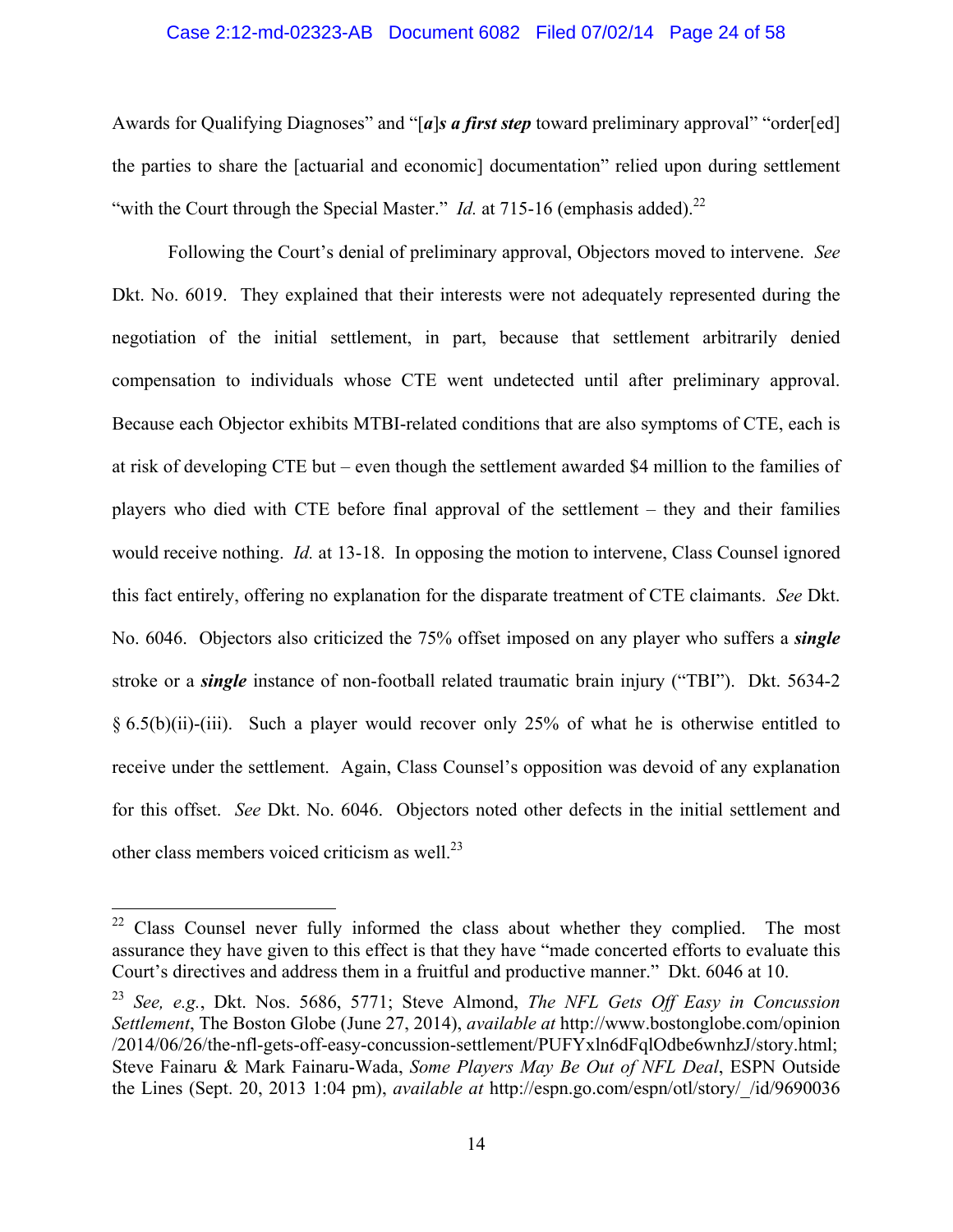## **IV. The Revised Settlement**

 $\overline{a}$ 

Notwithstanding those criticisms of the initial settlement, Class Counsel on June 25, 2014 submitted a revised settlement agreement that retained the same structure, and almost all of the key provisions of the initial settlement. *See* Dkt. No. 6073-2 ("Revised Settlement"). Class Counsel moved for preliminary class certification and for preliminary approval of the Revised Settlement. *See* Dkt. No. 6073.

Like the initial settlement, the Revised Settlement compensates only the same limited subset of diseases that have been linked to MTBI: ALS, Parkinson's, Alzheimer's, Level 2 dementia, and Level 1.5 dementia. Revised Settlement Ex. B-3. It also retains the maximum compensation awards provided for each of these diseases in the initial settlement. *Id.* And like the initial settlement, the Revised Settlement compensates cases of CTE with \$4 million, but *only if the claimant dies before preliminary approval of the settlement agreement.* Revised Settlement §§ 2.1(yyy), 6.2(a) (providing compensation for a "Qualifying Diagnosis"); *id.* Ex. B-1 at 5.24 Unlike its predecessor, the Revised Settlement does not cap total compensation for ALS, Parkinson's, Alzheimer's, and Levels 1.5 and 2 dementia, but it retains the \$75 million cap on the BAP Fund. *See* Dkt. 6073-5 at 4 ("Mem.").

<sup>/</sup>older-players-cut-nfl-settlement-concerns-growing-whether-enough-money-exists; Scott Fujita, *Mixed Feelings Over N.F.L. Concussion Settlement*, N.Y. Times (Sept. 2, 2013), *available at*  http://www.nytimes.com/2013/09/03/sports/football/mixed-feelings-over-nfl-concussionssettlement.html?pagewanted=all& r=0; Don Banks, *Former Players: Devil Is in the Details with NFL Concussion Settlement*, SI.com (Aug. 23, 2013), *available at* http://www.si.com /nfl/2013/08/29/nfl-concussion-lawsuit-settlement-player-reaction-kevin-mawae.

<sup>&</sup>lt;sup>24</sup> Section 6.2(a) of the Revised Settlement provides compensation for any "Qualifying Diagnosis." Section 2.1(yyy) defines "Qualifying Diagnosis" to include "Death with CTE." Exhibit B-1 defines "Death with CTE" as follows: "For Retired NFL Football Players *who died prior to the date of the Preliminary Approval and Class Certification Order*, a post-mortem diagnosis of CTE made by a board-certified neuropathologist." Revised Settlement Ex. B-1 at 5 (emphasis added).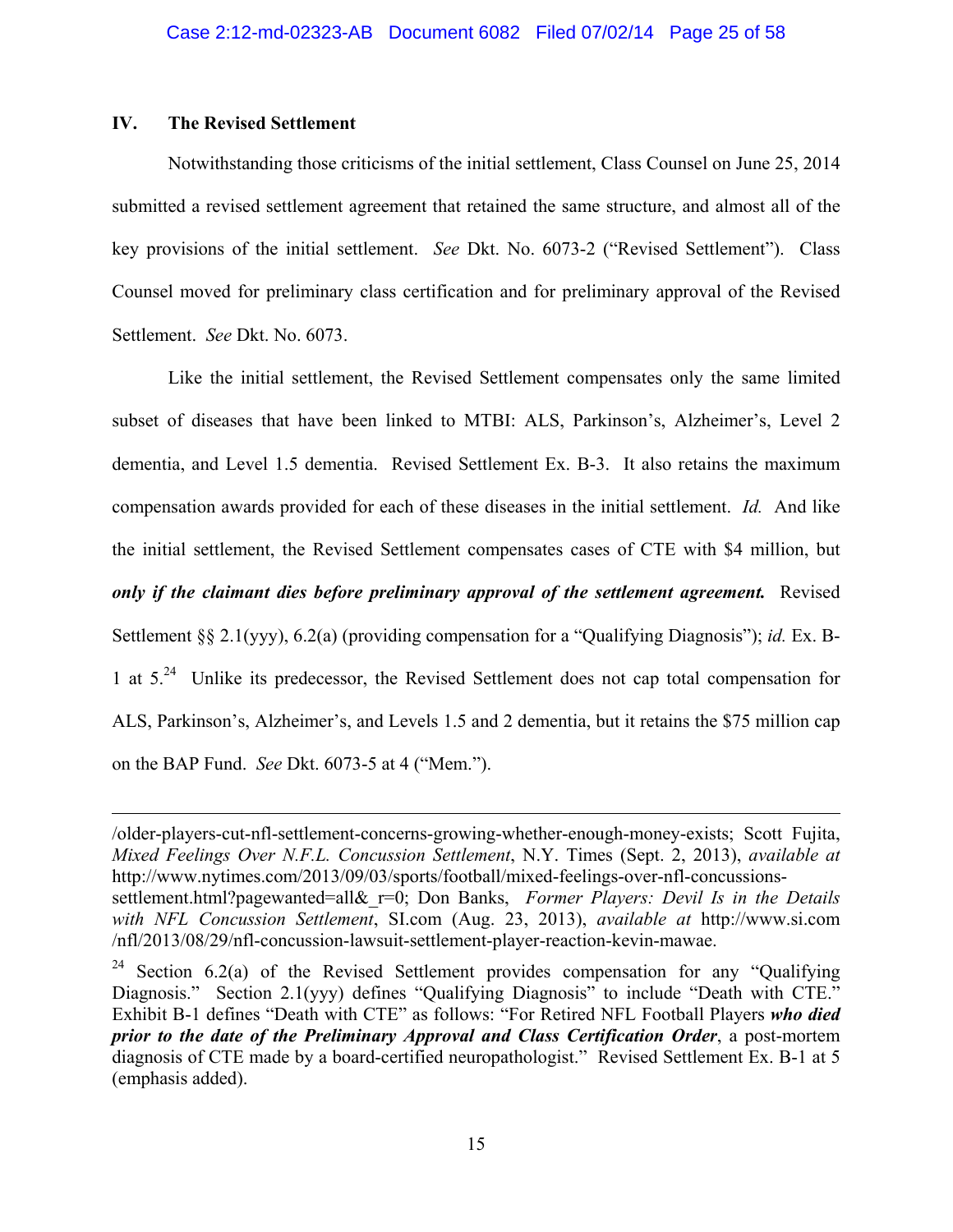#### Case 2:12-md-02323-AB Document 6082 Filed 07/02/14 Page 26 of 58

The Revised Settlement still has a series of offsets that reduce a claimant's compensation. Most notably, without explanation, the Revised Settlement retains the 75% offset for a single stroke or a single TBI. *Id.* § 6.7(b)(ii)-(iii). Additionally, class members who played fewer "Eligible Seasons" in the NFL receive only a percentage of the maximum award for their condition. *See* Revised Settlement § 6.7(b)(i). Although class members receive "Eligible Season" credit for service on "practice, developmental, or taxi squad[s]," time spent playing for NFL Europe or NFL Europa (collectively, "NFL Europe") does not apply to the "Eligible Season" determination. *Id.* §§ 2.1(kk), 6.7(c)(1). Similarly, class members who are older at the time of the Qualifying Diagnosis receive only a percentage of the maximum award for their condition. *See* Revised Settlement § 6.7(b) & Ex. B-3.

A complex series of administrative procedures governs the distribution of benefits. Class members must register with the Claims Administrator within 180 days of Settlement Class Supplemental Notice. Revised Settlement  $\S$  4.2(c). Failure to do so renders the player *completely ineligible* for any benefits, yet the release would be binding. *Id.* Additionally, the undiagnosed players in Subclass 1 must undergo the baseline assessment examination to receive the full award; failure to undergo the examination results in a 10% reduction in benefit. *Id.* §§ 5.4, 6.7(b)(iv). The Baseline Assessment Program itself imposes a series of deadlines. Players aged 43 and older must obtain the BAP examination within two years after the BAP commences; younger players must do so by the earlier of their 45th birthday or the BAP's tenth year. *Id.* § 5.3. Both the NFL and claimants may appeal adverse claim determinations. *Id.* §§ 9.5-9.7. The initial settlement limited the NFL to ten appeals per year, but the Revised Settlement allows unlimited appeals by the NFL. *Compare* Dkt. No. 5634-2 § 9.6(b) *with*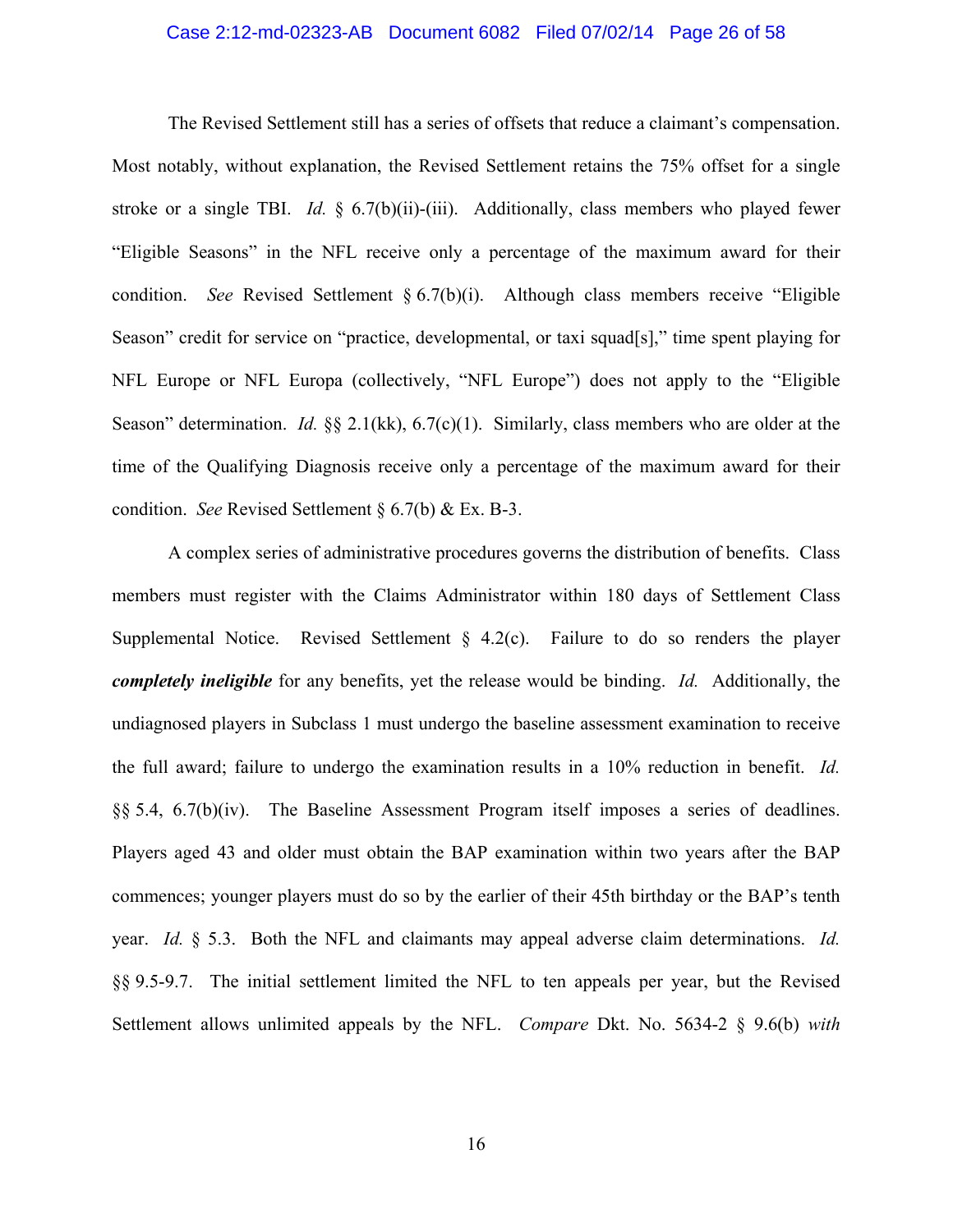#### Case 2:12-md-02323-AB Document 6082 Filed 07/02/14 Page 27 of 58

Revised Settlement § 9.6(b). Claimants – but not the NFL – must pay a \$1,000 fee to docket an

appeal. Revised Settlement § 9.6(a). The fee is refunded if the appeal is successful. *Id.*

The Revised Settlement broadly releases all MTBI-related claims of every class member who does not opt out, including claims of class members who played in NFL Europe and its predecessors. Class members:

waive and release . . . any and all past, present and future claims, counterclaims, actions, rights or causes of action . . . in law or in equity . . . known or unknown, suspected or unsuspected, foreseen or unforeseen, matured or unmatured, accrued or unaccrued, liquidated or unliquidated [that any settling plaintiff] had, has, or may have in the future arising out of, in any way relating to or in connection with the allegations, transactions, facts, matters, occurrences, representations or omissions involved, set forth, referred to or relating to the Class Action Complaint and/or Related Lawsuits . . . .

Revised Settlement § 18.1(a). The Revised Settlement states that the claims it releases include, among others, claims "arising out of, or relating to . . . head, brain and/or cognitive injury, as well as any injuries arising out of, or relating to, concussions and/or subconcussive events . . . of whatever cause" and claims "arising out of, or relating to, CTE." *Id.* § 18.1(a)(i), (iv), (vi). The settlement's release also requires class members to acknowledge that they "explicitly took unknown or unsuspected claims into account in entering into the Settlement Agreement and it is the intention of the Parties fully, finally and forever to settle and release all Claims" falling within the scope of the allegations in the Complaint and related lawsuits. *Id.* § 18.2.

The Revised Settlement calls for a \$112.5 million attorneys' fee, which the NFL Defendants have agreed not to oppose. Revised Settlement § 21.1. It also authorizes Co-Lead Class Counsel to "petition the Court to set aside up to five percent (5%) of each Monetary Award . . . to facilitate the Settlement program and related efforts of Class Counsel." *Id.* The initial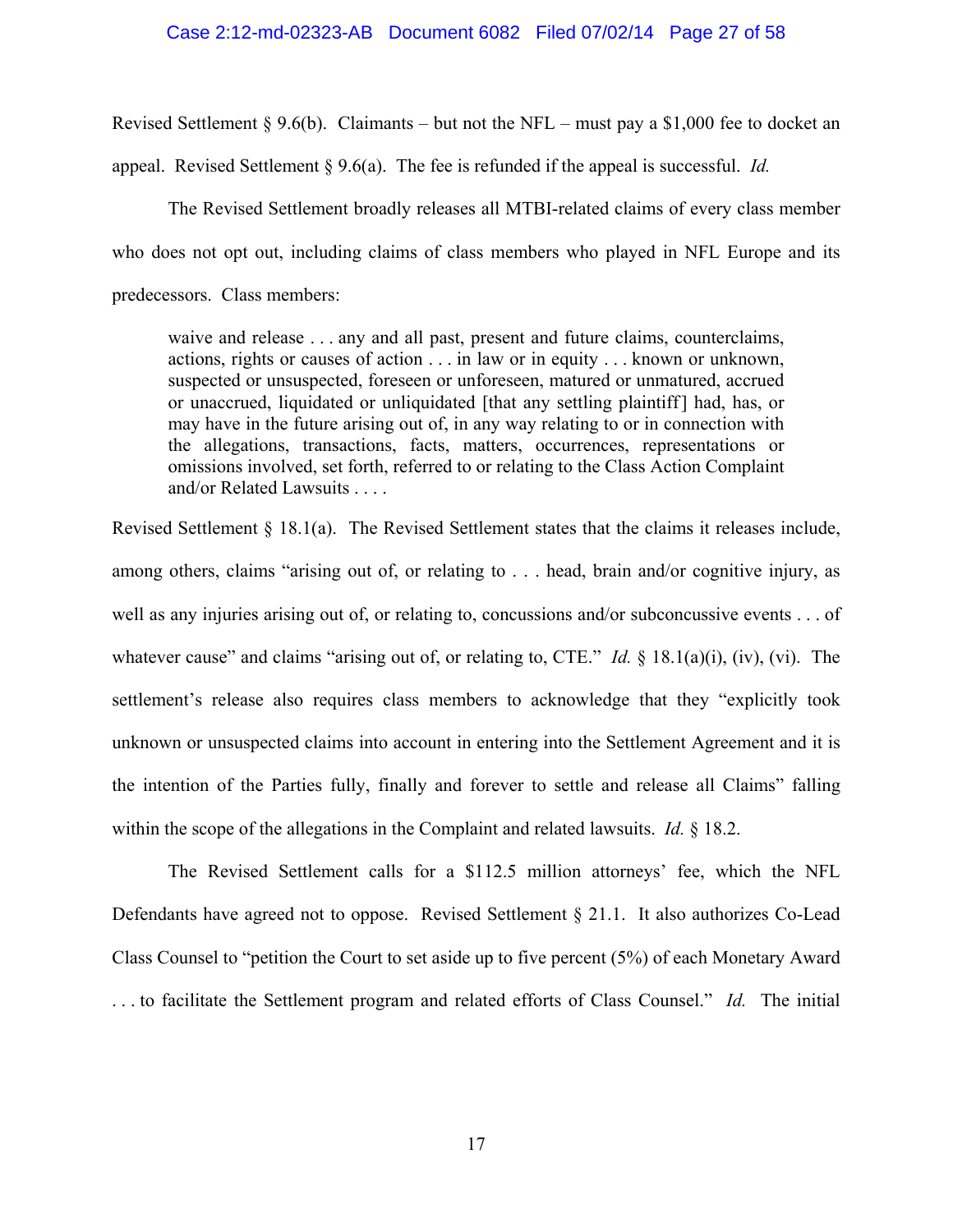#### Case 2:12-md-02323-AB Document 6082 Filed 07/02/14 Page 28 of 58

settlement did not contain this set-aside provision. *Compare id. with* Dkt. No. 5634-2 § 21.1.<sup>25</sup> The Revised Settlement places no limits on how Co-Lead Class Counsel may use the set aside.

### **ARGUMENT**

To receive preliminary approval of a proposed class settlement, Class Counsel must first demonstrate the existence of a certifiable class. *See In re Gen. Motors Corp. Pick-Up Truck Fuel Tank Prods. Liab. Litig.*, 55 F.3d 768, 794 (3d Cir. 1995), *cert. denied* 516 U.S. 824 (1995) (denying approval of settlement where class not certifiable). Second, Class Counsel must proffer a settlement that "discloses [no] grounds to doubt its fairness . . . and appears to fall within the range of possible approval." *In re Nat'l Football League Players Concussion Injury Litig.*, 961 F. Supp. 2d 708, 714 (E.D. Pa. 2014) (quotation marks omitted) ("NFL Concussion"); *see also*  Fed. R. Civ. P. 23(e) (class settlement may be approved only if "it is fair, reasonable, and adequate"). In assessing whether a settlement "discloses grounds to doubt its fairness," the Court must consider whether: (1) the negotiations occurred at arm's length, (2) there was sufficient discovery, (3) the proponents of the settlement are experienced in similar litigation, and (4) the class substantially favors the settlement. *NFL Concussion*, 961 F. Supp. 2d at 714.

If the proposed settlement appears to be the product of informed negotiations, contains no obvious deficiencies, does not improperly give preferential treatment to certain class members, and falls within the range of possible approval, preliminary approval will be granted. *See* Manual for Complex Litigation § 21.61 (4th ed. 2004). Conversely, if "the proposed settlement discloses grounds to doubt its fairness ... such as unduly preferential treatment of class

1

 $^{25}$  The NFL Defendants have taken no position on the propriety of the set aside, noting that "any such proposed set aside application is a matter strictly between and among Settlement Class Members, Class Counsel, and individual counsel for Settlement Class Members." Revised Settlement § 21.1.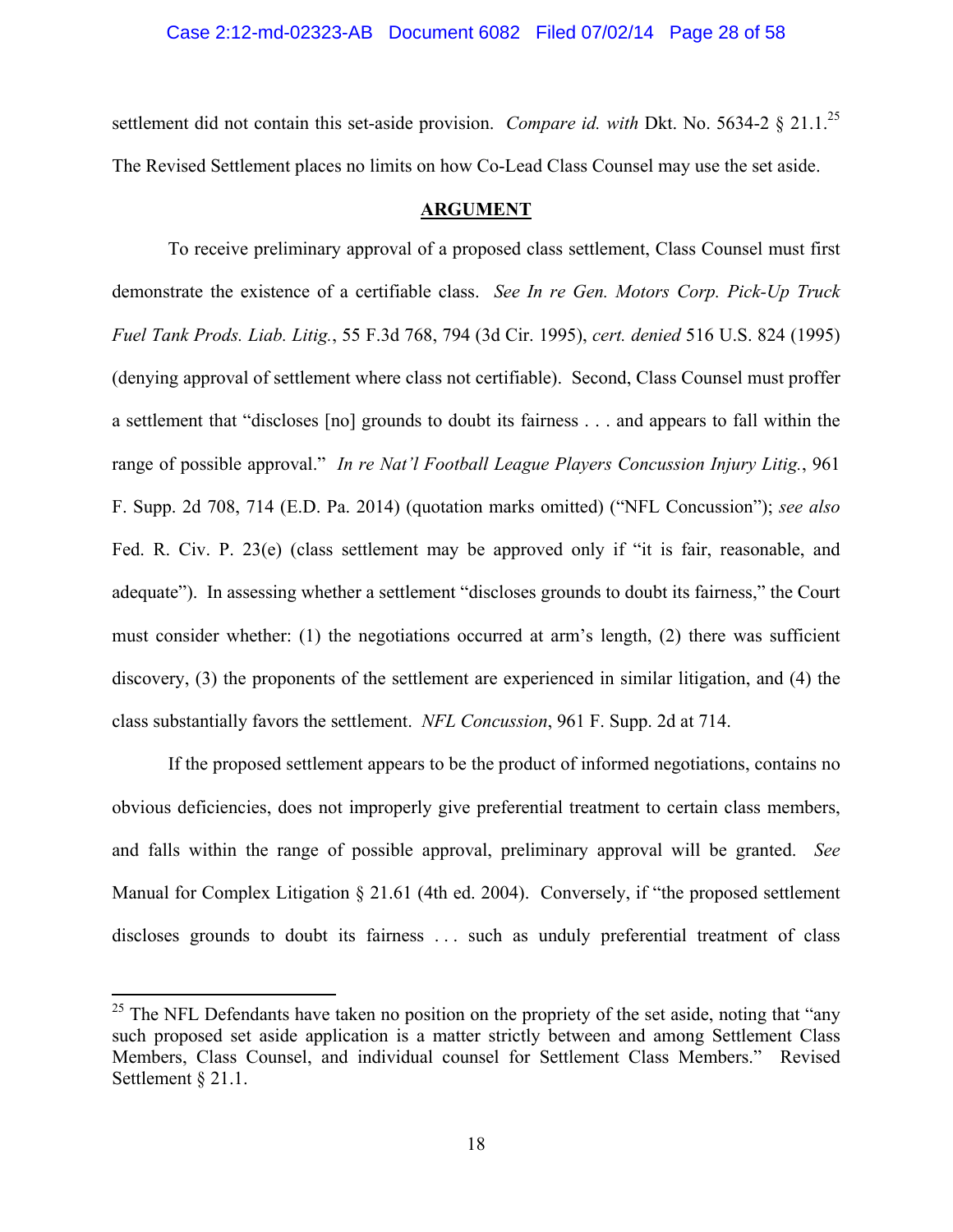#### Case 2:12-md-02323-AB Document 6082 Filed 07/02/14 Page 29 of 58

representatives or segments of the class, or excessive compensation of attorneys," and does not "appear[] to fall within the range of possible approval," preliminary approval will be denied. *NFL Concussion*, 961 F. Supp. 2d at 714 (quotation marks omitted); *see, e.g.*, *Mehling v. N.Y. Life Ins. Co.*, 246 F.R.D. 467, 472 (E.D. Pa. 2007).

### **I. The Proposed Class Contains Internal Conflicts Rendering It Uncertifiable**

Class Counsel have not put forth a certifiable class. Rule 23 plainly states, "one or members of a class may sue or be sued as representative parties on behalf of all members only if: . . . (4) the representative parties will fairly and adequately protect the interests of the class." Fed. R. Civ. P. 23(a)(4). The proposed class fails this requirement.

The "linchpin of the adequacy requirement is the alignment of interests and incentives between the representative plaintiffs and the rest of the class." *Dewey v. Volkswagen Aktiengesellschaft*, 681 F.3d 170, 183, 187-88 (3d Cir. 2012) (emphasis added) (denying preliminary class certification where interests of representative plaintiffs and absent class members diverged). Thus, "adversity among subgroups" – an intra-class conflict – requires that the class not be certified. *Amchem v. Windsor Prods. Inc.*, 521 U.S. 591, 627 (1997) (quotation marks omitted) (denying class certification where conflict existed between present and future claimants).

When assessing the adequacy of representation, "a judge must focus on the settlement's distribution terms (or those sought) to detect situations where some class members' interests diverge from those of others in the class." *GM Trucks*, 55 F.3d at 797 (finding representation inadequate where settlement terms preferred some class members over others). Thus, "a settlement that offers considerably more value to one class of plaintiffs than to another may be trading the claims of the latter group away in order to enrich the former group." *Id.* "Offer[ing]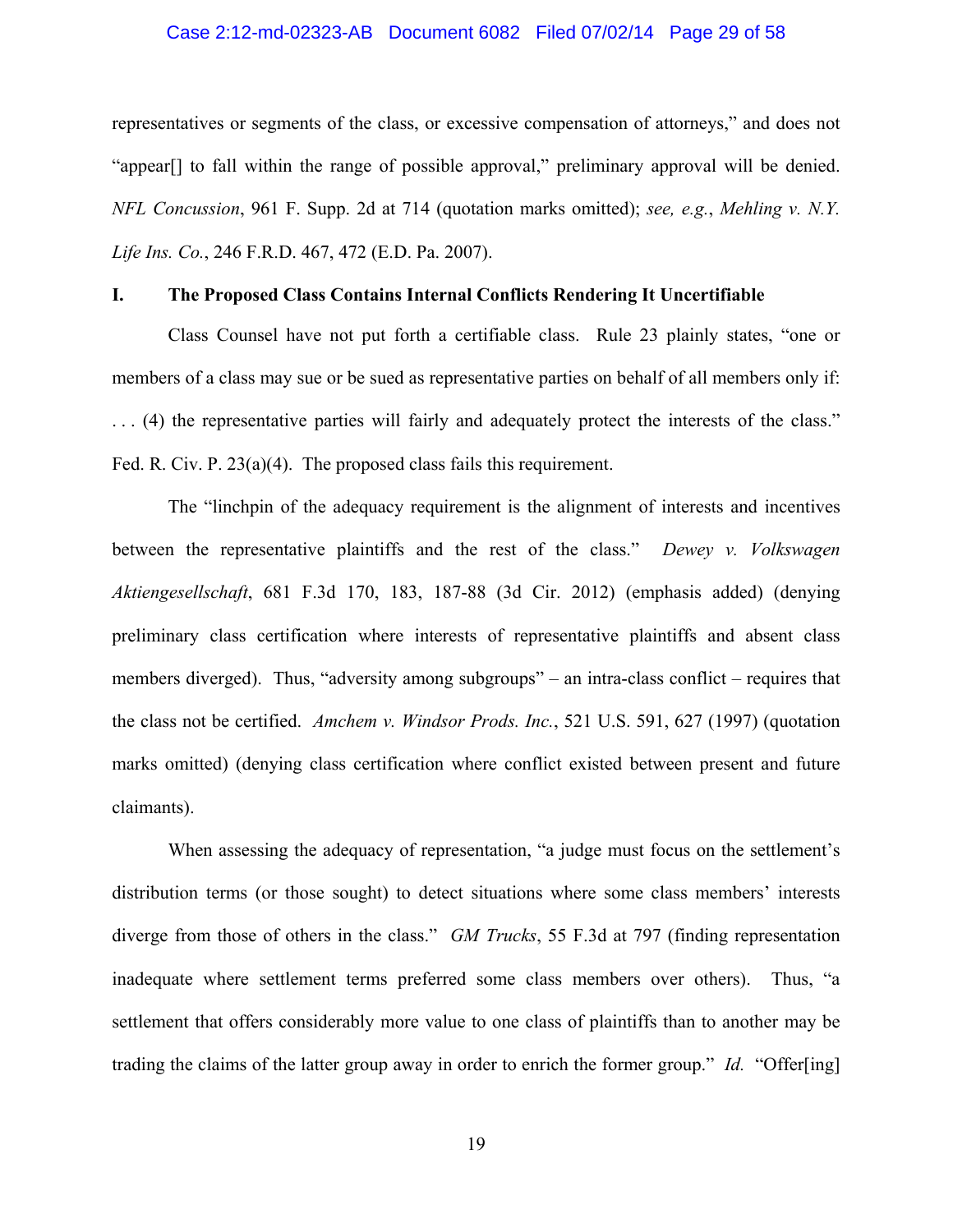#### Case 2:12-md-02323-AB Document 6082 Filed 07/02/14 Page 30 of 58

considerably more value to one class of plaintiffs" is precisely what the Revised Settlement does here.

The Revised Settlement suffers from at least three intra-class conflicts that preclude preliminary certification. *First*, the Revised Settlement arbitrarily limits compensation for CTE – a disease that neither Representative Plaintiff claims to be at increased risk of developing – to individuals who died before preliminary approval of the settlement. Class members whose CTE is discovered in the future receive nothing. The settlement also does not compensate Objectors' MTBI-related afflictions, many of which are potential indicators of CTE, and none of which the Representative Plaintiffs claim to suffer. *Second*, the Revised Settlement reduces a claimant's award by 75% if (i) the claimant has suffered a stroke, even though the NFL Defendants' own conduct in administering Toradol increased some Objectors' risk of stroke, or (ii) the claimant has suffered a *single* TBI, even though one TBI is dwarfed by the dozens of diagnosed and undiagnosed TBIs that the retired NFL player received while playing in the NFL. *Third*, the settlement class includes veterans of NFL Europe, but the Revised Settlement does not credit seasons played in that league as "eligible seasons."

### **A. The Revised Settlement Leaves Many Injured Class Members Uncompensated**

The Revised Settlement compensates only a small subset of MTBI-related injuries to the exclusion of all others, creating conflict between the interests of those who suffer from compensated injuries and those whose injuries go without relief. *See Dewey*, 681 F.3d at 183, 187-88 (denying class certification where settlement terms preferred some class members over others). As a result of their NFL careers, Objectors suffer from a range of significant medical conditions: visuospatial difficulties, executive function deficit, chronic headaches, dysnomia, decreased emotional stability, increased impulsivity, and attention and concentration deficits.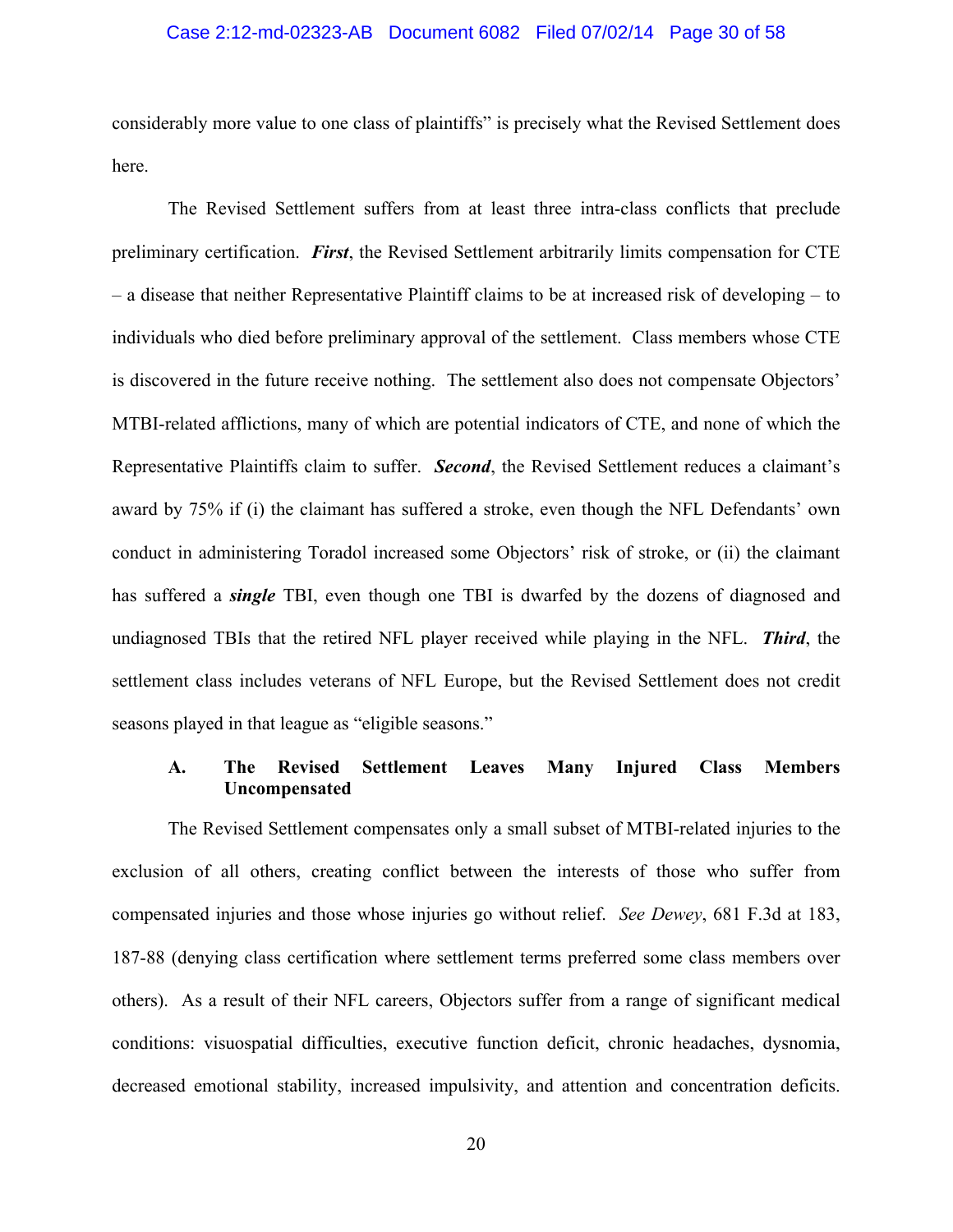#### Case 2:12-md-02323-AB Document 6082 Filed 07/02/14 Page 31 of 58

None of these conditions receives compensation or medical treatment under the settlement. The failure to compensate or treat these afflictions is made more notable by Co-Lead Class Counsels' own recognition of the links between MTBI and these uncompensated conditions. *See, e.g.*, Compl. ¶ 127 (noting "MTBI can and does lead to long-term brain injury, *including, but not limited to, memory loss*, dementia, Alzheimer's Disease, Parkinson's Disease, ALS, *depression*, and *CTE* and *its related symptoms*." (emphasis added)); *Finn* Compl. ¶ 36, 100-145.<sup>26</sup>

The disparate – and arbitrary – treatment of class members suffering from these uncompensated afflictions is particularly stark in light of the Revised Settlement's framework for compensating CTE. The uncompensated conditions afflicting Objectors are among the welldocumented symptoms of CTE. McKee 2012, *supra*, at 60; Jordan, *supra*, at 226-27.<sup>27</sup> And while CTE found in a retired player who died on the eve of preliminary approval calls for a \$4 million payment under the Revised Settlement, that same condition goes uncompensated if the player dies one day later, after preliminary approval. That is because the settlement defines "qualifying diagnosis" to include "a post-mortem diagnosis of CTE" *only* "[f]or Retired NFL Football Players who died prior to the date of the Preliminary Approval and Class Certification Order." Revised Settlement Ex. B-1 ¶ 5; *see also* Revised Settlement ¶¶ 2.1(yyy), 6.3(a).28 Thus, former players like Objectors who currently are managing the cumulative effects of MTBI – many of which are consistent with the presentation of CTE – would have received no compensation and would continue bearing their medical costs even if their condition progressed to full-blown CTE.

1

<sup>26</sup> Co-Lead Class Counsel is one of the attorneys representing the plaintiffs in *Finn*.

<sup>27</sup> *See Stern Testimony*, *supra*.

 $28$  These terms remain unchanged from the initial settlement notwithstanding Objectors' Motion to Intervene, which shouted this deficiency to Class Counsel.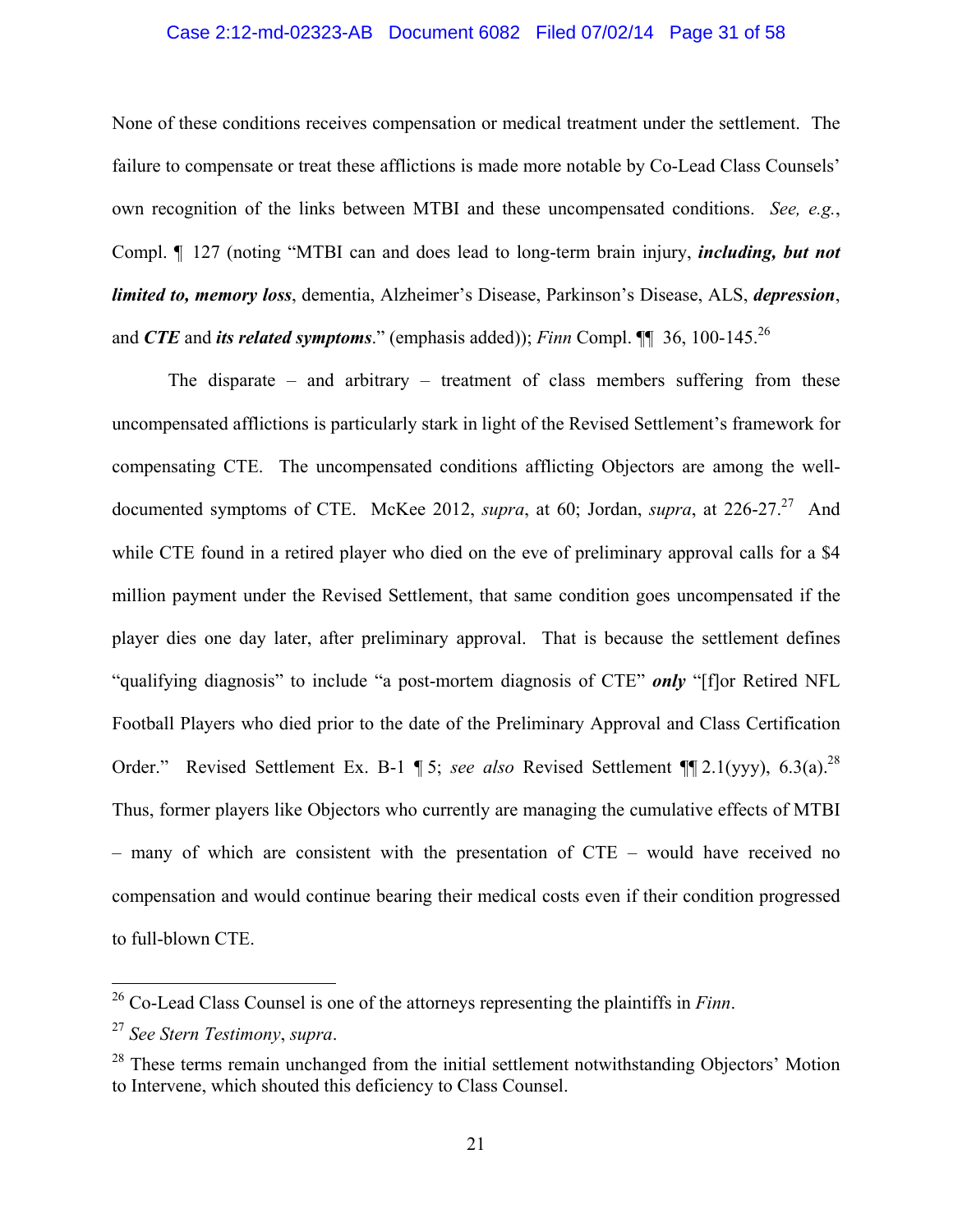### Case 2:12-md-02323-AB Document 6082 Filed 07/02/14 Page 32 of 58

That limitation on CTE compensation is remarkable: Given that 33 of the 34 deceased NFL players whose brains have been examined for CTE have been diagnosed with the condition, one of the lead CTE researchers has wondered whether "every single football player doesn't have" CTE.<sup>29</sup> By contrast, one study examining NFL retirees who played at least five seasons between 1959 and 1988 recorded seven cases of ALS, seven cases of Alzheimer's, and three cases of Parkinson's in *3,439* retired players. National Institute for Occupational Safety and Health, *Brain and Nervous System Disorders Among NFL Players* (Jan. 2013).<sup>30</sup> Yet notwithstanding the widespread prevalence of CTE among NFL retirees, the settlement provides *no compensation* to players with CTE who die after preliminary approval of the settlement – likely a large percentage of the  $20,000$ -member putative class.<sup>31</sup> Co-Lead Class Counsel have never explained or justified the basis for such a stark difference in treatment among players suffering from the exact same MTBI-related condition, even after Objectors identified this deficiency in their Motion to Intervene.<sup>32</sup>

 $29\,$ 29 Frontline, transcript of *League of Denial: The NFL's Concussion Crisis*, http://www.pbs.org/wgbh/pages/frontline/sports/league-of-denial/transcript-50/.

<sup>&</sup>lt;sup>30</sup> *Available at* http://www.cdc.gov/niosh/pgms/worknotify/pdfs/NFL\_Notification\_02.pdf.

In theory, a retired player suffering from CTE could receive compensation through an independent qualifying diagnosis of, for example, Level 1.5 dementia. But dementia does not always accompany the injuries that Objectors have suffered and not all cases of CTE exhibit dementia. In one study, for example, no individual presenting with Stage I or II CTE showed signs of dementia despite showing symptoms similar to those that Objectors are experiencing. McKee 2012, *supra*, at 52, 55. Even several players with advanced stages of CTE were not considered cognitively impaired. *Id*. at 56 (noting 25% of the individuals diagnosed with stage III CTE were not considered cognitively impaired). Indeed, it seems apparent from what is known about the behavior and symptoms of some deceased football players found to have CTE, such as Junior Seau and Dave Duerson, that at least some (and perhaps many) of those deceased players would not have qualified for compensation at all had they not died before preliminary approval of the settlement.

 $32$  The decision to compensate all ALS, Alzheimer's, and Parkinson's claims but not all CTE claims certainly cannot be justified with reference to the relative severity of the diseases. As Dr.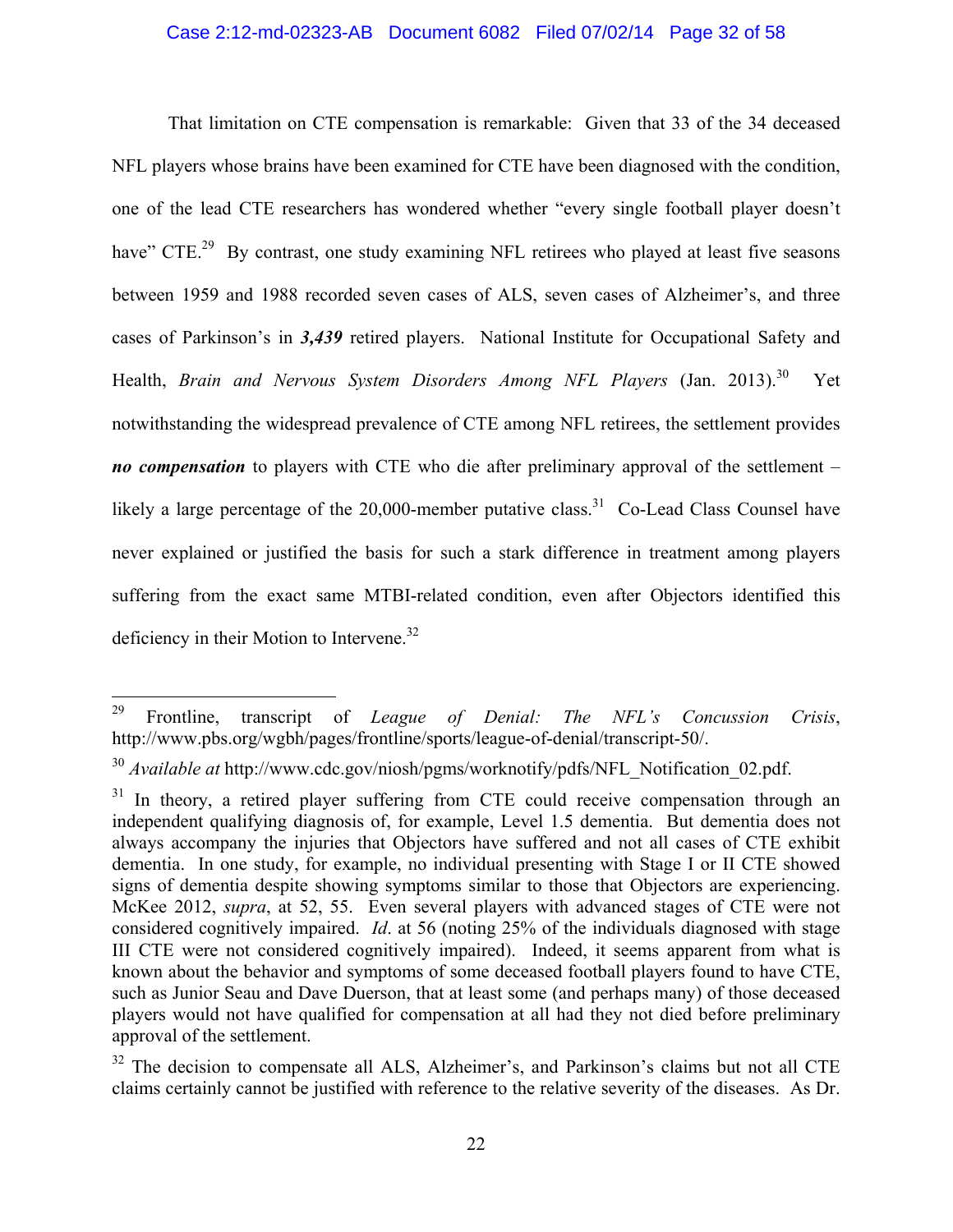#### Case 2:12-md-02323-AB Document 6082 Filed 07/02/14 Page 33 of 58

The consequences of denying compensation to class members like the Objectors will multiply over time. Many diseases linked to MTBI exhibit variable latency periods, meaning that the symptoms of MTBI-related afflictions will present earlier in retirement for some former NFL players than for others. Steven T. DeKosky *et al.*, *Traumatic Brain Injury – Football, Warfare, and Long-Term Effects*, The New England Journal of Medicine 1293, 1293-94 (2010). As science advances, moreover, it is likely that MTBI will be shown to correlate with additional diseases, and that CTE will be easily detectable before death. Yet the settlement provides no flexibility for adding to the list of qualifying diseases, compensating new conditions, or compensating pre-death diagnoses of CTE. *See* Revised Settlement §6.6(c) ("In no event will modifications be made to the Monetary Award levels in the Monetary Award Grid, except for inflation adjustment(s).").

Indeed, the Revised Settlement anticipates relevant advances in science and medicine that will allow more precise diagnosis of the effects of MTBIs – *but only to disallow them*.<sup>33</sup> Class members had a strong need for representatives who would have pressed for settlement "provisions that can keep pace with changing science and medicine, rather than freezing in place the science" known at the time of settlement. *Amchem*, 521 U.S. at 610-11 (holding class representation inadequate where settlement did not account for the interests of class members who may develop disease in the future); *Georgine v. Amchem Prods., Inc.*, 83 F.3d 610, 630-31

1

Robert Stern explained to the Senate Committee on Aging, CTE causes one's "life [to be] destroyed by the progressive destruction of the brain." *Stern Testimony*, *supra*, at 4.

<sup>&</sup>lt;sup>33</sup> The Revised Settlement does not compensate a disease detected "through a blood test, genetic test, imaging technique, or otherwise" that "has not yet resulted in actual cognitive impairment and/or actual neuromuscular impairment." Revised Settlement  $\S 6.6(b)$ . Thus, class members cannot avail themselves of technological advances allowing for earlier detection of qualifying diseases by using compensation under the settlement to fund preventive treatment that might forestall the onset of "actual cognitive impairment."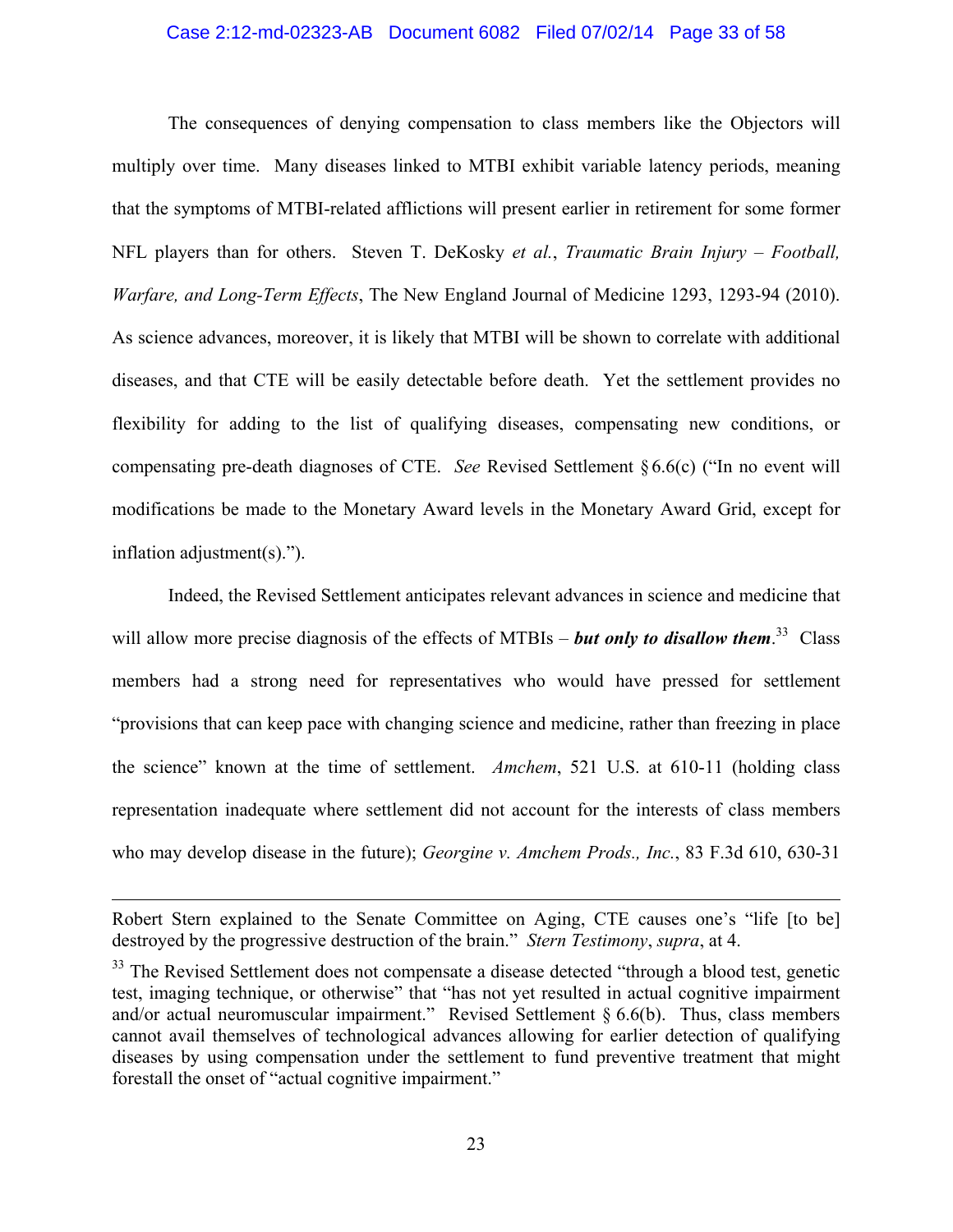#### Case 2:12-md-02323-AB Document 6082 Filed 07/02/14 Page 34 of 58

(3d Cir. 1996) (finding class representation inadequate where conflict between currently injured plaintiffs' interest in maximizing current payouts and future plaintiffs' interest in delaying optout due to "changing science and medicine" and "difficulty in forecasting what their futures hold"). That the Representative Plaintiffs did not do.

In fact, the Representative Plaintiffs could not fulfill that role. Neither Representative Plaintiff shares Objectors' interest in securing compensation for *all cases* of CTE and other MTBI-related conditions. Mr. Turner, who suffers from ALS, has a diagnosed medical condition that specifically receives compensation under the Revised Settlement (and rightly so). Compl. ¶ 7. But he was not poised to represent the interests of those who have suffered different injuries and receive nothing under the settlement. Neither is Mr. Wooden. Objectors presently exhibit MTBI-related injuries that are clinical indications of CTE. Mr. Wooden, by contrast, has not alleged that he suffers from any MTBI-related affliction. Nor has he alleged that he is at "[an] increased risk of developing" CTE, even though he does assert such a risk for dementia, Alzheimer's Disease, Parkinson's Disease, and ALS. Compl. ¶ 4. Mr. Wooden's interests therefore lie in securing future compensation for those four afflictions, not in securing payment for the Objectors' conditions and for future cases of CTE.<sup>34</sup>

Class Counsel's discussion of the proposed subclasses thus misses the mark. *See* Mem. 52-53. Even if Mr. Wooden adequately represents the interests of Retired Players at risk of developing ALS, Alzheimer's, Parkinson's, or dementia in the future, he cannot represent the interests of Retired Players at risk of developing CTE in the future. Class Counsel has no

 $34$  Even if Mr. Wooden were to now report that he, too, suffers from the conditions affecting Objectors or that he fears the onset of CTE, he cannot reliably represent those interests going forward: He has abdicated any responsibility to those interests by advocating a proposed settlement that ignores those injuries.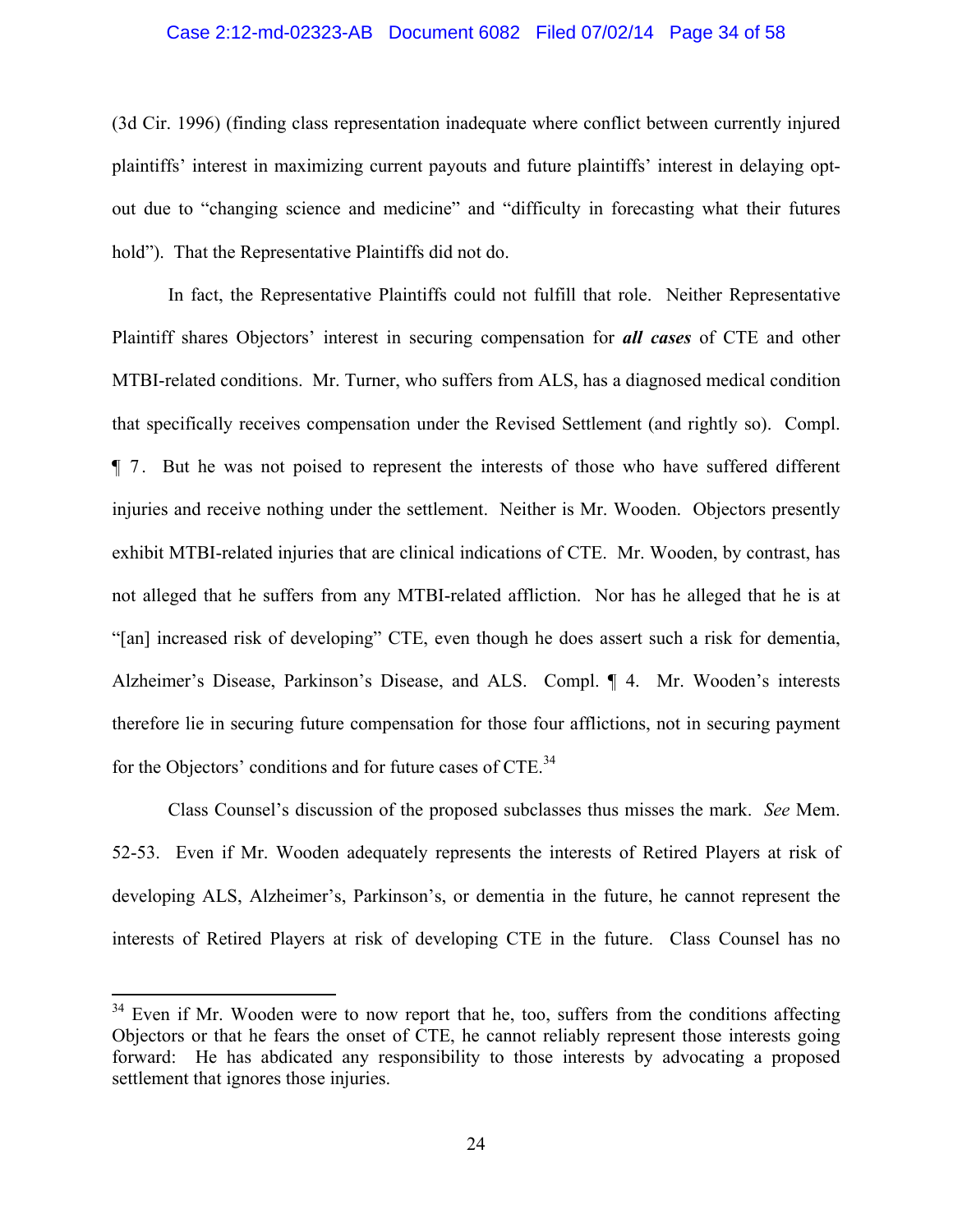#### Case 2:12-md-02323-AB Document 6082 Filed 07/02/14 Page 35 of 58

response for that criticism. Mem. 52-53. For that reason, the subclasses do not ensure adequate representation. They do not "align[] [the] interests and incentives [of ] the representative plaintiffs and the rest of the class." *Dewey*, 681 F.3d at 183 (denying class certification where interests of representative plaintiffs and absent class members diverged).

Nor do Class Counsel offer any justification for the arbitrary treatment of CTE claimants under the Revised Settlement. Instead, Class Counsel assert that the adequacy of representation requirement is met because the Representative Plaintiffs' "claims are co-extensive with those of the absent Settlement Class Members" and because "[a]ll Settlement Class Members, like Plaintiffs, share an interest in obtaining redress from the NFL Parties for their alleged negligence and fraud." Mem. 51. But "[t]o state that class members were united in the interest of maximizing over-all recovery begs the question." *GM Trucks*, 55 F.3d at 797.

When assessing the adequacy of representation, "a judge must focus on the settlement's distribution terms (or those sought) to detect situations where some class members' interests diverge from those of others in the class." *GM Trucks*, 55 F.3d at 797*.* Class Counsel do not address *any* of the Revised Settlement's distribution terms, except to state that "provid[ing] for different levels of compensation for different impairments 'is simply a reflection of the extent of the injury that certain class members incurred and does not clearly suggest that class members ha[ve] antagonistic interests.'" Mem. 52 (quoting *In re Ins. Brokerage Antitrust Litig.*, 579 F.3d 241, 272 (3d Cir. 2009)). But whether a Retired Player with CTE dies before preliminary approval or after, "the extent of [his] injury" is the same.<sup>35</sup> Indeed, Class Counsel have never attempted to identify a rationale for the disparate treatment that similarly situated CTE claimants

<sup>35</sup> That same rationale distinguishes *Petrovic v. Amoco Oil Co.*, 200 F.3d 1140, 1146 (8th Cir. 1999), and *In re Serzone Prods. Liab. Litig.*, 231 F.R.D. 221, 239 (S.D. W. Va. 2005).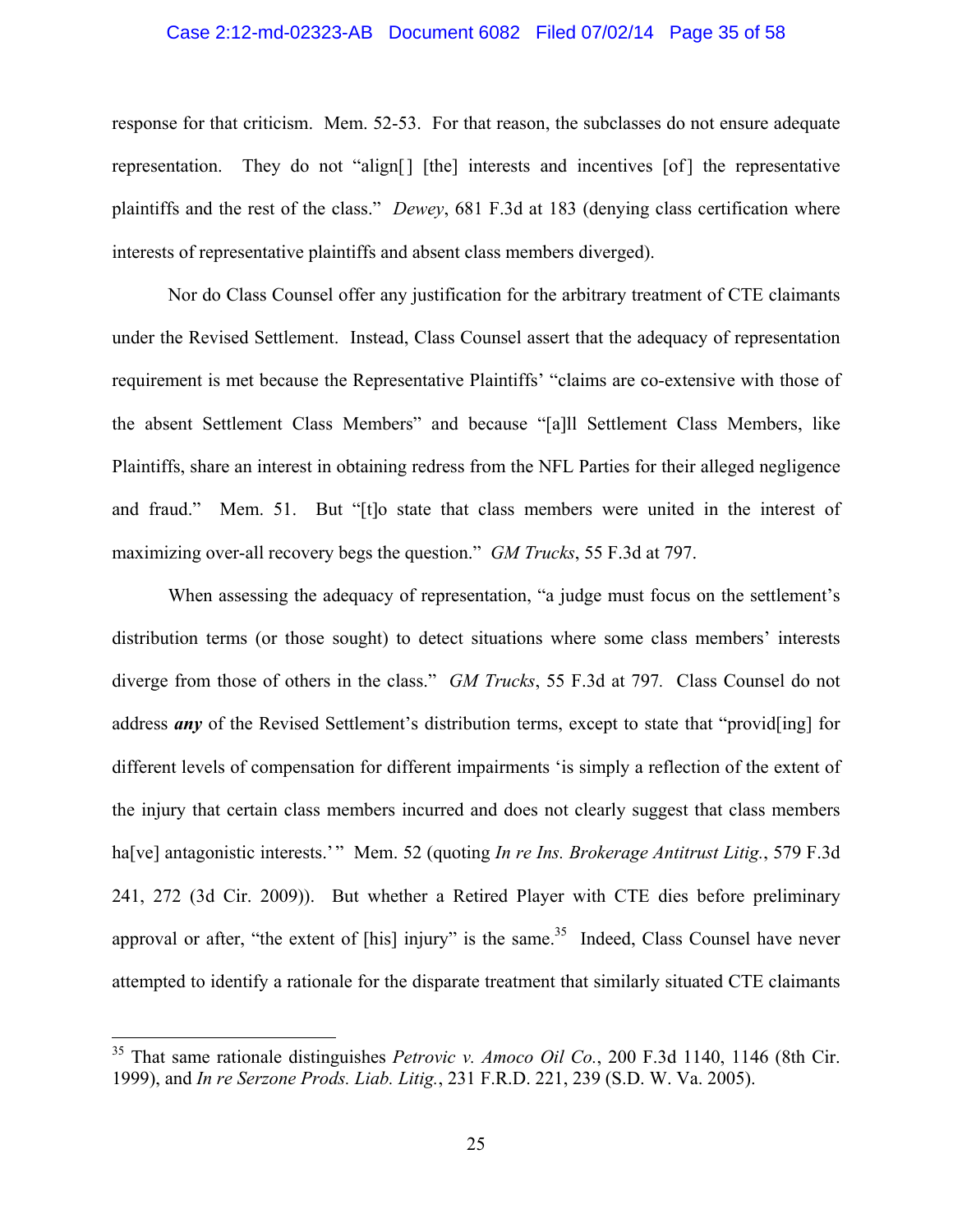#### Case 2:12-md-02323-AB Document 6082 Filed 07/02/14 Page 36 of 58

receive under the Revised Settlement. Mem. 51-55; Dkt. No. 6046. On this point, the heavily touted uncapped compensation fund is irrelevant – an uncapped fund means little to a claimant whose injuries are not among those eligible for medical care, treatment, or fair compensation.

### **B. The 75% Offsets Also Create a Conflict Within the Class**

The Revised Settlement also imposes offsets that create an additional class conflict. *See Dewey*, 681 F.3d at 183. The proposed settlement *reduces a claimant's award by 75%* for a *single instance* of non-football-related traumatic brain injury ("TBI") or stroke. Revised Settlement  $\S 6.5(b)(ii)$ -(iii). That 75% offset applies regardless of the severity of traumatic brain injury that the player sustained while playing football. And it presumes that a single nonfootball-related instance of TBI accounts for 75% of a player's MTBI-related injuries, even though that player may have sustained numerous diagnosed and undiagnosed head traumas throughout his NFL career.<sup>36</sup> That is both devoid of scientific justification and grossly unfair.

Instances of stroke, moreover, should be compensated injuries, not offsets that reduce recovery, *because the NFL itself has increased the risk of stroke for Objectors and other class members*. *See Finn* Compl. ¶¶ 135-143. NFL-administered Toradol injections increased that risk in two ways. First, as a pain-killer, Toradol masks injuries that players may have suffered, encouraging their continued participation in the game and increasing the risk that a player would suffer multiple instances of MTBI in one game. Second, MTBI suffered after a Toradol injection occurs at a time when the cerebrovascular architecture of the brain is particularly weak. *See* 

<sup>&</sup>lt;sup>36</sup> The possibility that a class member will sustain an instance of non-football related TBI is not remote. For example, the car insurance industry estimates that the average driver will be involved in a car collision – which could qualify as a TBI that triggers the offset – once every 18 years. Des Toups, *How Many Times Will You Crash Your Car?*, Forbes (July 27, 2011 6:50 PM), http://www.forbes.com/sites/moneybuilder/2011/07/27/how-many-times-will-you-crashyour-car/.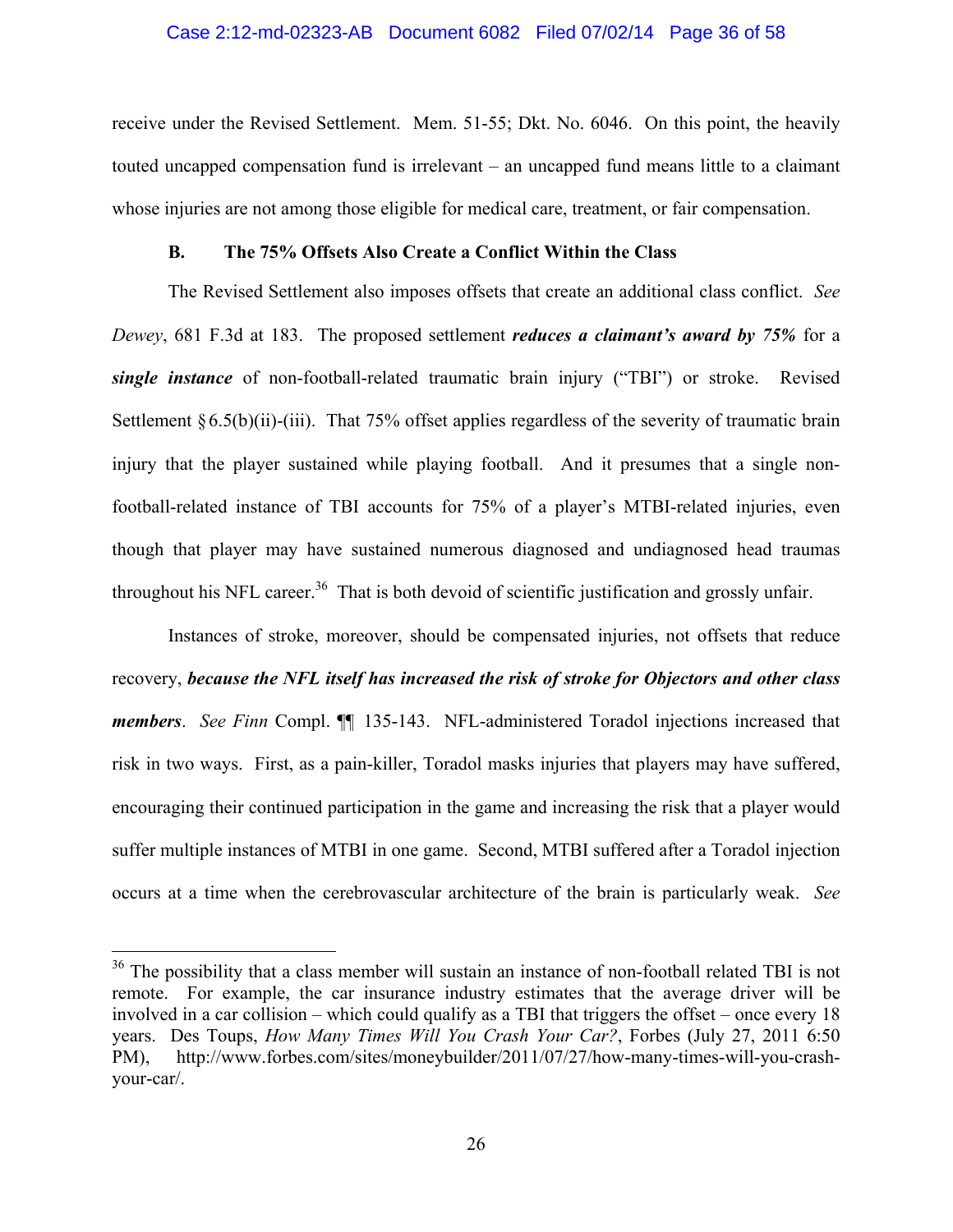#### Case 2:12-md-02323-AB Document 6082 Filed 07/02/14 Page 37 of 58

Bigler, *supra*, at 8 (noting that "in TBI the same mechanisms that stretch the neuron can stretch the blood vessel [which] may impair the neurogenic response of the blood vessel"). Toradol is a powerful blood-thinner that increases the risk of stroke and micro-hemorrhaging in players under Toradol's effect. *Finn* Compl. ¶¶ 135-143; *see also* FDA-Mandated Warning Label, *supra*, at 1.

Large groups of players who weekly received pre-game Toradol injections thus suffered repetitive MTBI at a time when their brains were most susceptible to permanent damage and injury. That damage itself enhances a retired player's risk of experiencing a stroke later in life. *See* James F. Burke *et al.*, *Traumatic Brain Injury May Be an Independent Risk Factor for Stroke*, 81 Neurology 1 (2013). On top of these effects, the effects of sustained, long-term Toradol use are completely unknown. *See* Eddie Matz, *Stick Route*, ESPN The Magazine (Nov. 28, 2011).<sup>37</sup> Thus, the NFL's own negligent and fraudulent actions have contributed to the prevalence of stroke among retired players. Co-Lead Class Counsel knew of these allegations – indeed, he represents the *Finn* plaintiffs – yet the settlement makes no mention of these injuries except to release any claims for them and to inexplicably select them as bases for reducing the retired player's compensation.

Representative Plaintiffs did not adequately represent Objectors' interests in eliminating or reducing the offset related to stroke and post-NFL TBI. Neither Mr. Turner nor Mr. Wooden claims an increased risk of stroke through NFL-administered Toradol use. As a result, neither can adequately represent those class members who some day may suffer such a stroke – and the resulting drop in compensation under the proposed settlement – as a result of the NFL's own conduct.

<sup>37</sup> *Available at* http://espn.go.com/nfl/story/\_/id/7243606/nfl-players-tony-romo-ronde-barberrely-new-painkiller-toradol.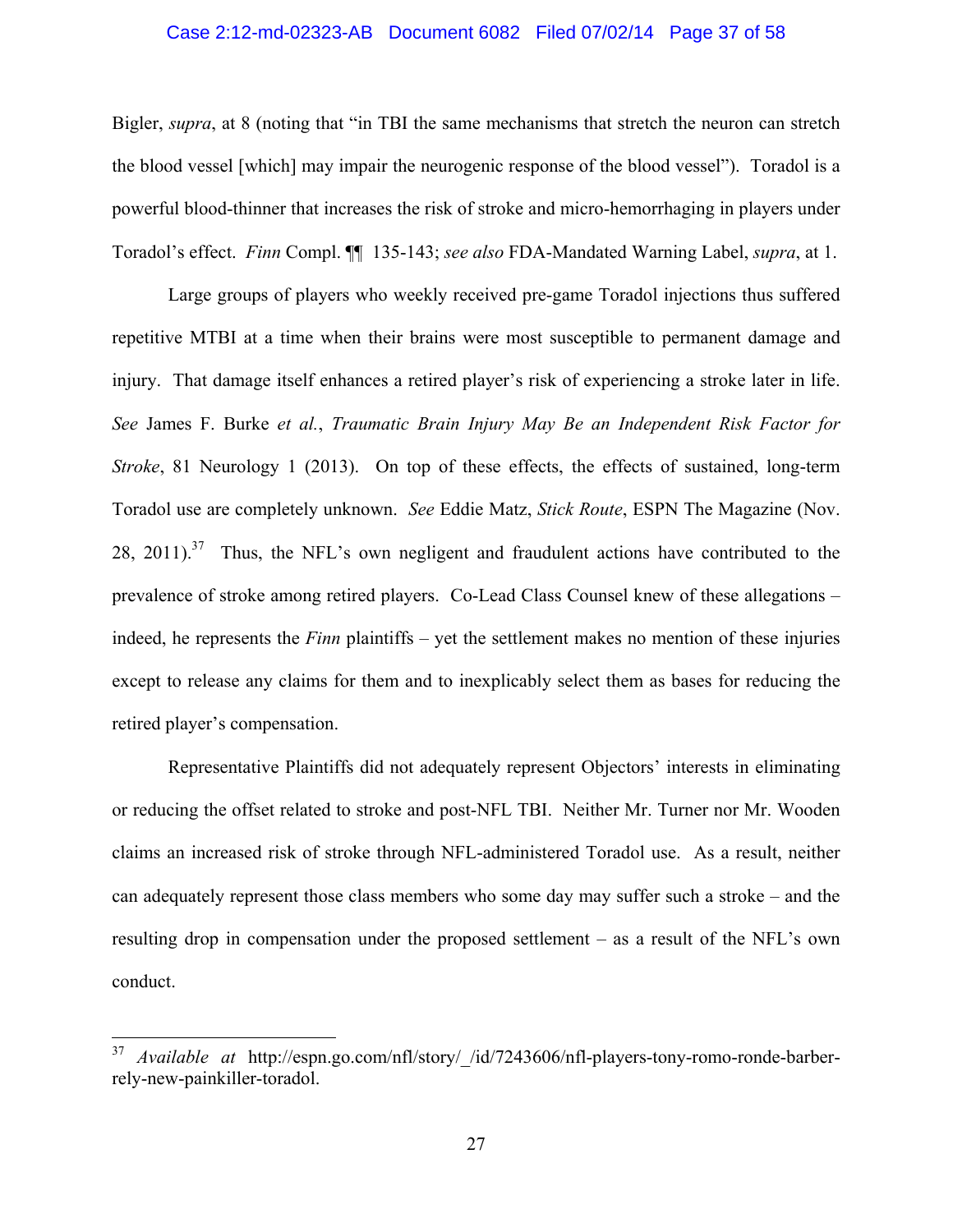# **C. Class Members Who Played in NFL Europe Are Not Given Credit for the Seasons They Played There**

Inexplicably, the Revised Settlement, while releasing all claims of NFL Europe players, does not award class members "Eligible Season" credit for time spent playing in NFL Europe or its predecessors. Revised Settlement  $\S 6.7(c)(i)$ . Thus, a class member who played five years in the NFL will receive a larger settlement award than a class member who played two years of his career in NFL Europe and three years in the NFL. That is true even though players in NFL Europe undoubtedly sustain repeated concussive and subconcussive impacts, just like players in the NFL. Again, Class Counsel offer no justification for this arbitrary distinction. And because neither Mr. Turner nor Mr. Wooden alleges that he played in NFL Europe, neither adequately represents the interests of players who did play there – thus, explaining why NFL Europe players are treated disparately. *See GM Trucks*, 55 F.3d at 800 (finding class representation inadequate where "settlement appears to create antagonism within the class").

\* \* \* \* \*

Simply put, there are distinct groups within the proposed class whose rights have been bargained away without representation. These intra-class conflicts preclude preliminary certification of the settlement class.<sup>38</sup> "The class representatives may well have thought that the Settlement serves the aggregate interests of the entire class. Where "the interests of the representative plaintiffs and the interests of [absentee class members] align[] in opposing

<sup>&</sup>lt;sup>38</sup> Courts also recognize intra-class conflicts as an indication that a settlement is not reasonable at the final approval stage. *See In re GM*, 55 F.3d at 808. A "disparity in the relief afforded under the settlement to the named plaintiffs, on the one hand, and the unnamed class members, on the other hand, [makes] the settlement unfair." *Vassalle v. Midland Funding LLC*, 708 F.3d 747, 755 (6th Cir. 2013) (reversing district court's approval of a settlement). A court should reject a settlement where such an intra-class conflict is present on the grounds that it does not represent the "best possible recovery" for all putative class members. *In re Pet Food Prods.*, 629 F.3d 333, 355 (3d Cir. 2010).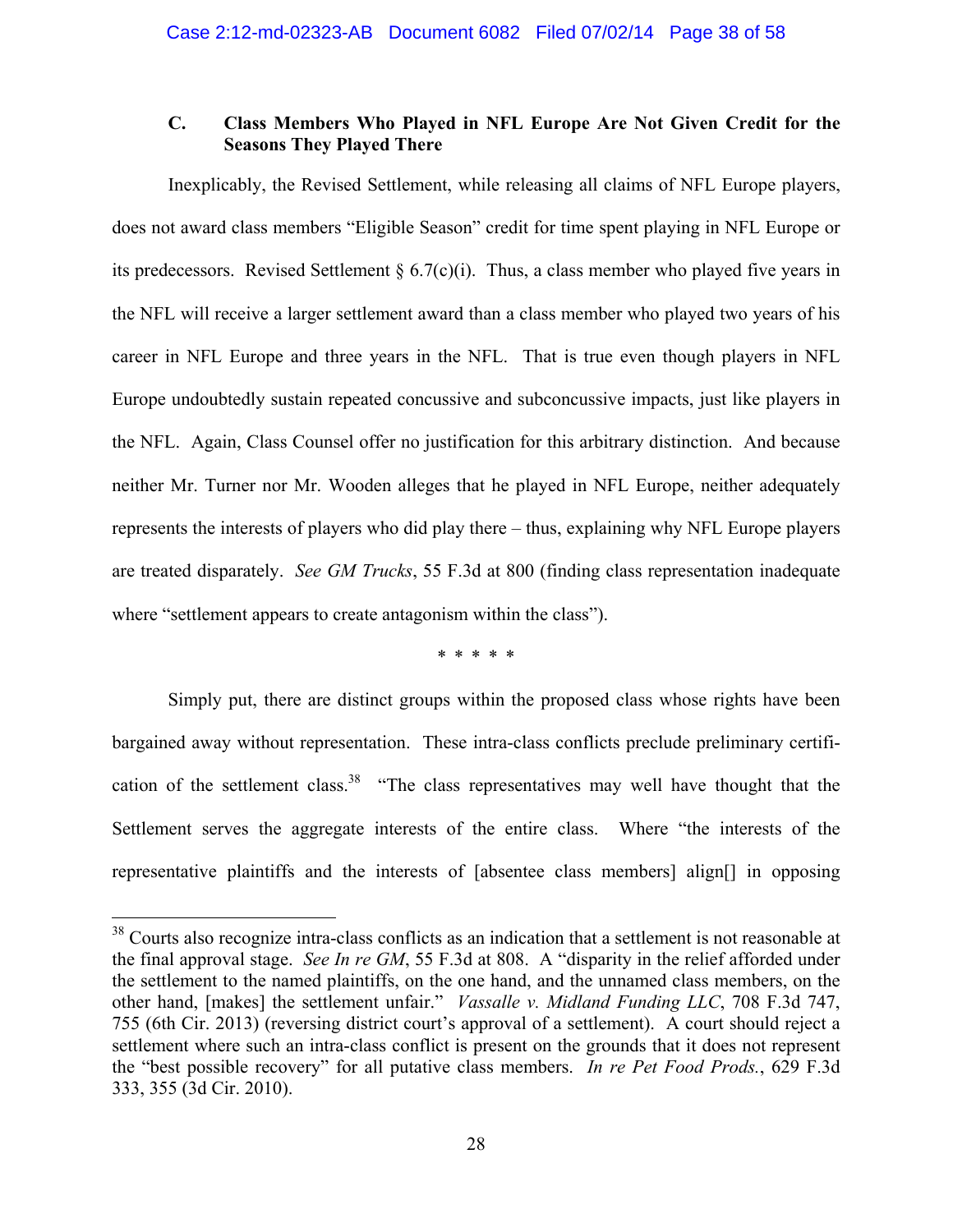directions," class representation is inadequate. *Dewey*, 681 F.3d at 188; *see also Amchem*, 521 U.S. at 627 (denying class certification where settlement not agreed to by representatives of all sub-classes); *see also Ortiz v. Fibreboard Corp.*, 527 U.S. 815, 856 (1999) (holding that intraclass conflict "require[d] division into homogenous subclasses . . . with separate representation to eliminate conflicting interests").  $39<sup>39</sup>$ 

# **II. Other Factors Call Into Question Whether the Settlement Can Be Approved as Fair, Adequate, and Reasonable**

## **A. The Proposed Notice Is False and Misleading**

"The due process requirements of the Fifth Amendment and the Federal Rules of Civil Procedure require adequate notice to class members of a proposed settlement." *Nichols v. SmithKline Beecham Corp.*, No. 00-6222, 2005 WL 950616, at \*9 (E.D. Pa. Apr. 22, 2005). Notice must be "the best notice practicable under the circumstances," "concisely and clearly stat[ing] in plain, easily understood language," *inter alia*, "the nature of the action[,] the definition of the class certified[, and] the class claims, issues, or defenses." Fed. R. Civ. P.  $23(c)(2)(B)$ .

For this Court to properly evaluate the reaction of the class at the final approval stage, the notice must clearly describe the settlement's benefits and limitations – including that class members will receive *no* recovery for CTE, even if it is discovered upon autopsy. The proposed notices do not do so. *See* Mem. Exs. C-3, C-5. To the contrary, the long-form and short-form notice aim to *sell* the settlement to players, not to explain the actual implications of its terms.

<u>.</u>

<sup>&</sup>lt;sup>39</sup> Should the Court agree that intra-class conflicts prevent preliminary certification, the Court should "simply divide the groups into subclasses," *Dewey*, 681 F.3d at 189, so that "separate counsel [can] provide[] adequate structural protections to assure that differently situated plaintiffs negotiate for their own unique interests," *In re Warfarin Sodium Antitrust Litig.*, 391 F.3d 516, 533 (3d Cir. 2004) (quotation marks omitted).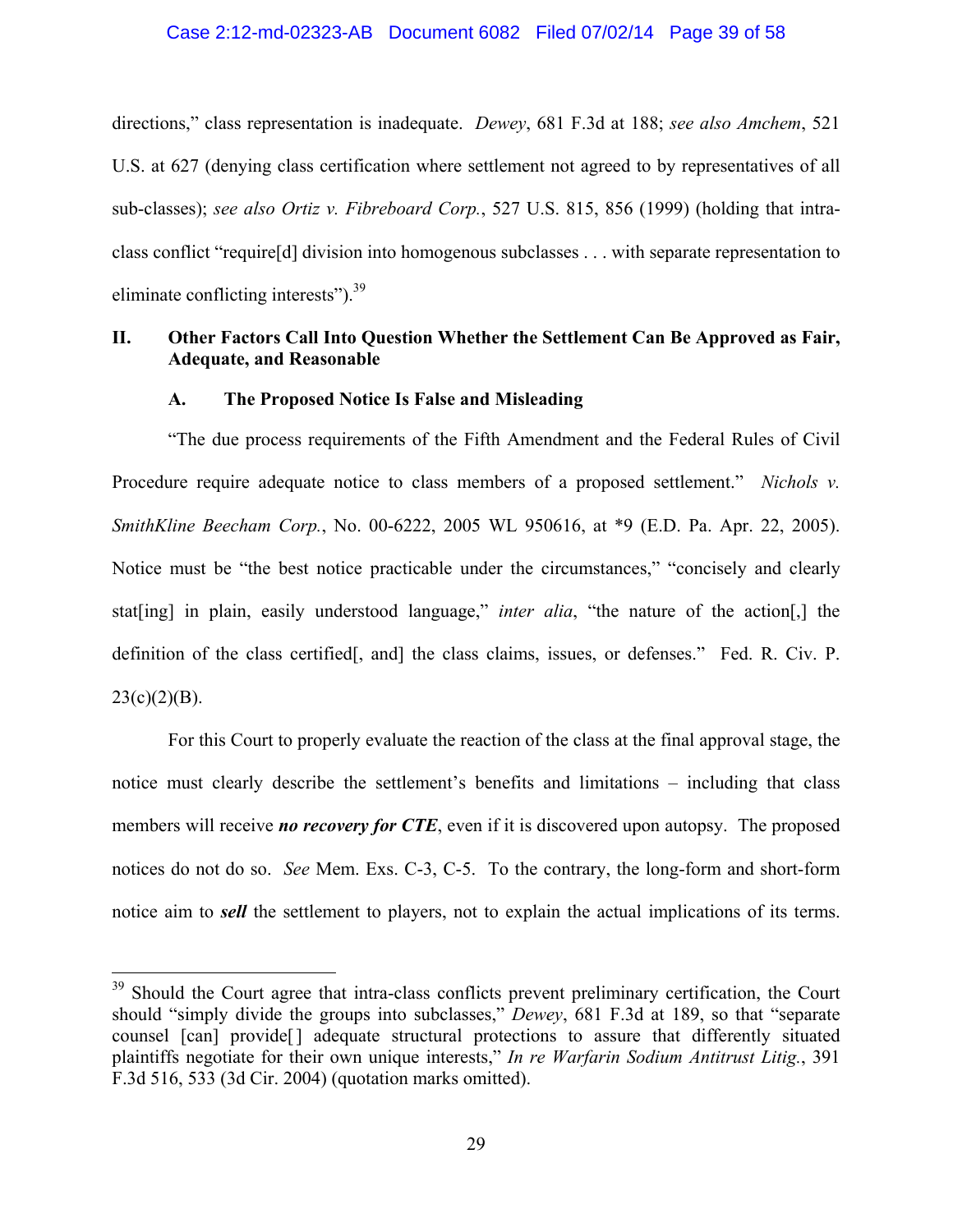# Case 2:12-md-02323-AB Document 6082 Filed 07/02/14 Page 40 of 58

Both highlight the availability of monetary awards for players diagnosed with CTE. But neither explains – or so much as indicates – that while *past* diagnosed cases of CTE are covered if a class member dies before preliminary approval, *no future cases of CTE post-preliminary* approval are covered. A mere superficial examination of the notices' language shows this muddying of actual benefits:

## **<u>Short Form Notice:</u>**

provide?

What does the The Settlement provides money for three benefits:

**Settlement** . Baseline medical exams to determine if retired players suffer from neurocognitive impairment and are entitled to additional testing and/or treatment (\$75 million),



- · Monetary awards for diagnoses of ALS (Lou Gehrig's disease). Alzheimer's Disease, Parkinson's Disease, Dementia and certain cases of chronic traumatic encephalopathy or CTE (a neuropathological finding) diagnosed after death. The maximum monetary awards range from \$1.5 million to \$5 million depending on the diagnosis. All valid claims will be paid in full for 65 years; and
- · Education programs and initiatives related to football safety (\$10 million).

Mem. Ex. C-5.

## **Long Form Notice:**

# **MONETARY AWARDS**

## 14. What diagnoses qualify for monetary awards?

Monetary awards are available for the diagnosis of ALS, Parkinson's Disease, Alzheimer's Disease, Level 2 Neurocognitive Impairment (i.e., moderate Dementia), Level 1.5 Neurocognitive Impairment (i.e., early Dementia), or Death with CTE (the "Qualifying Diagnoses"). A Qualifying Diagnosis may occur at any time until the end of the 65-year term of the Monetary Award Fund.

Mem. Ex. C-3, at 10. Moreover, the long form notice provides a clearly false and deceptive

statement regarding what constitutes a "qualifying diagnosis." Although the notice states that

"[a] Qualifying Diagnosis may occur *at any time* until the end of the 65-year term of the

Monetary Award Fund," such plainly is not the reality. *Id.* If a player is diagnosed with CTE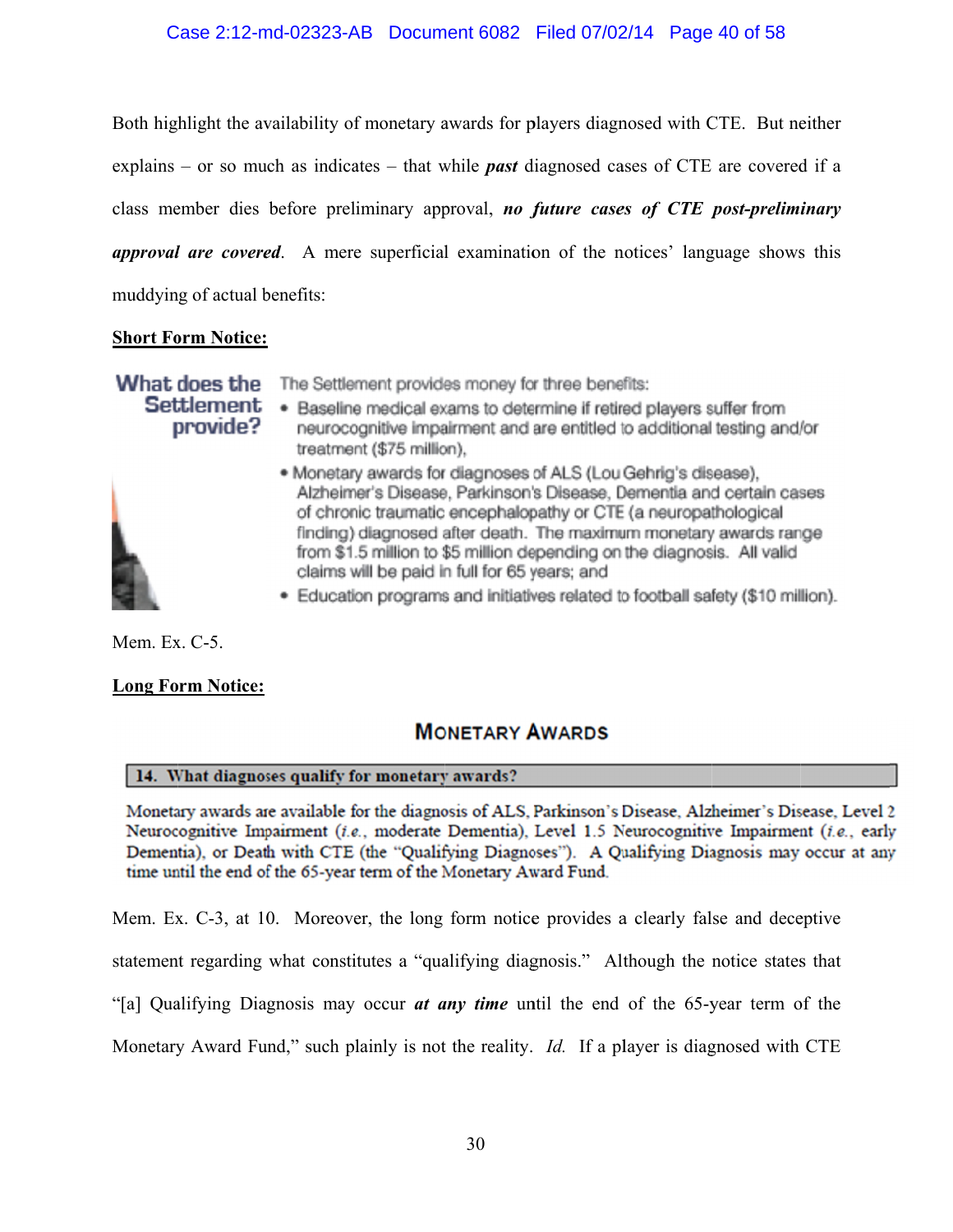#### Case 2:12-md-02323-AB Document 6082 Filed 07/02/14 Page 41 of 58

after the preliminary approval stage, he is entitled to *nothing forever* – regardless of the Monetary Award Fund's duration.

This obfuscation of the actual terms of the settlement is even more egregious because retired players received the *contrary assurance* through a widespread media campaign in the last four months of 2013 – they were expressly informed the settlement would provide \$4 million if they die with CTE.40 Indeed, class counsel have been touting the settlement on YouTube even before filing the Revised Settlement with the Court.<sup>41</sup> Any notice sent at this point would require a custom-designed media campaign explaining the truth of the settlement's restrictions on payments for CTE only for deceased players, and nothing for living players who have or are later found to have CTE.

 "It is a generally accepted principle that due process requires that the notice of a settlement proposal must reasonably apprise members of the class of the terms of the settlement and of the options open to those who would dissent." *Boggess v. Hogan*, 410 F. Supp. 433, 442 (N.D. Ill. 1975) (citing *Air Lines Stewards & Stewardesses Ass'n, Local 550 v. Am. Airlines, Inc.*, 455 F.2d 101, 108 (7th Cir. 1972); *Grunin v. Int'l House of Pancakes*, 513 F.2d 114, 122 (8th Cir.)), *cert denied*, 423 U.S. 864 (1975)); *Nichols*, 2005 WL 950616, at \*9. The notice here fails to adequately inform class members of the terms of the settlement because of the power of

<sup>40</sup> Associated Press, *supra*; *see also* Sophia Pearson & Jeff Feeley, *NFL's \$914 Million Concussion Deal Submitted to Federal Court*, The Morning Journal (Jan. 18, 2014 9:23 AM), http://www.morningjournal.com/sports/20140108/nfls-914-million-concussion-deal-submittedto-federal-court; Jason M. Breslow, *Judge Rejects \$765 Million NFL Concussion Settlement*, Frontline (Jan. 14, 2014 3:59 PM), http://www.pbs.org/wgbh/pages/frontline/sports/league-ofdenial/judge-rejects-765-million-nfl-concussion-settlement/; Patrick Hruby, *Raw Deal*, SportsonEarth.com (Jan. 10, 2014), http://www.sportsonearth.com/article/66471614/#!6oxsi.

The NFL Concussion Class Settlement (May 1, 2014), https://www.youtube.com/ watch?v=9EWNBNgMoEk (last visited May 27, 2014).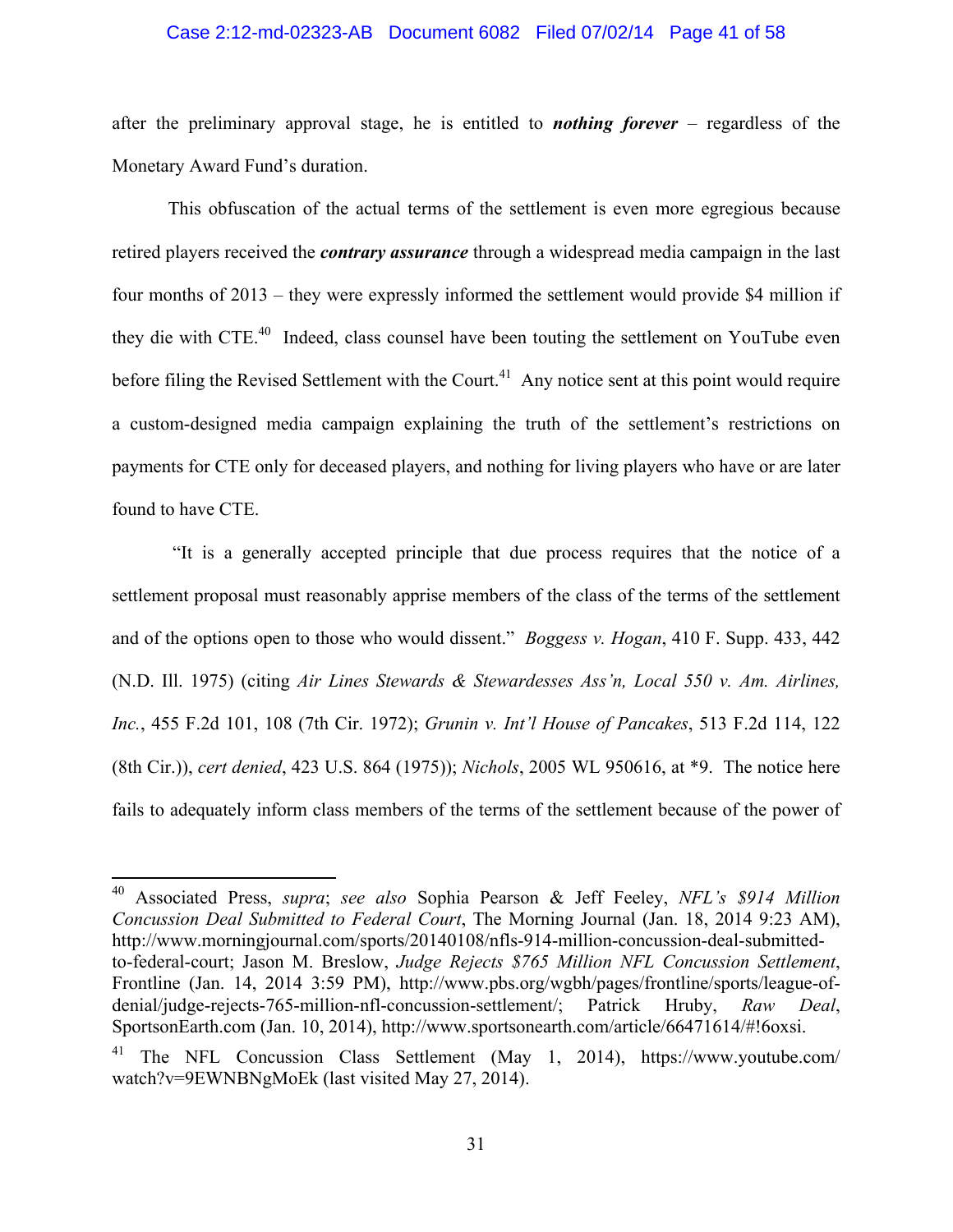the misinformation that came before it, and because it continues that deception, by failing to state that *players suffering from CTE and their families will receive nothing.* $^{42}$ 

Such procedurally and substantively deficient notice fails the requirements of Rule 23 and amounts to a denial of due process.

# **B. The Settlement Establishes Unduly Burdensome Procedural Requirements That Will Effectively Deny Class Members Recovery**

To receive *any* recovery, class members must navigate a complex and burdensome administrative process that appears designed to decrease the cost to the NFL. Like the class settlement recently rejected in *Eubank v. Pella Corp.*, F.3d , 2014 WL 2444388, at \*7 (7th Cir. June 2, 2014), the Revised Settlement "strews obstacles in the path of any" class member seeking recovery by imposing requirements and deadlines that, if unsatisfied, reduce or completely bar recovery. This unwieldy and onerous claims process does not fundamentally protect class members' rights, does not satisfy Rule 23(d)'s requirements, and raises clear due process concerns. *See* U.S. Const. amend. V; Fed. R. Civ. P. 23(d).

For example:

- class members have 180 days to register with the Claims Administrator; but those who do not are *ineligible for any benefits*, even though their claims are released, Revised Settlement § 4.2(c);
- certain class members must undergo baseline assessment examinations by arbitrary deadlines or suffer a 10% offset, *id.* §§ 5.4, 6.7(b)(iv);

 $42$  By the time the players actually would receive the proposed notices, their ability to recover for CTE will have been completely foreclosed, because the notices would be sent or published only after preliminary approval — which is the cut-off date for "Death with CTE" awards.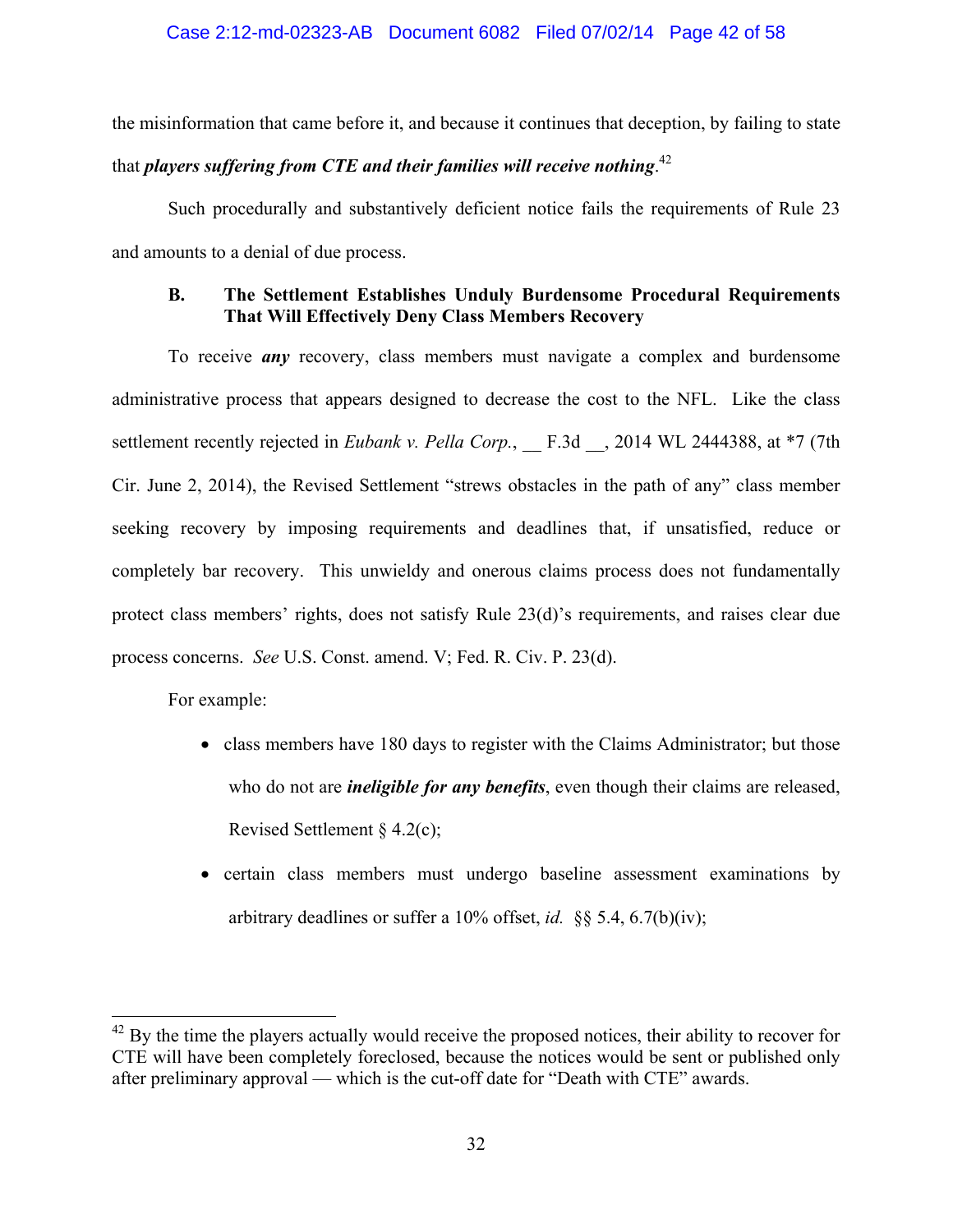- class members who comply with these preliminary requirements must file an extensive "Claim Package" within two years of receiving a qualifying diagnosis, *id.* §§ 8.2(a), 8.3(a)(i); and
- Class Counsel has not provided the Court with the proposed claim form and instructions that class members – many of whom are suffering serious cognitive impairment – are to use to navigate this procedural labyrinth.

That alone justifies rejecting the settlement. *See Eubank*, 2014 WL 2444388, at \*8 (rejecting class settlement and criticizing complexity of claim forms). But it gets worse. Once a claim is submitted, the Claims Administrator can investigate and "request additional documentation," which the class member must supply "in order to claim a Monetary Award ...." Revised Settlement  $\S$  8.6(a).

Class members whose claims are denied may appeal, but only after paying a \$1,000 fee (which is refundable if the appeal is successful). Revised Settlement § 9.6(a).<sup>43</sup> But, the NFL may appeal an unlimited number of claim determinations without payment of any fee. *Id.* § 9.6(b). Appellants must "present evidence in support of their appeal." *Id.* § 9.7(a). Appeals are decided by the Court, who may consult with an Appeals Advisory Panel consisting of members jointly recommended by Co-Lead Class Counsel and the NFL Parties. *Id.* § 9.8. By affording the NFL unlimited appeals without disincentive to do so and by requiring appellants to

<sup>&</sup>lt;sup>43</sup> That appeal fee will discourage many retired players from challenging adverse claim determinations. Within two years of retirement, 78% of former NFL players are under financial stress. Pablo S. Torre, *How (and Why) Athletes Go Broke*, Sports Illustrated (Mar. 23, 2009), http://sportsillustrated.cnn.com/vault/2009/03/23/105789480/how-and-why-athletes-go-broke.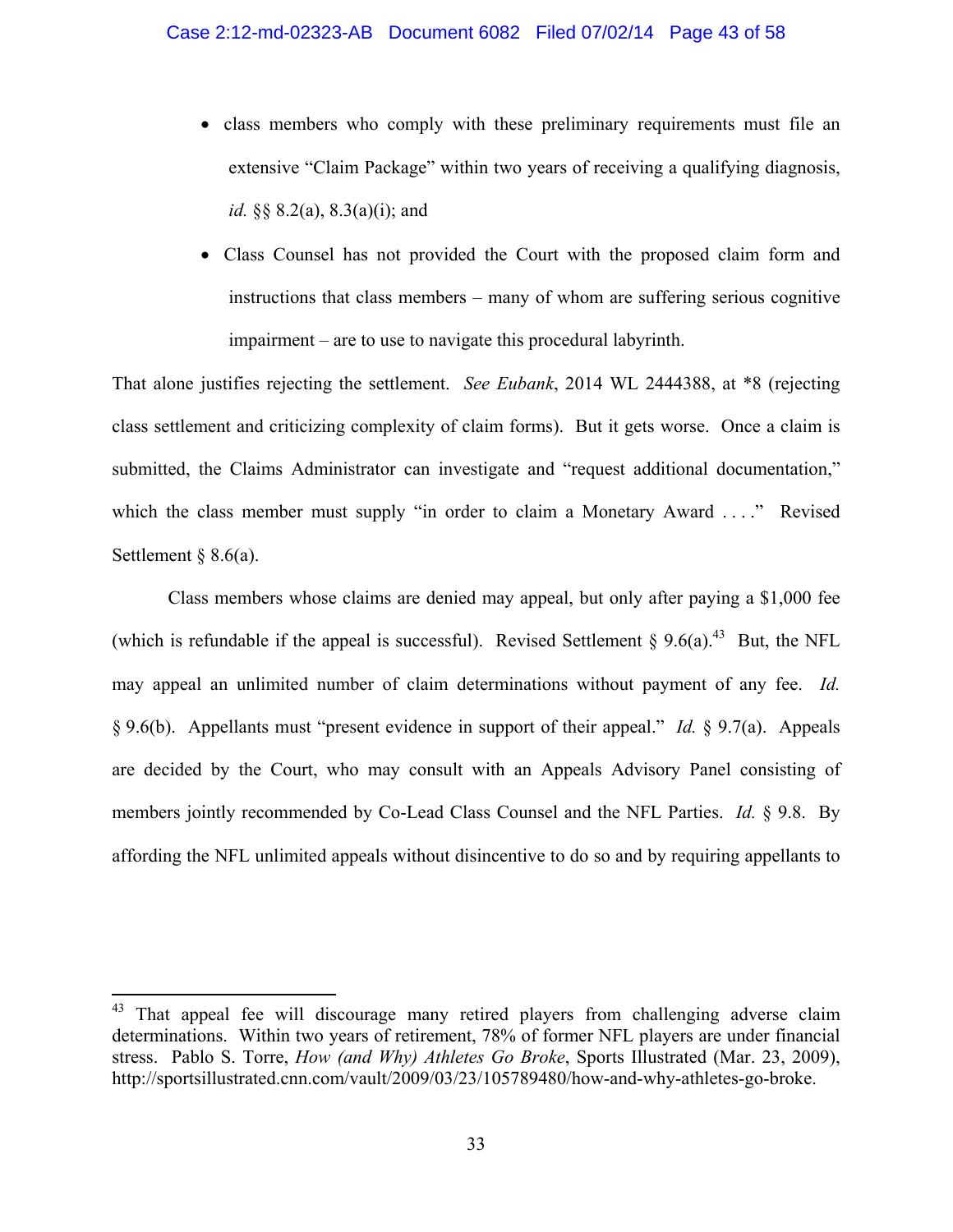### Case 2:12-md-02323-AB Document 6082 Filed 07/02/14 Page 44 of 58

present evidence on appeal, the Revised Settlement essentially requires that class members submit to a multi-tiered, mini-arbitration to receive their benefit awards.<sup>44</sup>

Finally, the Revised Settlement imposes a series of "anti-fraud" provisions that appear designed to decrease the number of, and the amount of awards and save the NFL money. The Claims Administrator must audit 10% of all applicants each month. Revised Settlement § 10.3(c). Auditors may demand additional information and documents from the class member.<sup>45</sup> Even partial non-compliance with the demand requires denial of the claim "without right to an appeal." *Id.*  $\frac{1}{2}$  10.3(b)(ii).

This complex procedural framework is a transparent attempt to minimize the cost of the settlement to the NFL – a consideration of tremendous importance now that the so-called "cap has been lifted."<sup>46</sup> Class Counsel certainly could have negotiated a simpler payment process.

1

<sup>&</sup>lt;sup>44</sup> The claims administration process may ultimately operate in a manner similar to current disability programs jointly administered by the NFL and the NFLPA. Just 34% of the applications submitted for temporary and permanent disability are approved in the initial stage. L. Elaine Halchin, *Former NFL Players: Disabilities, Benefits, and Related Issues*, Congressional Research Service, at 82 (Apr. 8, 2008). Those disability programs, moreover, have been heavily criticized for improperly denying meritorious claims. *See id.* at 76-77 (quoting Michael Leahy, *The Pain Game*, Washington Post Magazine, at 10, 23 (Feb. 3, 2008)); *see also* Michael Rosenberg, *"Permanently Disabled," Harrison Fighting for Benefits NFL Took Away*, Sports Illustrated (Jan. 29, 2014), http://www.si.com/nfl/2014/01/29/dwight -harrison-nfl-pension; Michael O'Keefe, *Still Plenty of Skeptics After NFL Reaches New Deal with Players to Settle Concussion-Related Lawsuit*, New York Daily News (June 28, 2014 11:40 AM), http://www.nydailynews.com/sports/football/score-nfl-deny-issues-article-1.1847588.

 $45$  The scope of the information demand is extensive, including such items as all medical records in the class member's control relating to the qualifying diagnosis and a "list of all health care providers seen by the Retired NFL Football Player in the last five (5) years." Revised Settlement § 10.3(e)(i)-(ii); *see also id.* § 10.3(e).

<sup>&</sup>lt;sup>46</sup> The cap's lifting is a ceremonial gesture: the NFL Parties repeatedly emphasize that they "remain undeterred in their belief that the \$760 million deal originally struck would have been sufficient to compensate all Class Members with valid claims over the term of the Monetary Award Fund." Mem. 12; *see also id.* at 1, 42. But their uncapped-with-strings-attached settlement is even more troubling when the NFL Parties' ability to withstand a settlement even greater than the \$765 million figure they deem sufficient is considered. The NFL projects that its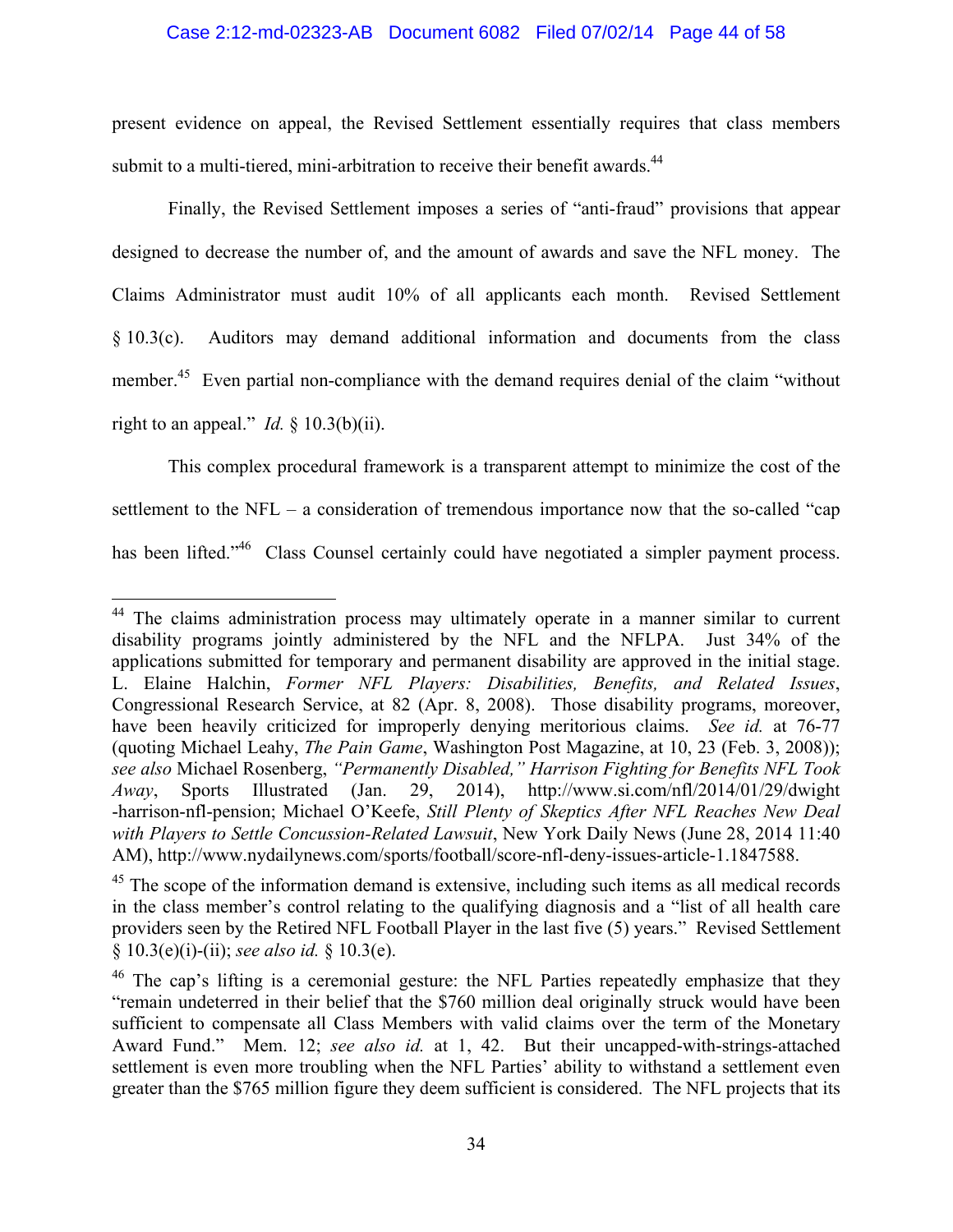#### Case 2:12-md-02323-AB Document 6082 Filed 07/02/14 Page 45 of 58

They did so for themselves – they will receive their \$112.5 million payment within 60 days after the Revised Settlement takes effect. Revised Settlement § 21.2. Yet, their abandoned clients – many suffering serious cognitive impairment – will be left to figure it out on their own, wandering through an administrative maze that allows the NFL to say "gotcha" at every turn.

Courts have refused to approve settlements with benefits that are illusory in light of the procedural difficulty to realize them. *See Eubank*, 2014 WL 2444388, at \*7-10 (rejecting settlement that "strews obstacles in the path of any" class member); *In re Dry Max Pampers Litig.*, 724 F.3d 713, 718-19, 721 (6th Cir. 2013) (rejecting class settlement, in part, due to an onerous claims process); *Walter v. Hughes Commc'ns, Inc.*, No. 09-2136, 2011 WL 2650711, at \*14 (N.D. Cal. July 6, 2011) (rejecting class settlement where "[m]any hurdles stand between a class member and the receipt of . . . payment" and claim form was "unnecessarily complex," "confusingly arranged," and "invites user error"). The deficient claims process here requires denial of preliminary approval.

## **C. The Proposed Settlement Is Not the Product of Arm's Length Negotiation**

Because class counsel and defendants have strong incentives to collude in crafting a class settlement, *see, e.g.*, *GM Trucks*, 55 F.3d at 787-89, a proposed settlement must arise from arm's length negotiations to receive preliminary approval. First, the settlement is riddled with intra-

1

revenues will be upwards of \$25 billion by 2027. *See* Daniel Kaplan, *Goodell Sets Revenue Goal of \$25 Billion by 2027 for NFL*, Sports Business Journal (Apr. 5, 2010), http://www.sportsbusinessdaily.com/Journal/Issues/2010/04/20100405/This-Weeks-News/ Goodell-Sets-Revenue-Goal-Of-\$25B-By-2027-For-NFL.aspx; Brent Schrotenboer, *NFL Takes Aim at \$25 Billion, But At What Price?*, USA Today (Feb. 5, 2014), http://www. usatoday.com/story/sports/nfl/super/2014/01/30/super-bowl-nfl-revenue-denver-broncos-seattleseahawks/5061197/. And last year alone the NFL had an annual revenue of more than \$10 billion, Schrotenboer, *supra*, earned a reported \$1 billion from licensing alone, and paid its commissioner more than \$35 million, Ryan Wilson, *NFL Paid Roger Goodell \$35.1 Million Last Year*, CBSSports.com (Feb. 14, 2014 3:25 PM), http://www.cbssports.com/nfl/eye-on-football /24443392/report-nfl-paid-roger-goodell-351-million-last-year.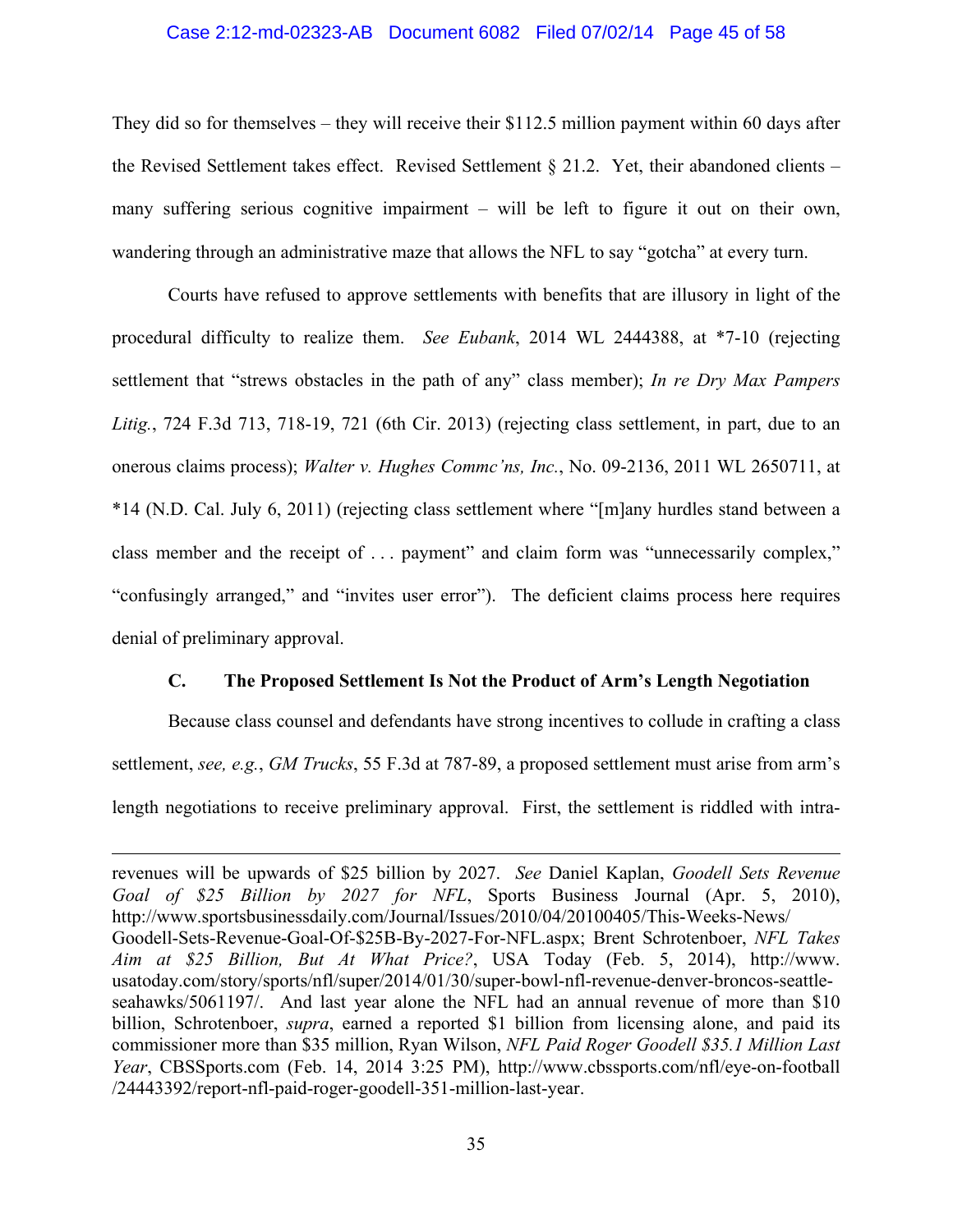#### Case 2:12-md-02323-AB Document 6082 Filed 07/02/14 Page 46 of 58

class conflict. Second, the generous attorneys' fee provision raises red flags that Class Counsel may have bargained away the interests of some segments of the class. Third, the Revised Settlement gives no indication that Sub-Class Counsel and Representative Plaintiffs meaningfully participated in the negotiation process and exercised effective control and supervision over Class Counsel. Fourth, the entire negotiation process has been burdened with a lack of transparency calling into question any alleged fairness of the proposed settlement.<sup>47</sup>

## **1. Intra-Class Conflict Suggests the Absence of an Arm's Length Negotiation**

The intra-class conflicts in the Revised Settlement smack of a lack of arm's length negotiations. "[T]he mere fact that negotiations transpired does not tend to prove that the class's interests were pursued," *GM Trucks*, 55 F.3d at 814, particularly "where the potential for intraclass conflict . . . [i]mperils the class's representation," *id.* at 797. Courts cannot preliminarily approve settlements that contain "obvious deficiencies such as *unduly preferential treatment of class representatives or segments of the class* . . . ." *NFL Concussion*, 961 F. Supp. 2d at 714 (emphasis added). That is precisely the case here. The settlement short-changes class members at future risk of developing CTE by limiting recovery to those who die before preliminary approval. It short-changes class members who experienced a stroke or non-football related TBI by reducing awards by 75%. And it short-changes veterans of NFL Europe by denying them credit for the seasons they played in that league. Even "vigorous, arm's length negotiations" are meaningless unless "the lawyers actually negotiating really were doing so on behalf of the *entire*  class." *GM Trucks*, 55 F.3d at 797. Class Counsel certainly did not do so here.

<sup>&</sup>lt;sup>47</sup> When the Court previously suggested that "[t]here is nothing to indicate that the Settlement is not the result of good faith, arm's-length negotiations between adversaries," *NFL Concussion*, 961 F. Supp. 2d at 715, it did not have before it many of the concerns that Objectors raise.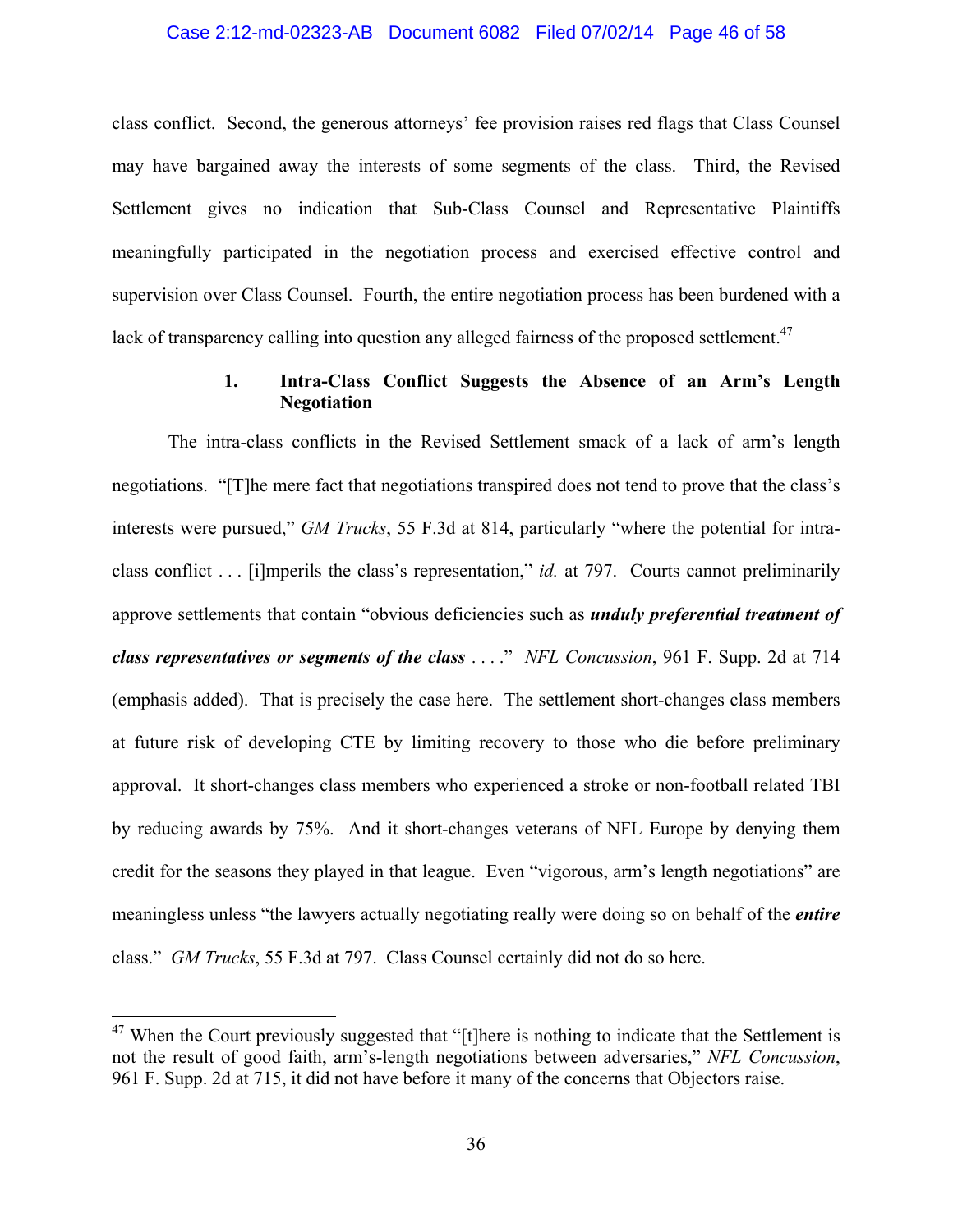## **2. The Attorneys' Fee Provision Raises Concerns That Class Counsel Bargained Away Class Members' Interests**

"Collusion" between class counsel and defendants "may not always be evident on the face of a settlement." *In re Bluetooth Headset Prods. Liab. Litig*., 654 F.3d 935, 947 (9th Cir. 2011). Accordingly, courts have a duty to scrutinize settlements for "subtle signs that class counsel have allowed pursuit of their own self-interests and that of certain class members to infect negotiations." *Id.*; *see also NFL Concussion*, 961 F. Supp. 2d at 714 (noting "excessive compensation of attorneys" can preclude preliminary approval). The attorneys' fee provision here is far from a "subtle" sign. If anything, it is flashing neon.

First, the NFL Defendants – in what is known as a "clear sailing agreement" – have consented not to object to Class Counsel's fee petition. Revised Settlement § 21.1. The " 'very existence of a clear sailing provision increases the likelihood that class counsel will have bargained away something of value'" – like compensation for all cases of  $CTE -$  "to the class.' " *Bluetooth Headset*, 654 F.3d at 948 (quoting *Weinberger v. Great N. Nekoosa Corp.*, 925 F.2d 518, 525 (1st Cir. 1991)). Thus, clear sailing agreements are "disfavored." *Id.* at 949.

Second, "fee negotiations [should] be postponed until the settlement [is] *judicially approved*, not merely until the date the parties allege to have reached an agreement." *GM Trucks*, 55 F.3d at 804 (emphasis added). The circumstances suggest Class Counsel "pursued a deal with the defendants separate from . . . the deal negotiated on behalf of the class." *GM Trucks*, 55 F.3d at 803-04. In any event, this Court need not "place ... dispositive weight on the parties' self-serving remarks,' " *Bluetooth Headset*, 654 F.3d at 948 (quoting *GM Trucks*, 55 F.3d at 804), that the "Settling Parties did not discuss the issue of attorneys' fees at any point during the mediation sessions," Mem. 30. The timing of the Settling Parties' fee negotiations,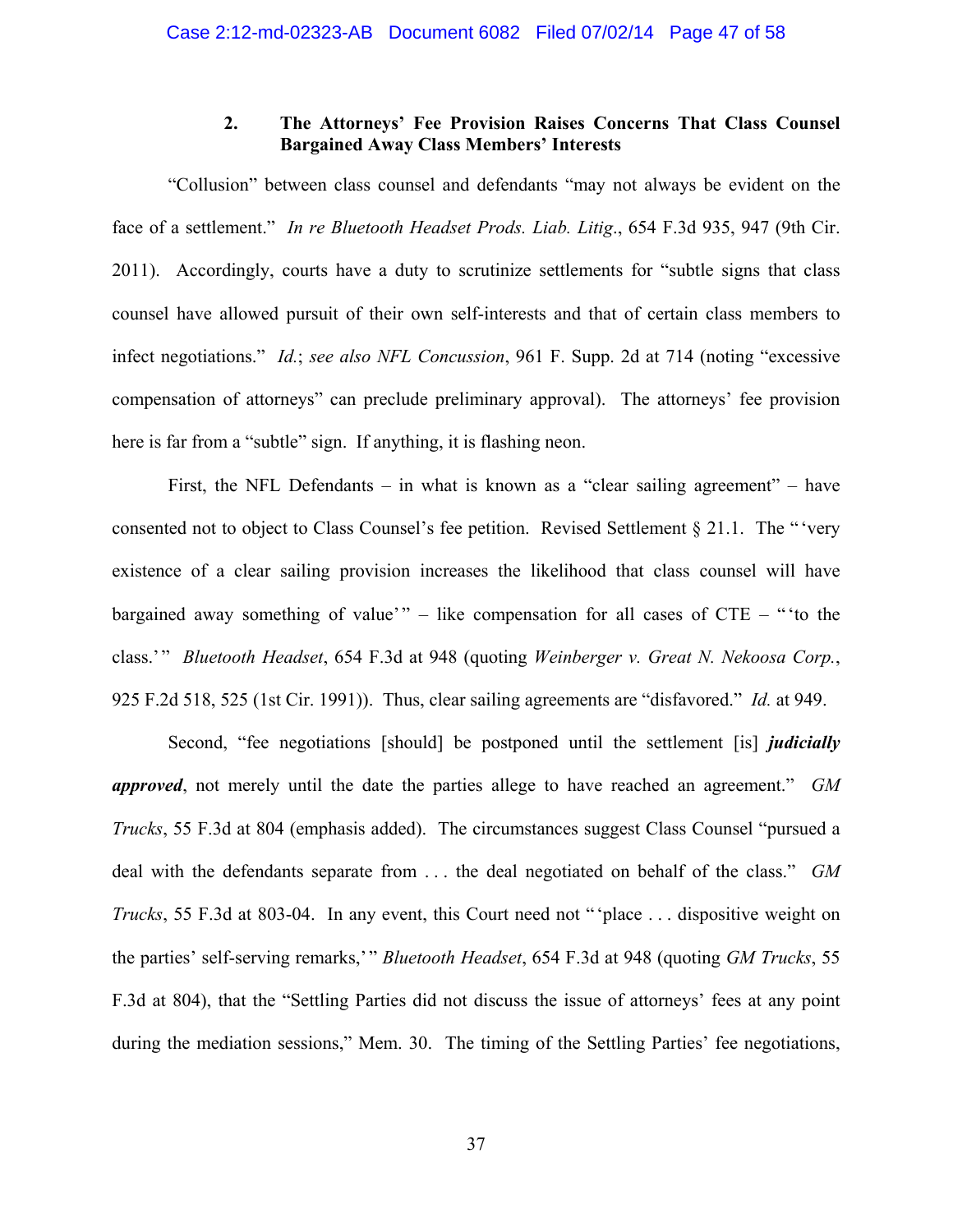#### Case 2:12-md-02323-AB Document 6082 Filed 07/02/14 Page 48 of 58

which occurred even before public release of the initial settlement agreement, suggests the absence of arm's-length negotiations.

Finally, the attorneys' fee provision authorizes Class Counsel to petition the Court for a 5% set aside – *drawn from each claimant's settlement award* – to "facilitate the Settlement program and related efforts of Class Counsel." Revised Settlement § 21.1. That provision places no limits on how Class Counsel may use the set aside (although it does require that any petition describe "how the money will be used"). *Id.* More importantly, the provision gives no mechanism for noticing class members of Class Counsel's petition for the set aside nor does it authorize any procedures by which class members can oppose that petition. In short, the set aside allows Class Counsel the opportunity to augment their \$112.5 million attorney fee at the expense of the class.

### **3. The Role of Sub-Class Counsel and Representative Plaintiffs Is Unknown**

The role of Representative Plaintiffs and Sub-Class Counsel in negotiating the settlement and overseeing Class Counsel has been entirely hidden, further suggesting that the negotiations did not occur at arm's length. "The protection of the absentee[] [class members'] rights depends in part on the extent the named plaintiffs are adequately interested to monitor the attorneys . . . ." *GM Trucks*, 55 F.3d at 784. Thus, the "specter of collusion" is present when "'class counsel [are] allowed to prosecute an action and negotiate settlement terms without meaningful oversight by the class representative.'" *Olden v. Gardner*, 294 F. App'x 210, 219 (6th Cir. 2008) (quoting *In re Cal. Micro Devices Sec. Litig.*, 168 F.R.D. 257, 262 (N.D. Cal. 1996)). Class Counsel have not shown such meaningful oversight here. Although the Revised Settlement states that Representative Plaintiffs were shown the agreement and were familiar with the agreement, it says nothing about Representative Plaintiffs' participation in the negotiations. Revised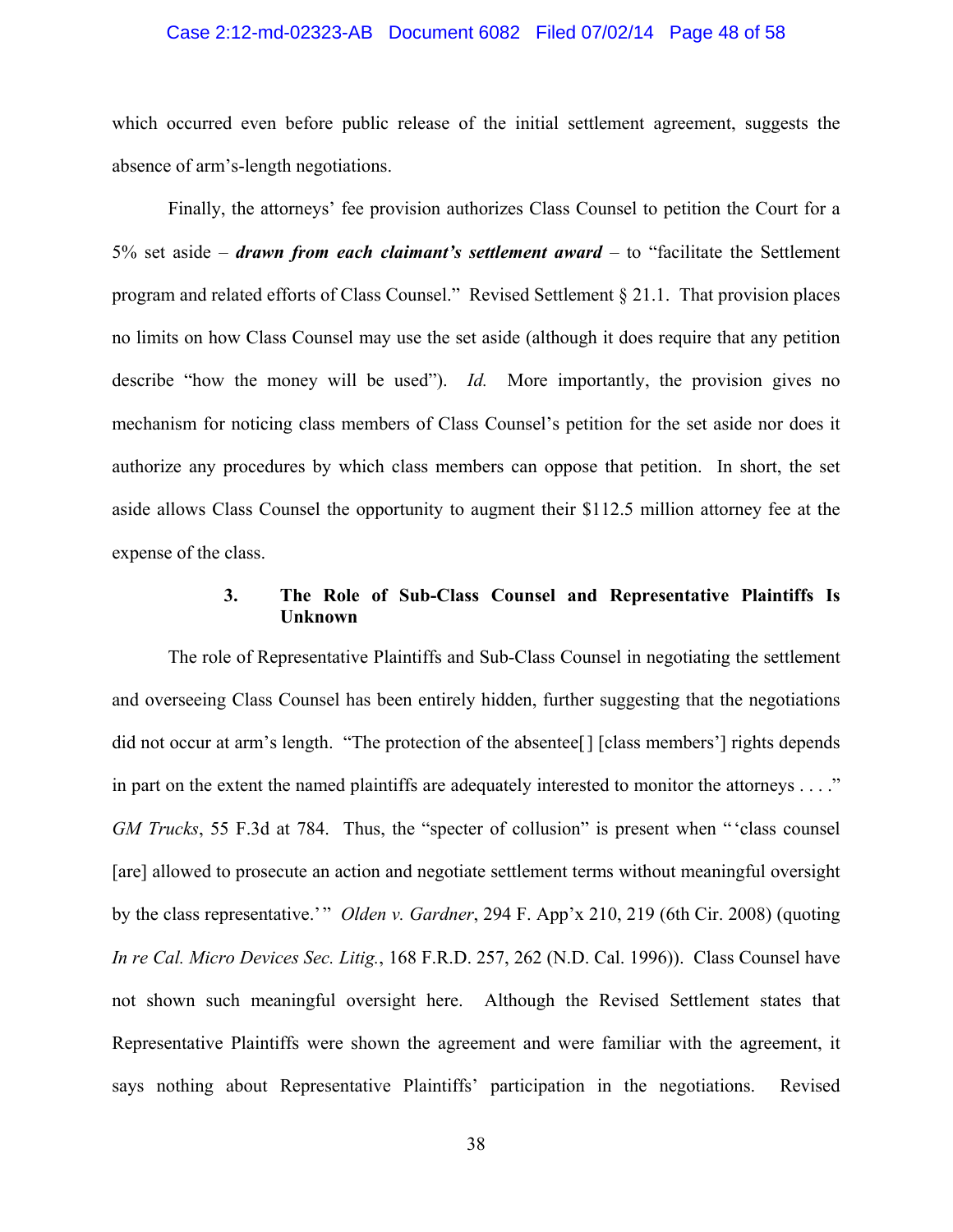#### Case 2:12-md-02323-AB Document 6082 Filed 07/02/14 Page 49 of 58

Settlement § 25.2. Nor did the mediator describe Representative Plaintiffs' role. Dkt. No. 6073- 4. Indeed, media reports indicate that Co-Lead Class Counsel has "clashed with his own clients."48 When "class representatives provide[] no meaningful oversight of the class counsel during the settlement negotiations," the "risk of collusion weighs against the settlement." *Olden*, 294 F. App'x at 219.

Similarly, Class Counsel offer no description of the role that Sub-Class Counsel played in the negotiation. In fact, Class Counsel did not recruit Sub-Class Counsel until negotiations were *already underway* before the mediator. *See* Dkt. No. 6073-4 ¶ 7.

### **4. The Settlement Negotiation Process Has Lacked Transparency**

The class members – many of whom have their own counsel – have been left in the dark throughout the process. *See* Patrick Hruby, *Show Us Some Math*, Sportsonearth.com (Jan. 20, 2014) (describing the settlement process as "cloak[ed] [in] secrecy").<sup>49</sup> There has been no indication of the bid and ask throughout the negotiations. And despite the Court's order that economic and actuarial information should be shared with the Special Master, it is not clear that it was; and it certainly was not provided, even in summary form, to the class. "'Sunlight is said to be the best of disinfectants; electric light the most efficient policeman.'" *Buckley v. Valeo*, 424 U.S. 1, 67 (1976) (per curiam) (quoting L. Brandeis, *Other People's Money* 62 (Nat'l Home Library Found. ed. 1933)). That is particularly so in the class settlement context, where the court lacks the "clash of adversaries" that ordinarily "generate[s] the information that the judge needs to decide the case." *Eubank*, 2014 WL 2444388, at \*2 (rejecting class settlement); *see also In re* 

<sup>48</sup> Steve Fainaru & Mark Fainaru-Wada, *Lawyers Fight Over Settlement Details*, ESPN.com (Jan. 24, 2014, 8:18 PM), http://espn.go.com/espn/otl/story/\_/id/10346091/lead-negotiatorfacing-strong-opposition-concussion-settlement.

<sup>49</sup> *Available at* http://www.patrickhruby.net/2014/01/show-us-some-math.html.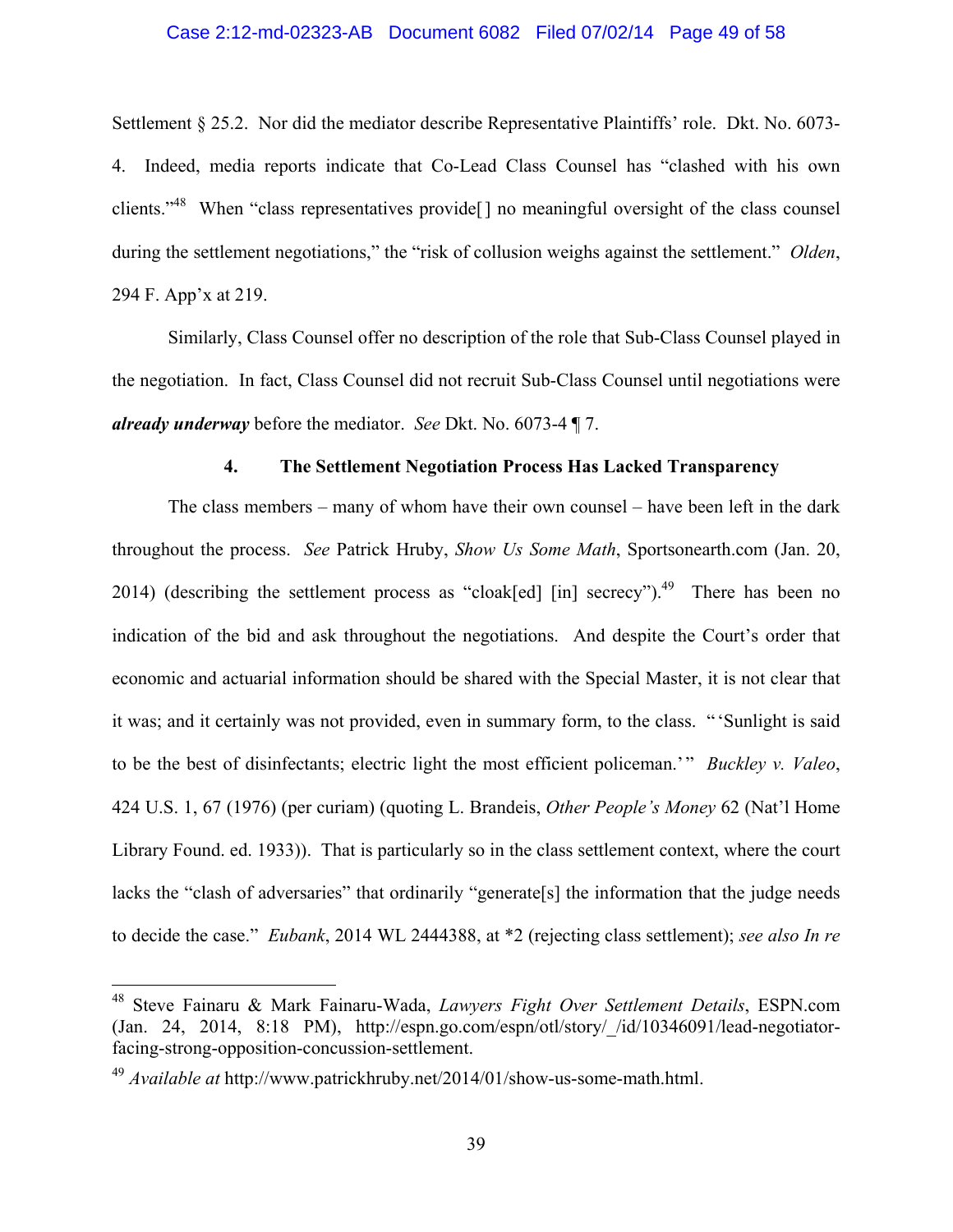*Cmty. Bank of N. Va.*, 418 F.3d 277, 319 (3d Cir. 2005) (rejecting approval of settlement where district court "entrusted class counsel to prepare . . . findings [of fact] in an *ex parte* closed door session" without participation of other class members). In the absence of transparency regarding the settlement negotiations, neither the Court nor the class members can be assured that Class Counsel zealously negotiated on behalf of absent class members.

## **D. The Lack of Discovery Precludes Preliminary Approval of the Proposed Settlement**

Class Counsel appear to have conducted *no discovery* – none.<sup>50</sup> The absence of even a basic factual record precludes any reasonably valid assessment of the value of the class's claims. Class Counsel cannot possibly have fulfilled their duty to do so and accordingly they have provided neither the class nor the Court with any basis for determining that the compromise reached is fair, adequate, and reasonable. "[A]chiev[ing] the settlement after little or no discovery . . . raise[s] a red flag." *GM Trucks*, 55 F.3d at 806.

## **1. Class Counsel Could Not Possibly Have Fulfilled Their Duties to the Class Without Taking Any Discovery**

Discovery allows counsel to develop "an adequate appreciation of the merits of the case before negotiating." *GM Trucks*, 55 F.3d at 813. " 'The deference afforded counsel should correspond to the amount of discovery completed and the character of the evidence uncovered.'" *Olden*, 294 F. App'x at 219 (quoting *Williams v. Vukovich*, 720 F.2d 909, 922-23 (6th Cir. 1983)). Thus, when no discovery is taken, courts "question[] whether class counsel could have negotiated in [the] best interests" of absent class members. *Cmty. Bank*, 418 F.3d at 307 (rejecting class settlement).

<sup>&</sup>lt;sup>50</sup> In describing their investigation of the facts, Class Counsel describe only an informal exchange of information and point to no formal discovery. There is no indication that any was taken. *See* Mem. 43.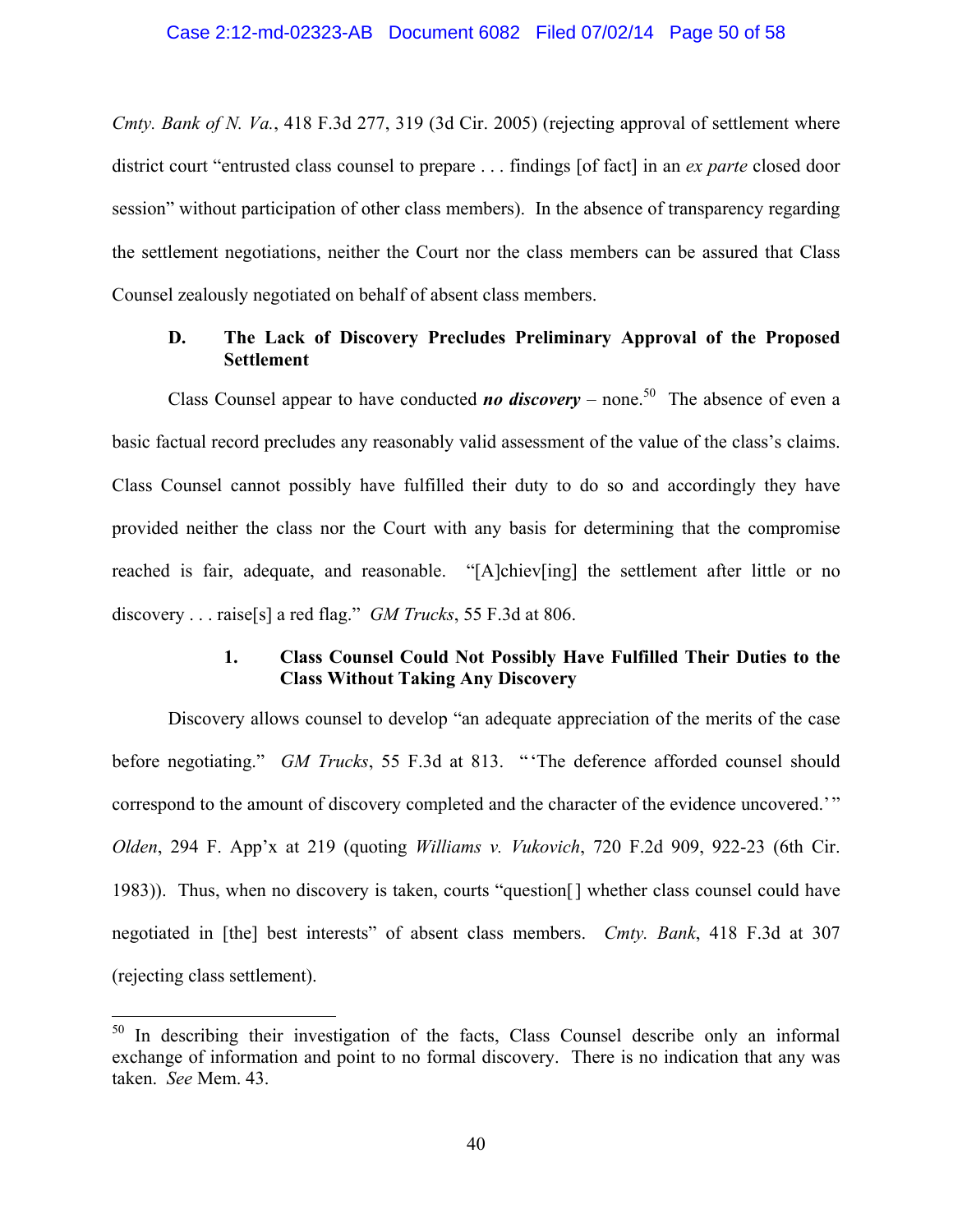#### Case 2:12-md-02323-AB Document 6082 Filed 07/02/14 Page 51 of 58

Merits discovery is particularly important in a case alleging claims like fraud and negligent concealment, where the best evidence is likely in the NFL Defendants' hands. The Complaint lists dozens of media reports and facts demonstrating the NFL's cover-up of information and willful dissemination of misinformation regarding the risks of head trauma from football. *E.g.*, Compl. ¶¶ 128-199. Investigation of these facts through discovery of the NFL's internal files could yield powerful and compelling evidence of the NFL's culpability – strengthening Class Counsel's hand at the negotiating table. Yet Class Counsel settled this case without taking a single deposition and without the NFL producing a single document related to the merits of the underlying claims. Instead, Class Counsel purport to have "exchanged information" with the NFL during the negotiation, including "expert calculations of damages." Mem. 43. But references to unspecified "information" and damages calculations say nothing about the NFL's *liability* and the strength of Plaintiffs' case.

That limited exchange of "information" cannot support preliminary approval of a class settlement, as *Olden v. Gardner* makes clear. In that case, class members brought suit against a corporation alleging property damage and personal injuries arising from pollution emissions from the defendant's cement plant. *Olden*, 294 F. App'x at 211. Following class certification, the class counsel entered into settlement negotiations with the defendant corporation, without obtaining any expert opinions on the alleged claims or defenses, engaging in discovery, or notifying any of the class representatives that such negotiations were taking place. *Id.* at 213-14. These factors strongly weighed against approval of the settlement on appeal because "[o]btaining expert opinions and engaging in formal discovery are usually essential to establishing a level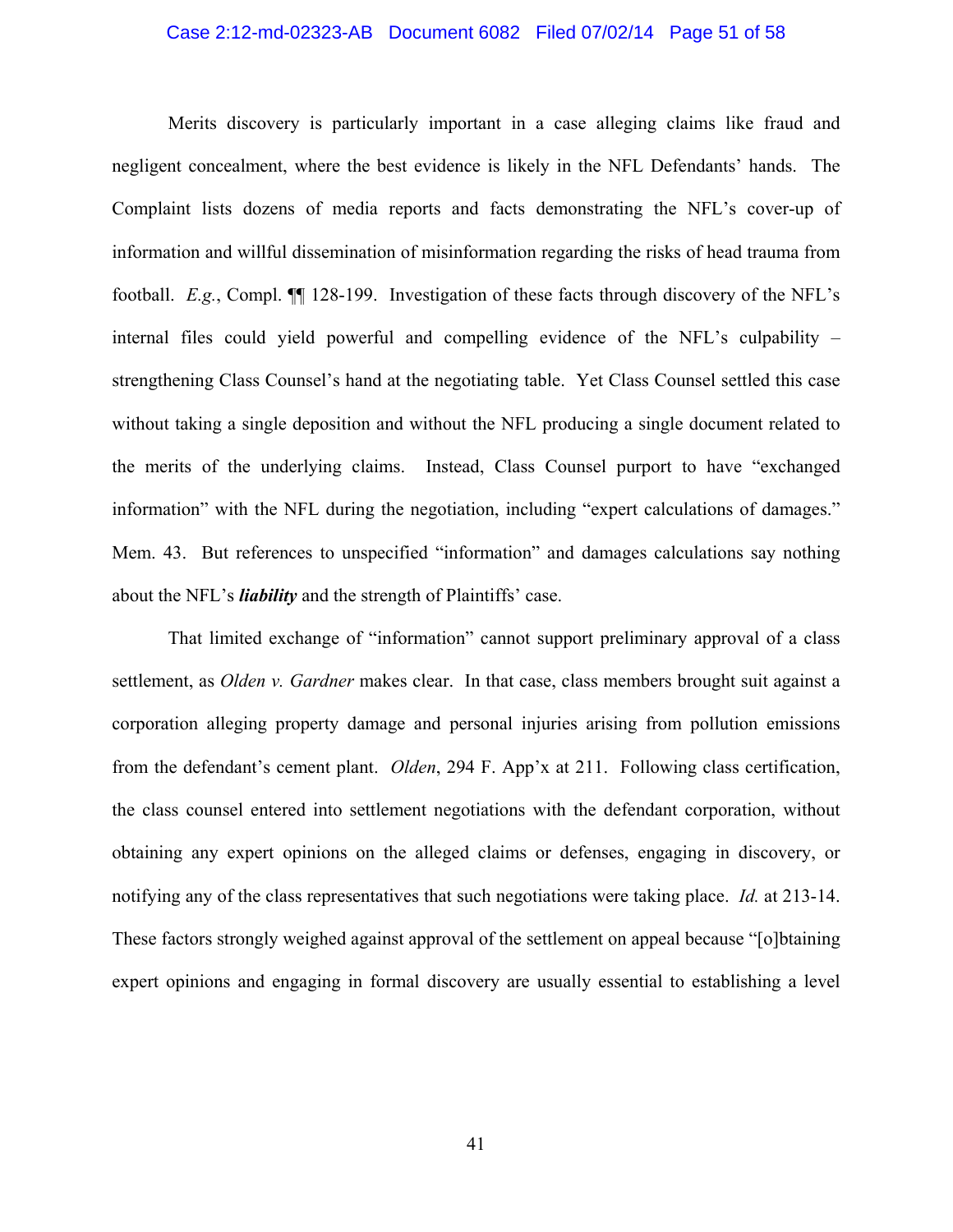## Case 2:12-md-02323-AB Document 6082 Filed 07/02/14 Page 52 of 58

playing field in the settlement arena [as] it enables the class counsel to develop the merits of their case." *Id.* at 218.<sup>51</sup>

Negotiating blindly, Class Counsel "could not have entered into the settlement negotiations with much more than an uneducated guess as to the merits of the case and the propriety and fair value of a settlement." *Olden*, 294 F. App'x at 218. They could not "fairly, safely, and appropriately decide to settle the action." *GM Trucks*, 55 F.3d at 814.

# **2. Without Discovery, Neither the Court Nor the Class Members Can Assess the Settlement**

This Court made clear that Class Counsel must "provide the court with the information needed to evaluate the fairness or adequacy of a proposed settlement." *NFL Concussion*, 961 F. Supp. 2d at 715-16 (citing cases). Without discovery on the merits, "courts have no other basis on which to conclude that counsel adequately developed the claims before deciding to settle." *GM Trucks*, 55 F.3d at 814. Neither do class members. They cannot make an informed decision about whether to go along with the settlement, object, or opt out.

# **3. Discovery Would Have Allowed Class Counsel To Overcome – or at Least Understand – What They Claim Are "Significant Challenges and Obstacles in the Litigation"**

Class Counsel devote ten pages of their Memorandum in Support to discussing preemption, causation, statute of limitations, assumption of the risk, and "other defenses." Mem.

<sup>51</sup> Class Counsel's reliance on *In re Processed Egg Products Antitrust Litigation*, 284 F.R.D. 249, 267 (E.D. Pa. 2012), and *Gates v. Rohm & Haas Co.*, 248 F.R.D. 434, 444 (E.D. Pa. 2008), is misplaced. *See* Mem. 43 n.17. Both cases involved extensive productions of information on the merits of the case. *Gates*, 248 F.R.D. at 444 (noting "dozens of depositions," "hundreds of pages of expert reports," and "hundreds of thousands of pages of documents" produced); *Processed Egg*, 284 F.R.D. at 271 (describing informal discovery of over 3,200 documents that described defendant's "participation in the conspiracy"). *Barani v. Wells Fargo Bank, N.A.*, on which Class Counsel also rely, similarly involved "substantial discovery." 2014 WL 1389329, at \*5 (S.D. Cal. Apr. 9, 2014). The parties in *Barani* engaged in both formal and informal discovery, conducting precisely the "thorough[] investigat[ion]" absent here. *Id.* at \*6.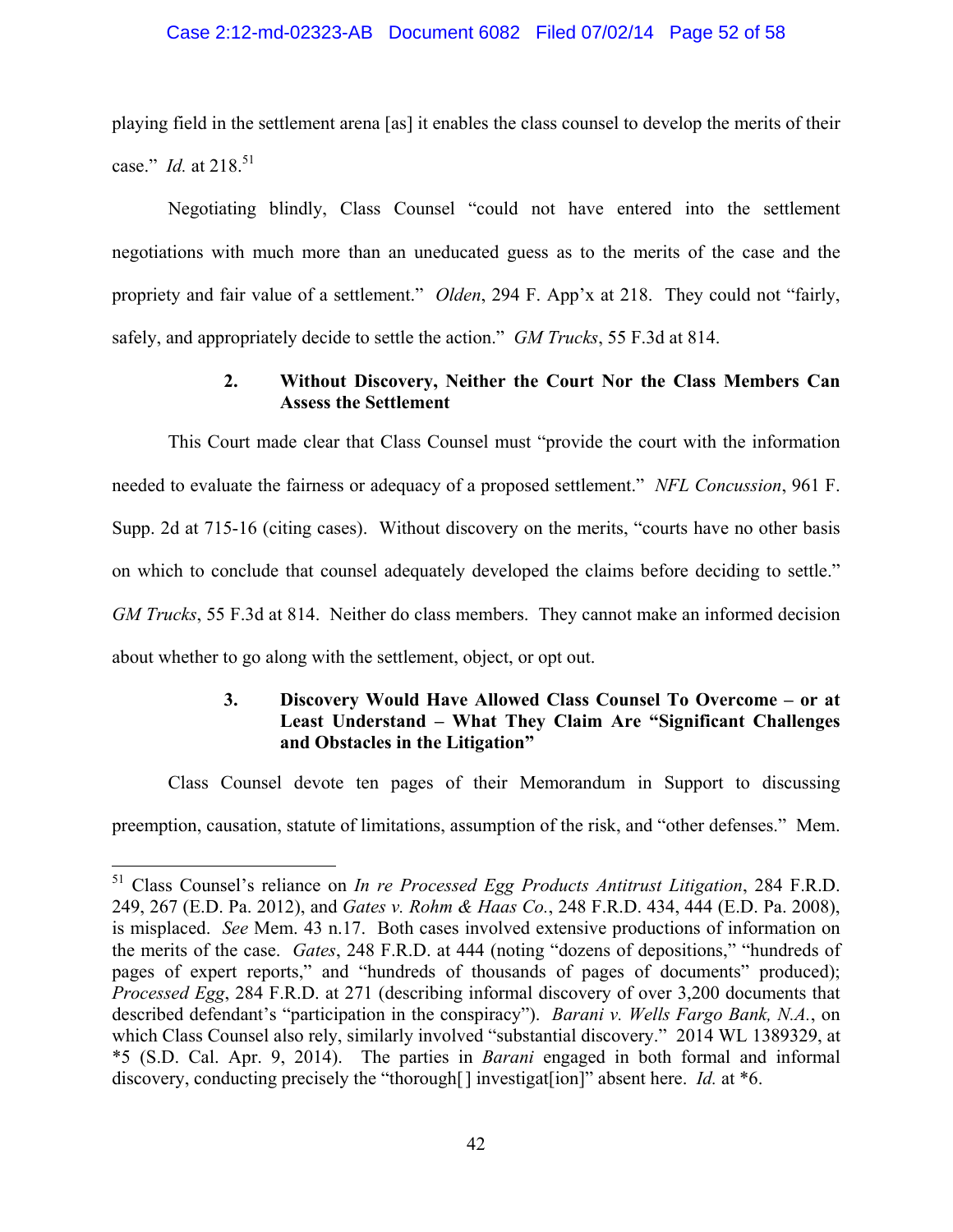#### Case 2:12-md-02323-AB Document 6082 Filed 07/02/14 Page 53 of 58

61-71. They claim that this is a tough case and that they face "stiff and complex challenges." *Id.* at 61. Then, they meekly offer that whether they could have "met their burden of proof" was a "significant consideration" in settling at this time. *Id.* However, it is hard to understand how they can say this, given that whether a burden of proof is met is a question of fact, and they developed no facts through discovery. Had they done so, they may not have considered those "obstacles" so "significant."

**Preemption**: Class Counsel contend that preemption under § 301 of the Labor Management Relations Act (LMRA) presents a "significant" legal challenge for Plaintiffs in light of the NFL Parties' referenced collective-bargaining agreements (CBAs). Mem. 61-64. However, § 301 only preempts "claims founded *directly* on rights created by collectivebargaining agreements," or claims "*substantially dependent* on analysis of a collectivebargaining agreement." *Caterpillar, Inc. v. Williams*, 482 U.S. 386, 394 (1987) (emphasis added) (former employees' claims against former employer were not preempted because claims arose out of individual employment contracts and did not touch on CBA provisions).

Class Counsel ignore the importance of this point, and do not even acknowledge the recent decision *Green v. Arizona Cardinals Football Club*, where the district court, relying on *Caterpillar*, held that the claims of retired NFL players against the Arizona Cardinals for brain injuries resulting from TBI *were not precluded by the CBA*. *Green v. Ariz. Cardinals Football Club, LLC*, No. 14-CV-461, 2014 WL 1920468, at \*3 (E.D. Mo. May 14, 2014). The court's reasoning holds true here: Preemption is not triggered where a dispute only "tangentially involve[s] a provision of a [CBA]." *Allis-Chalmers Corp. v. Lueck*, 471 U.S. 202, 211 (1985). Stated differently, "section 301 does not preempt state law claims merely because the parties involved are subject to a CBA and the events underlying the claim occurred on the job."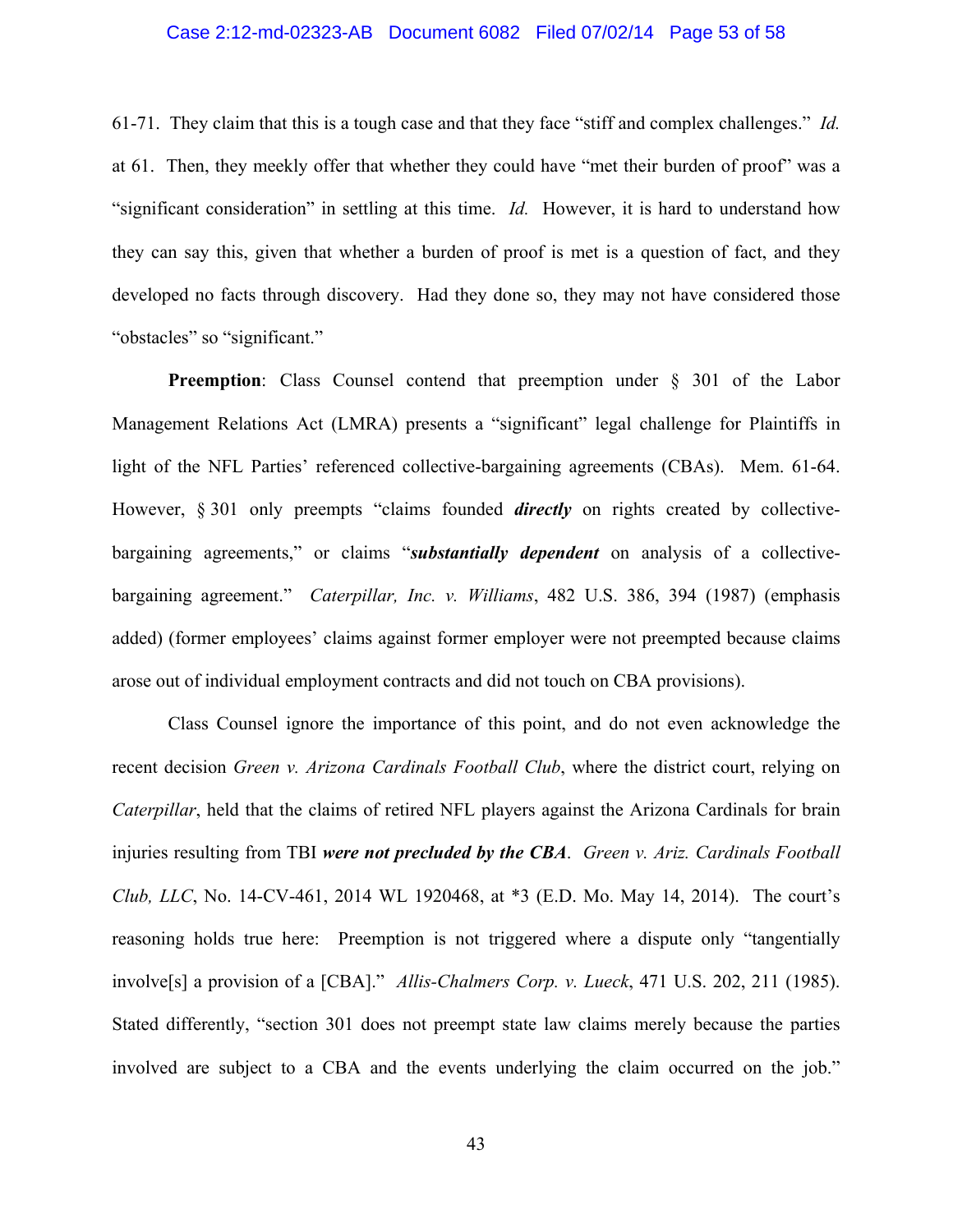#### Case 2:12-md-02323-AB Document 6082 Filed 07/02/14 Page 54 of 58

*Williams v. Nat'l Football League*, 582 F.3d 863, 874 (8th Cir. 2009). What matters is whether the plaintiffs' claims turn on rights that are actually set forth in a CBA provision or that "require interpretation or construction of the CBA" itself. *Green*, 2014 WL 1920468, at \*3 (quoting *Williams*, 582 F.3d at 876) (rejecting preemption argument on ground that alleged NFL CBAs were not the source of players' claims of negligence, misrepresentation, and fraudulent concealment).

Plaintiffs' claims here turn on factual questions about the NFL's conduct – what actions or representations it did or did not perform and when and why it decided to perform them. For example, when did the NFL first learn of the connection between MTBI and neurodegenerative disease? What data did the NFL collect? How and why did it craft its public statements on concussions? Why were some of these statements directed to high school and college players, and even to parents deciding whether to allow their children to play football? Discovery is needed before any realistic assessment as to the "challenges or obstacles" Plaintiffs might face regarding preemption.

**Causation**: Class Counsel claim they face "significant legal impediments surrounding [their] ability to prove causation and obtain verdicts in the absence of a settlement." Mem. 64. But "[p]roximate cause requires only 'some direct relation between the injury asserted and the injurious conduct alleged,' and excludes only those 'link[s] that are too remote, purely contingent, or indirect.'" *Staub v. Proctor Hosp*., 131 S. Ct. 1186, 1192 (2011) (citing *Hemi Group, LLC v. City of New York,* 130 S. Ct. 983, 989 (2010)). So long as the NFL Parties' conduct constituted "a substantial factor in bringing about harm to" putative class members, that is enough to impose liability – even if Defendants "neither foresaw nor should have foreseen the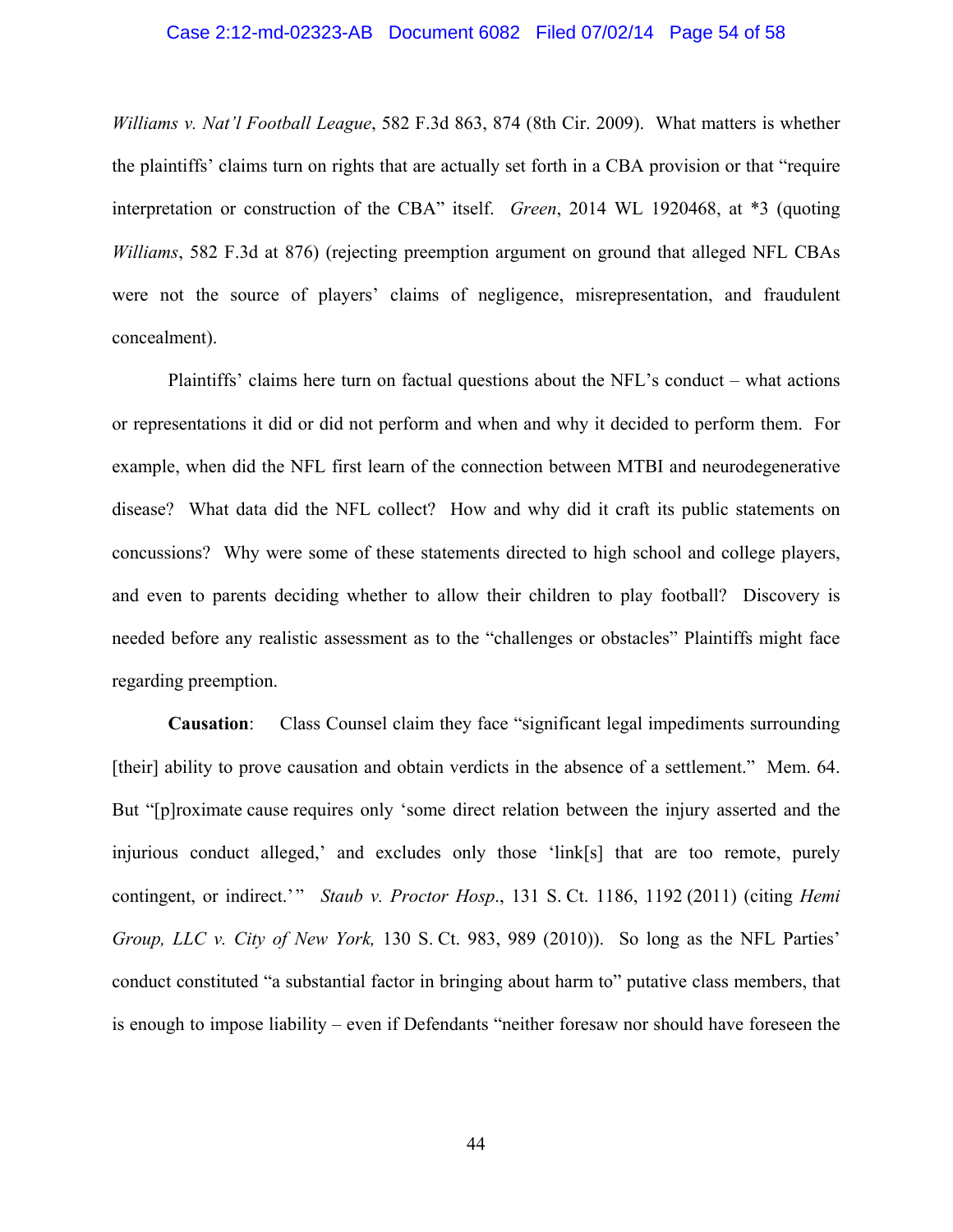#### Case 2:12-md-02323-AB Document 6082 Filed 07/02/14 Page 55 of 58

extent of the harm or the manner in which it occurred" to Plaintiffs. Restatement (Second) of Torts § 435(1) (1965).

Class Counsel are wrong to cede any ground to this defense without obtaining discovery into the Defendants' conduct. When the NFL first learned of the connection between head trauma and neurodegenerative disease, what studies it undertook concerning this information, and how and why it crafted its public statements concerning concussions, are questions that should be pursued through discovery to address the purported causation "impediment."

**Statute of Limitations**: Class Counsel contend their claims faced "a significant potential risk" of dismissal in light of the "serious challenge" presented by a statute of limitations. Mem. 65. This professed concern ignores the doctrine of fraudulent concealment, which "tolls the statute of limitations where 'through fraud or concealment the defendant causes the plaintiff to relax vigilance or deviate from the right of inquiry.'" *Mest v. Cabot Corp.*, 449 F.3d 502, 516 (3d Cir. 2006) (quoting *Ciccarelli v. Carey Can. Mines, Ltd.*, 757 F.2d 548, 556 (3d Cir. 1985)) (whether defendants made misrepresentations to plaintiffs and the nature of any misrepresentations is relevant to determining if fraudulent concealment tolled limitations period).

Significantly, Class Counsel *urged* that a statute of limitations defense should fail on this very ground in other litigation. *See Finn* Compl. ¶¶ 144-148 (the "applicable statute of limitations is tolled because Defendant's fraudulent concealment of the dangers and adverse effects of head injuries made it impossible for Plaintiffs to learn of the hazards to their health"). The question is whether a defendant undertook some "affirmative and independent act of concealment that would prevent the plaintiff from discovering the injury[,] despite the exercise of reasonable diligence." *Bohus v. Beloff*, 950 F.2d 919, 925 (3d Cir. 1991)*.* But rather than answer that factual question through evidence developed in discovery to negotiate a settlement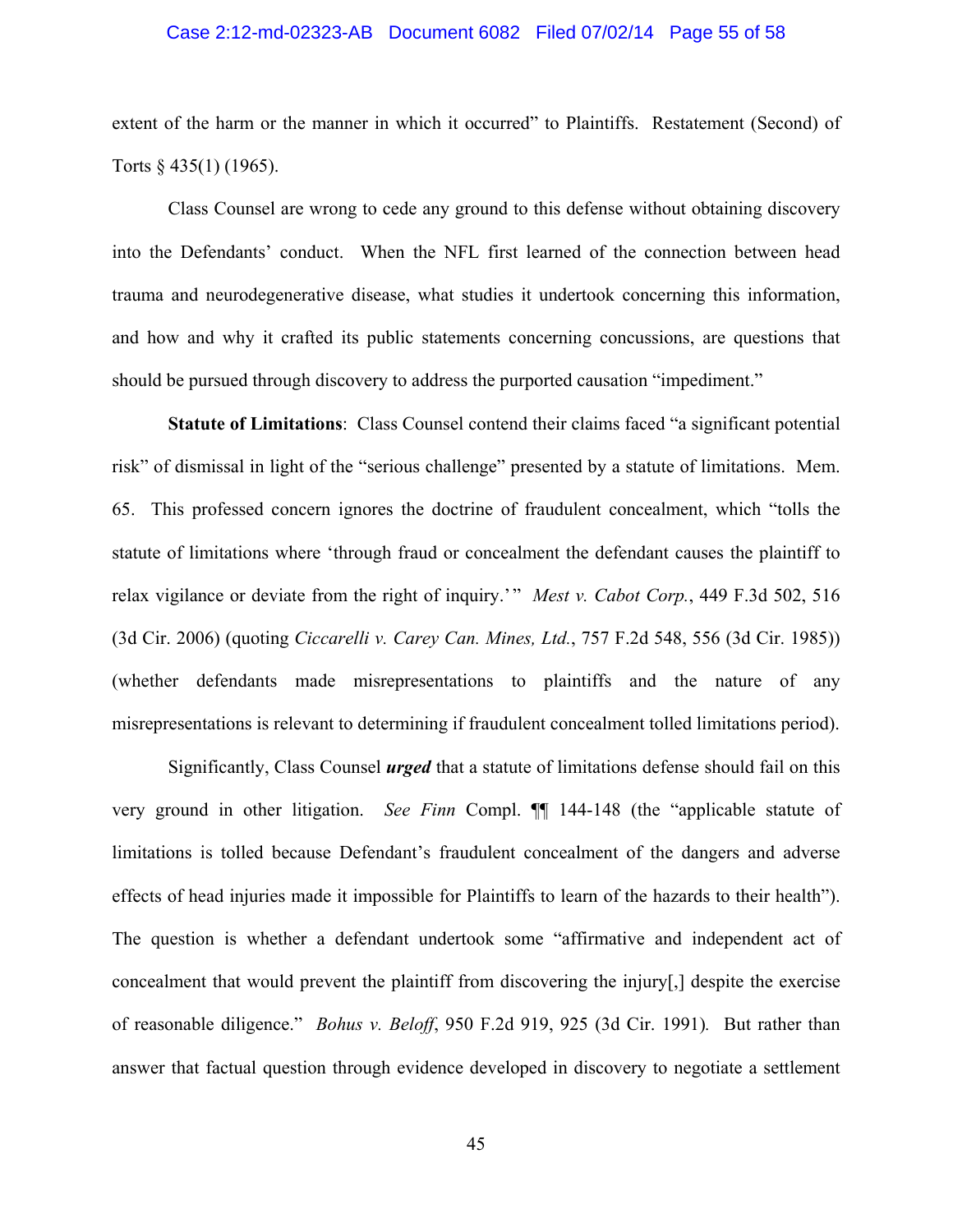#### Case 2:12-md-02323-AB Document 6082 Filed 07/02/14 Page 56 of 58

that compensates all injured class members, Class Counsel punted. The proposed settlement thus excludes all class members who died before January 1, 2006, unless the claimant can demonstrate that the statute of limitations would not apply. Revised Settlement  $\S 6.2(b)$ 

**Assumption of the Risk**: Class Counsel argue that an "assumption-of-risk" defense also potentially blocks Plaintiffs' claims. Mem. 67-70. But the assumption of the risk "doctrine is very narrow," limited only to circumstances where it is clear that "the 'nature and extent' of the risk were 'fully appreciated' and that the plaintiff voluntarily proceeded to face that risk." *Barnes v. Am. Tobacco Co.*, 984 F. Supp. 842, 869 (E.D. Pa. 1997) (quoting *Childers v. Power Line Equip. Rentals, Inc.*, 452 Pa. Super. 94 (1996)). The retired players unquestionably assumed certain bodily risks, but they did not consent to face the types of harm alleged here – harm concealed from them by Defendants. *See Murphy v. Steeplechase Amusement Co.*, 250 N.Y. 479, 482-83 (1929) ("One who takes part in [ ] a sport accepts the dangers that inhere in it so far as they are obvious and necessary, . . . [but a] different case would be here if the dangers inherent in the sport were obscure or unobserved, or so serious as to justify the belief that precautions of some kind must have been taken to avert them.").

Class Counsel pled facts – for which they presumably had a good-faith basis – that would easily defeat an assumption of the risk defense. The evidence supporting those allegations has not been developed through discovery.

**Statutory Employer**: Class Counsel also state that the NFL Defendants "*may* argue they are similarly situated to a general contractor with respect to the injured players, and the injured players are akin to the employees of subcontractors." Mem. 71 (emphasis added). However, "very great care . . . must be exercised before allowing an employer to avoid his liability at common law by asserting that he is a statutory employer." *Stipanovich v. Westinghouse Elec.* 

46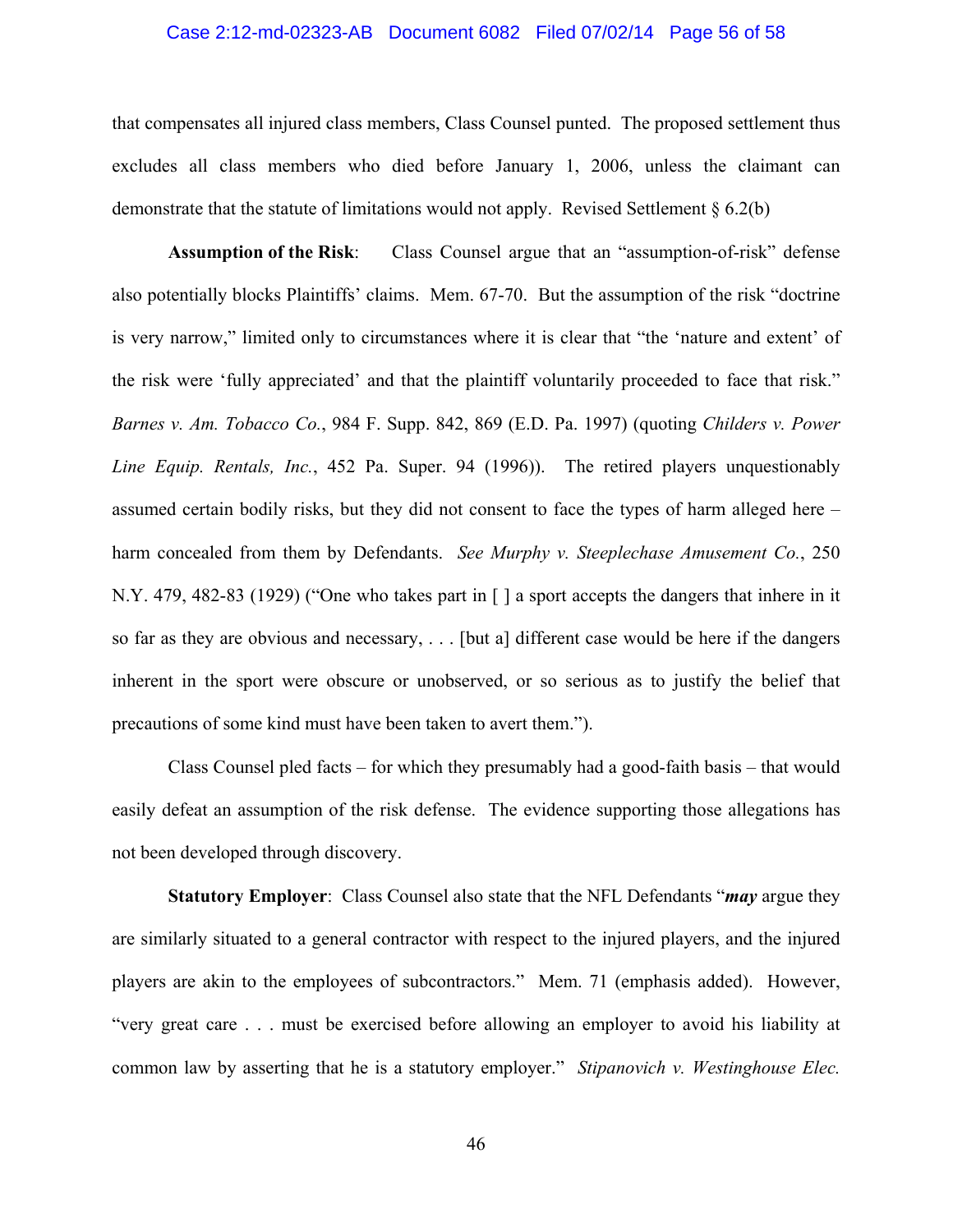*Corp.*, 210 Pa. Super. 98, 106 (1967). In the Third Circuit, Defendants must identify "an owner, a principal contractor[,] and a subcontractor" for the defense to apply; a party "*cannot be both the owner (or in the position of owner) and statutory employer at the same time*." *Pozza v. United States*, 324 F. Supp. 2d 709, 712 (W.D. Pa. 2004) (citing *Jamison v. Westinghouse Elec. Corp.*, 375 F.2d 465, 469 (3d Cir. 1967) (emphasis added)). If the defense were to be asserted, discovery would be needed into the NFL, the individual teams, and the teams' owners to examine their corporate structure and contractual relationships.

## **CONCLUSION**

For these reasons, the Court should deny Class Counsel's motion for conditional certification of the proposed class and subclasses and for preliminary approval of the Revised Settlement.

Dated: July 2, 2014

William T. Hangley Michele D. Hangley HANGLEY ARONCHICK SEGAL Unit 2 PUDLIN & SCHILLER One Logan Square 18th & Cherry Streets 27th Floor Philadelphia, PA 19103 (215) 496-7001 (telephone) (215) 568-0300 (facsimile) whangley@hangley.com mdh@hangley.com

Linda S. Mullenix 2305 Barton Creek Blvd. Austin, TX 78735 (512) 263-9330 (telephone) lmullenix@hotmail.com

Respectfully submitted,

*/s/ Steven F. Molo* 

Steven F. Molo Thomas J. Wiegand Kaitlin R. O'Donnell MOLOLAMKEN LLP 540 Madison Ave. New York, NY 10022 (212) 607-8160 (telephone) (212) 607-8161 (facsimile) smolo@mololamken.com twiegand@mololamken.com kodonnell@mololamken.com

Eric R. Nitz MOLOLAMKEN LLP 600 New Hampshire Ave., N.W. Washington, DC 20037 (202) 556-2000 (telephone) (202) 556-2001 (facsimile) enitz@mololamken.com

*Attorneys for Objectors*